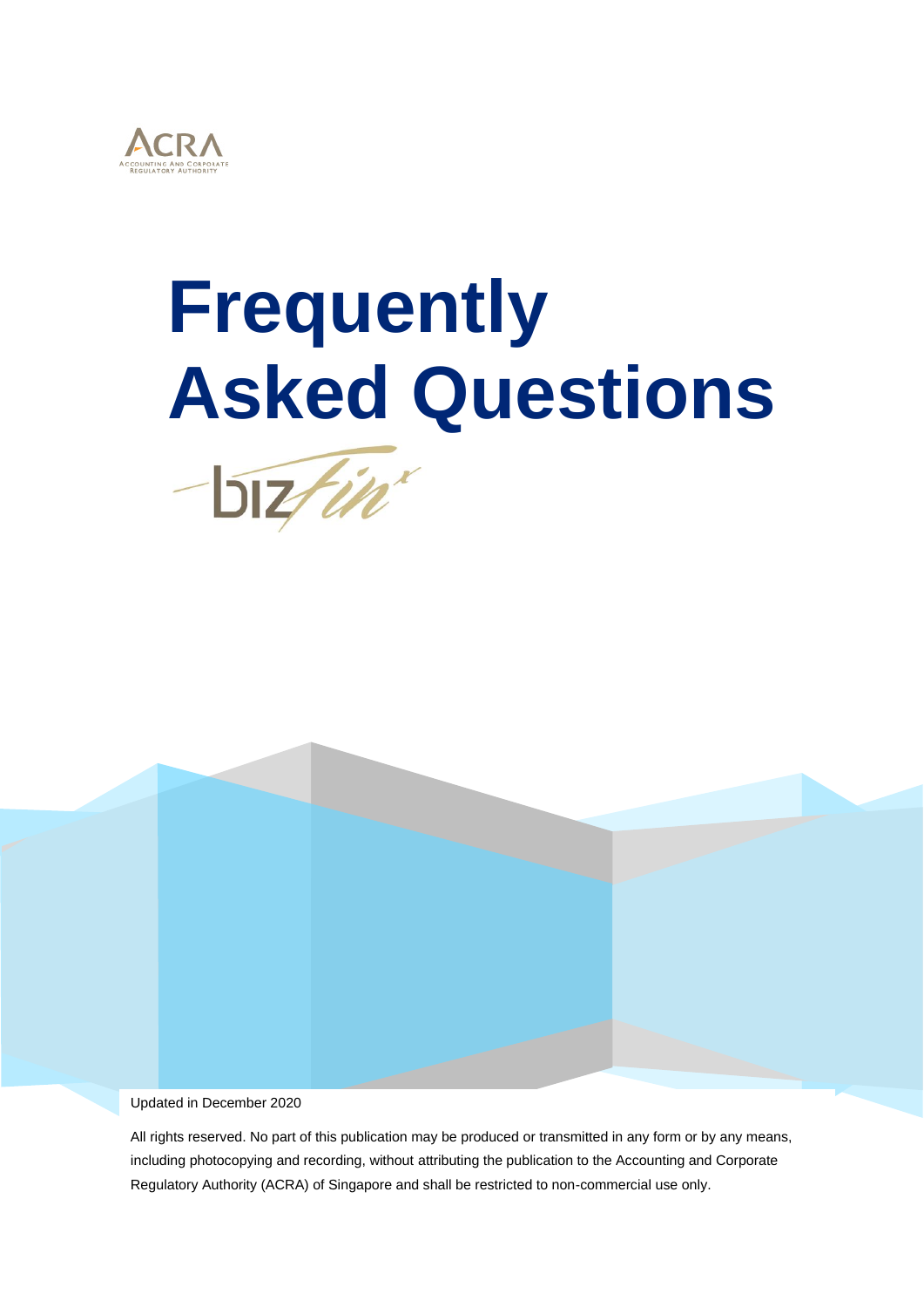## **Frequently Asked Questions**

| А.        |                  |                                                                                              |
|-----------|------------------|----------------------------------------------------------------------------------------------|
| <b>B.</b> |                  |                                                                                              |
|           | B1.              |                                                                                              |
|           | B <sub>2</sub> . |                                                                                              |
|           | B3.              |                                                                                              |
|           | B4.              |                                                                                              |
|           | B <sub>5</sub> . |                                                                                              |
|           | B6.              |                                                                                              |
|           | B7.              |                                                                                              |
|           | B8.              | BizFin <sup>x</sup> Preparation Tool V2.7 Related (for Current XBRL Filing Requirements)  47 |
| C.        |                  |                                                                                              |
|           | C1.              |                                                                                              |
|           | C <sub>2</sub> . |                                                                                              |
|           | C3.              |                                                                                              |
| D.        |                  |                                                                                              |
| E.        |                  |                                                                                              |
|           | E1.              |                                                                                              |
|           | E2.              |                                                                                              |
| F.        |                  |                                                                                              |
| G.        |                  |                                                                                              |
|           | G1.              |                                                                                              |
|           | G2.              |                                                                                              |
| Η.        |                  |                                                                                              |
|           | H1.              |                                                                                              |

Note: 1. For technical issues, please refer to "Technical Issues" information at https://www.acra.gov.sg/xbrlfiling-and-resources/help-resources/technical-issues Note 2. FAQ with key changes are highlighted in yellow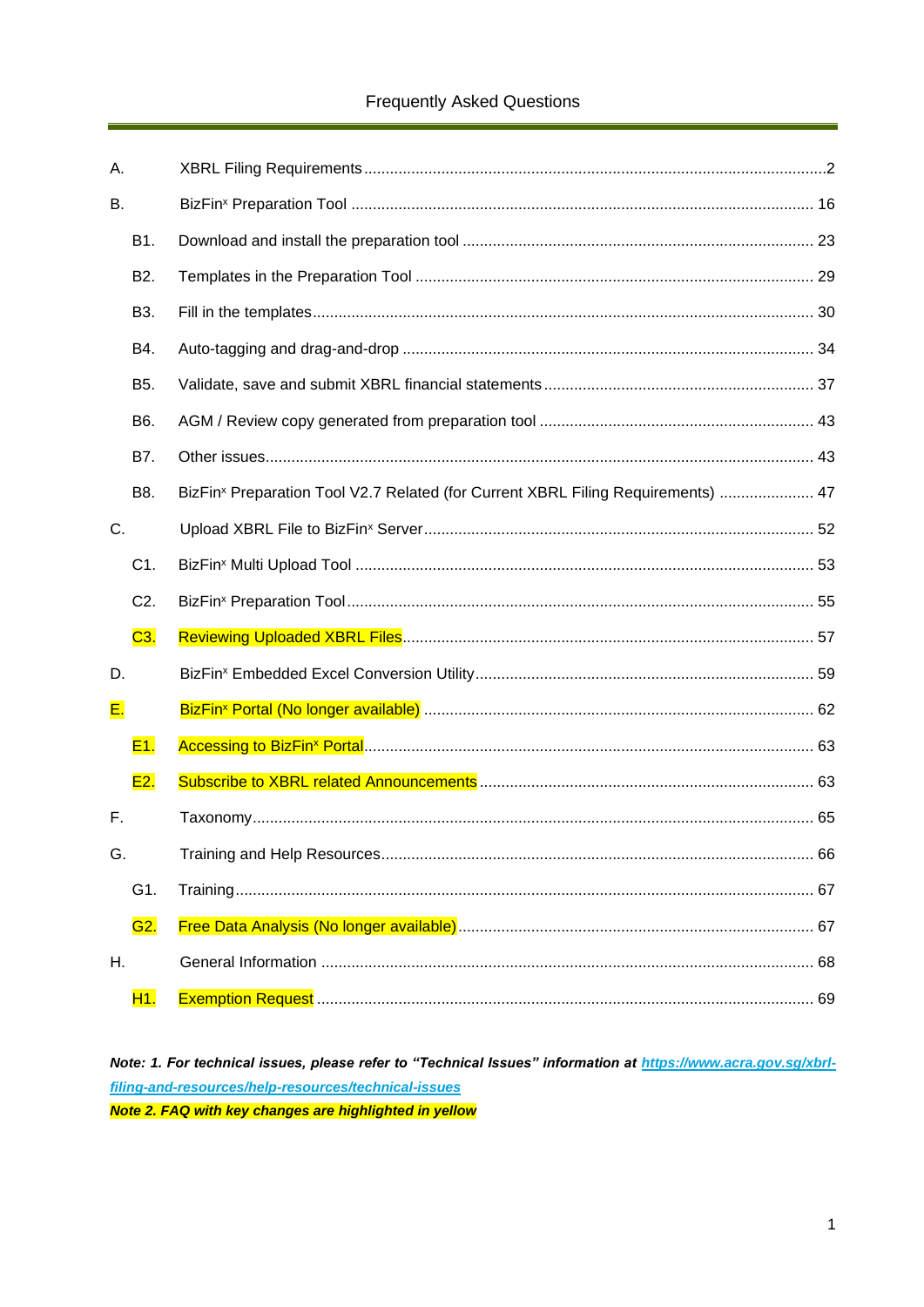## <span id="page-2-0"></span>**A. XBRL Filing Requirements**

#### **List of Questions:**

- 1. [What are the revised XBRL filing requirements? When is it effective? How many](#page-4-0)  [templates are there?](#page-4-0)
- 2. [What is an Exempt Private Company \(EPC\)?](#page-7-0)
- 3. [How to differentiate between Solvent and Insolvent EPC? What is the difference](#page-7-1)  [between their filing requirements for Annual Return?](#page-7-1)
- 4. [My company is a solvent exempt private company \(EPC\). Am I affected by the](#page-8-0)  [XBRL filing requirements?](#page-8-0)
- 5. [Why am I required to submit information in the detailed information elements again](#page-8-1)  [\(e.g. specific amount of revenue\) even though the entire set of financial statements](#page-8-1)  [is already submitted in textual format within the text block element?](#page-8-1)
- 6. [Do I need to complete all the data elements in the XBRL?](#page-9-0)
- 7. [Who is responsible for the XBRL filing? Who should file / prepare the financial](#page-9-1)  [statements?](#page-9-1)
- 8. [What should I do if I have filed erroneous XBRL financial statements?](#page-9-2)
- 9. I am a [company regulated under Monetary Authority of Singapore \(MAS\). Does this](#page-10-0)  [mean that I am exempted from filing in XBRL format or is under the exempted](#page-10-0)  [category to file financial statements in PDF with Financial Statements Highlights in](#page-10-0)  [XBRL?](#page-10-0)
- 10. [If an Exempt Private Company \(EPC\) has already filed an Annual Return to ACRA,](#page-10-1)  [does it still need to file any documents to IRAS?](#page-10-1)
- 11. [What does the term Dormant Exempt Private Company \(EPC\) in the Annual Return](#page-11-0)  [mean?](#page-11-0)
- 12. [What documents must an Exempt Private Company \(EPC\) lodge with its Annual](#page-11-1)  [Return?](#page-11-1)
- 13. [What documents must a Dormant Company lodge with its Annual Return?](#page-11-2)
- 14. [If a Dormant Company has already filed an Annual Return to ACRA, does it still](#page-11-3)  [need to file any documents to IRAS?](#page-11-3)
- 15. [What are the ways to upload XBRL financial statements?](#page-12-0)
- 16. [How do I file the financial statements in the Annual Return transaction?](#page-12-1)
- 17. [How will I know whether any unauthorised personnel have made changes to the](#page-12-2)  [XBRL document that I have uploaded through BizFinx portal before submission of](#page-12-2)  [Annual Return?](#page-12-2)
- 18. [Is there any financial period for financial statements to be filed in XBRL format?](#page-12-3)
- 19. [Do sole-proprietors and partnerships need to file financial statements in XBRL](#page-12-4)  [format?](#page-12-4)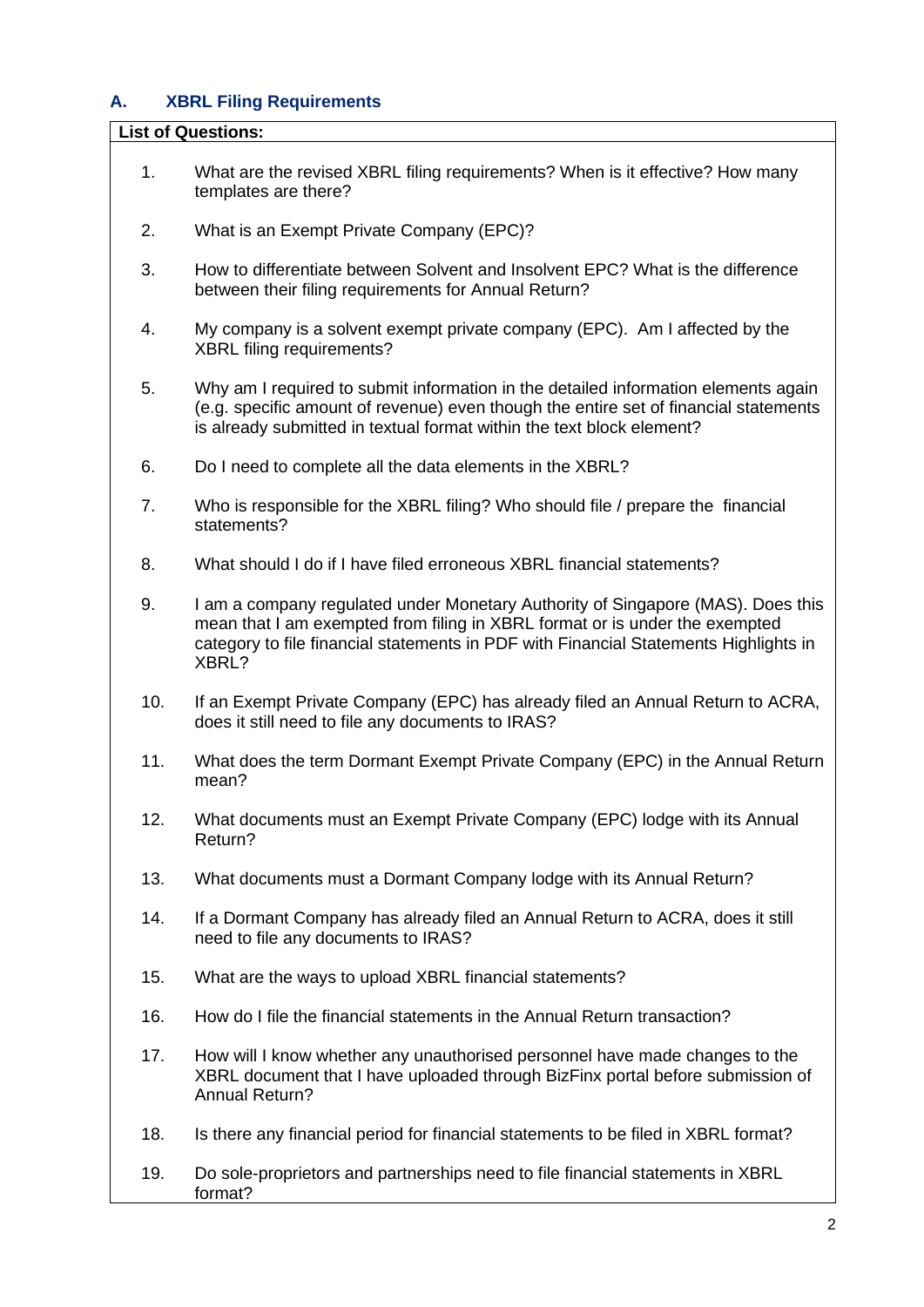- 20. [With the implementation of XBRL, does my company still have to submit financial](#page-13-0)  [statements in PDF or hardcopies?](#page-13-0)
- 21. [After uploading my financial statements in XBRL format, can I still make changes](#page-13-1)  [before filing Annual Return?](#page-13-1)
- 22. [After we have created the financial statements using BizFinx Preparation Tool,](#page-13-2)  [what is the filing process?](#page-13-2)
- 23. [How long will my uploaded financial statements in XBRL format be kept in BizFinx](#page-13-3)  [server?](#page-13-3)
- 24. [I am the local agent of a foreign company. Do I have to file the foreign company's](#page-14-0)  [financial statements in XBRL format?](#page-14-0)
- 25. [Will ACRA specify the XBRL format that the financial statements need to conform](#page-14-1)  [to?](#page-14-1)
- 26. [Do I need to file the signed AGM financial statements in PDF format after filing full](#page-14-2)  [set of financial statements in XBRL format?](#page-14-2)
- 27. [Do I need to prepare the XBRL financial statements as per the AGM financial](#page-14-3)  [statements \(e.g. consolidated or company level / type of accounting standards\)?](#page-14-3)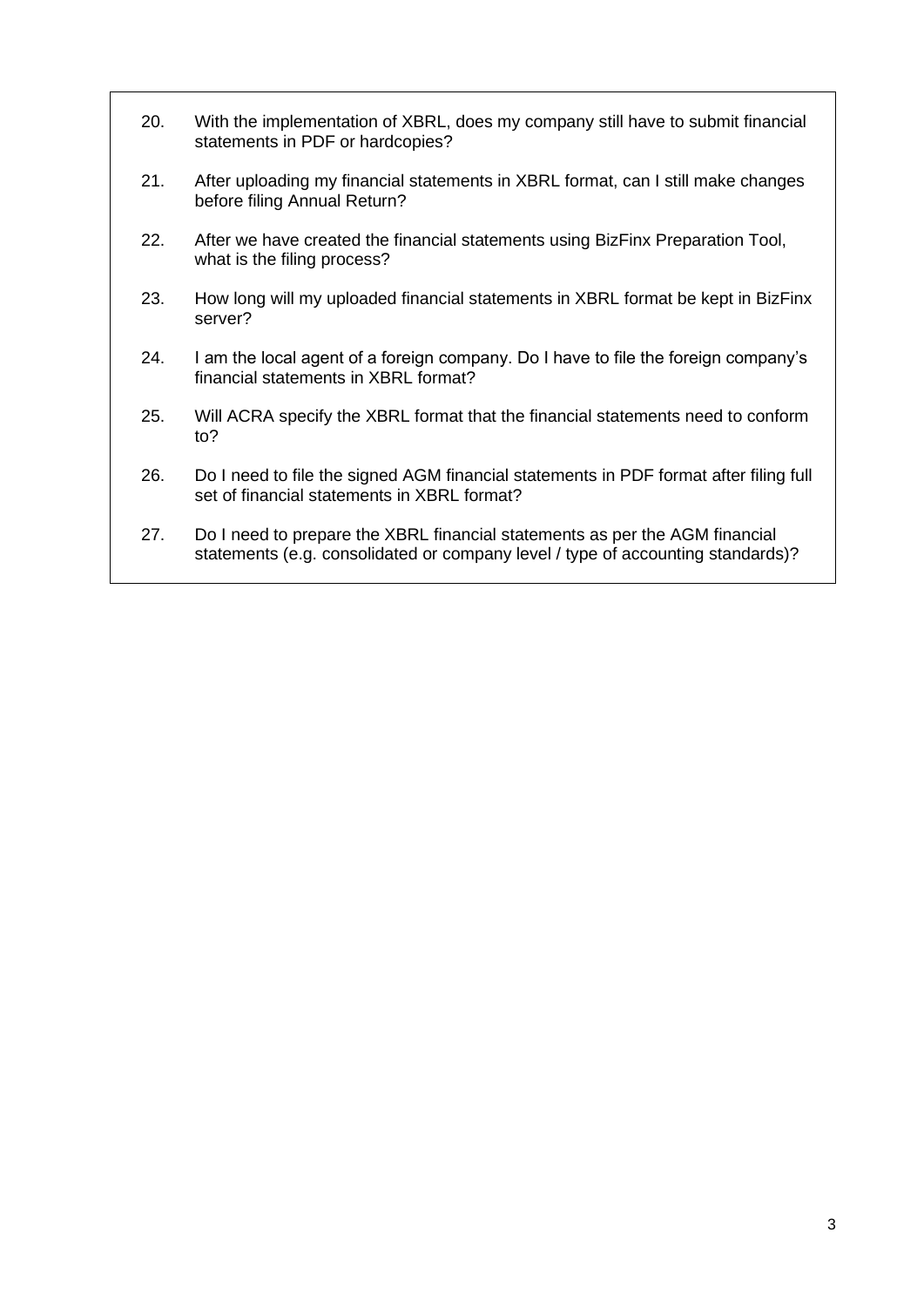## <span id="page-4-0"></span>**1 What are the revised XBRL filing requirements? When is it effective? How many templates are there?**

Companies are **required** to apply the revised filing requirements and data elements on or after **1 May 2021**, but they can opt to voluntarily apply the revised filing requirements and data elements from 1 May 2020 to 30 Apr 2021 (both dates inclusive). For more information, you may refer to our latest announcement on revised XBRL requirements. ([https://www.acra.gov.sg/xbrl-filing-and-resources/extension-of-effective-date-for-revised-xbrl](https://www.acra.gov.sg/xbrl-filing-and-resources/extension-of-effective-date-for-revised-xbrl-filing-requirements-to-1-may-2021)[filing-requirements-to-1-may-2021](https://www.acra.gov.sg/xbrl-filing-and-resources/extension-of-effective-date-for-revised-xbrl-filing-requirements-to-1-may-2021))

There are four templates to be used by companies to meet the revised filing requirements and data elements:

- a. **Full XBRL** template The number of data elements for this template has been reduced by 50% to about 210 data elements. It will capture the information in primary statements and selected notes to financial statements (FS);
- b. **Simplified XBRL** template This template, which replaces XBRL FSH (General), has about 120 data elements. It will capture the complete information in the statements of financial performance and position;
- c. **XBRL FSH (Banks)** template There is minimal change to this template. This template has about 80 data elements; and
- d. **XBRL FSH (Insurance)** template There is minimal change to this template. This template has about 80 data elements.

The table below summarises the revisions to the filing requirements and data elements:

| Gro       | <b>Companies</b><br>that file FS<br>that are made<br>public                                     | <b>XBRL Filing Requirements</b>      |                                                                                                                                |  |
|-----------|-------------------------------------------------------------------------------------------------|--------------------------------------|--------------------------------------------------------------------------------------------------------------------------------|--|
| <b>up</b> |                                                                                                 | <b>Current</b>                       | <b>Revised</b><br>(mandatory from 1 May 2021)                                                                                  |  |
|           | SG-<br>incorporated<br>companies that<br>not<br>are<br>covered<br>in<br>Groups 2 to 5<br>below. | To file FS in Full XBRL<br>template. | To file FS in XBRL format, and<br>the extent of XBRL filing varies<br>based on the company's nature<br>and size of operations: |  |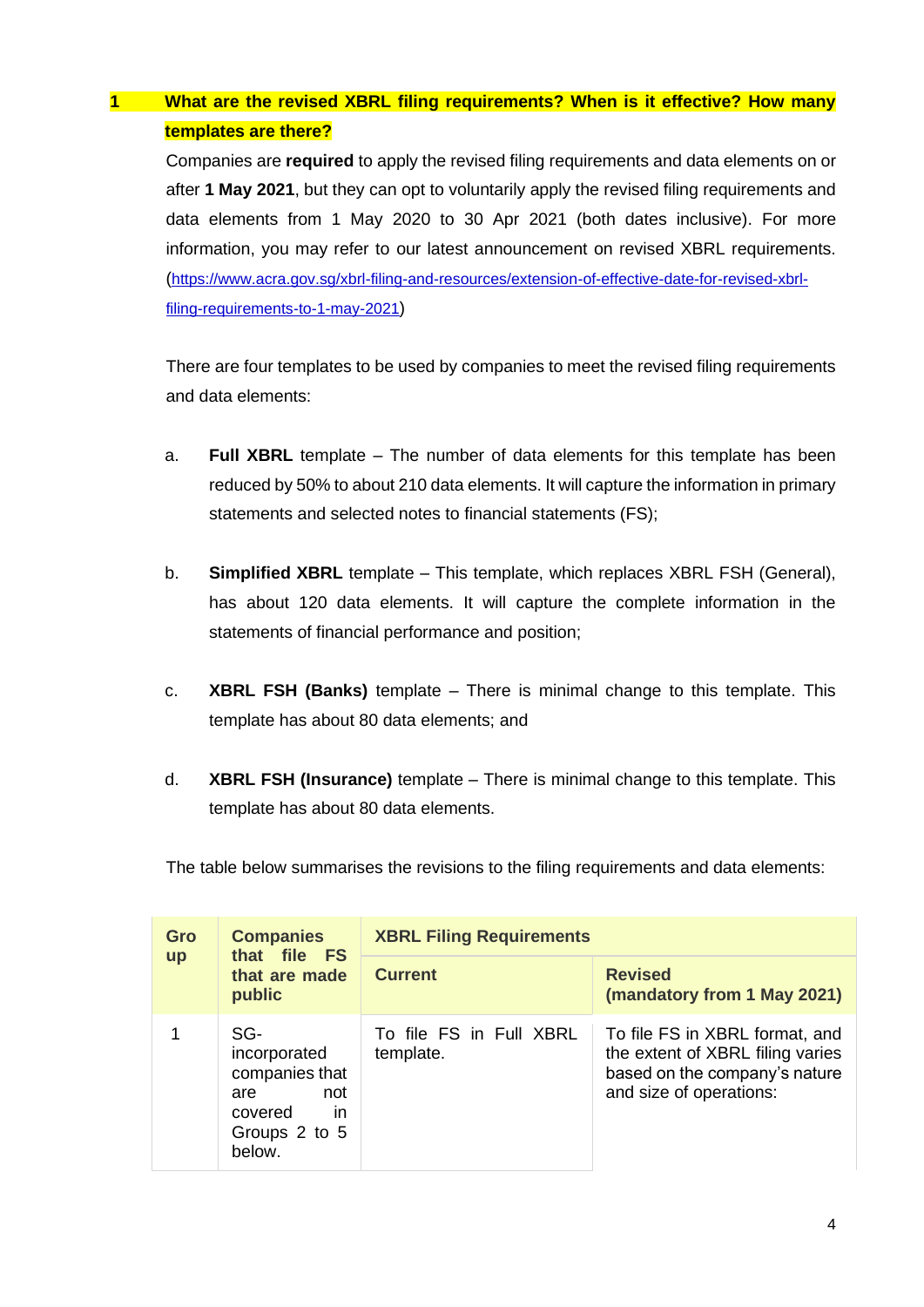| Gro            | <b>Companies</b>                                                                                                                                                                          | <b>XBRL Filing Requirements</b>                                                                                                                                                                                                                                                                           |                                                                                                                                                                                                                                                                                                                                              |
|----------------|-------------------------------------------------------------------------------------------------------------------------------------------------------------------------------------------|-----------------------------------------------------------------------------------------------------------------------------------------------------------------------------------------------------------------------------------------------------------------------------------------------------------|----------------------------------------------------------------------------------------------------------------------------------------------------------------------------------------------------------------------------------------------------------------------------------------------------------------------------------------------|
| up             | that file<br><b>FS</b><br>that are made<br>public                                                                                                                                         | <b>Current</b>                                                                                                                                                                                                                                                                                            | <b>Revised</b><br>(mandatory from 1 May 2021)                                                                                                                                                                                                                                                                                                |
| 2              | SG-<br>incorporated<br>EPCs that are<br>insolvent                                                                                                                                         | To file FS in either:<br>XBRL FSH (General)<br>template, together with<br><b>PDF</b><br>copy<br>of<br>FS<br>authorised<br>by<br>directors; or<br>Full XBRL template.                                                                                                                                      | <b>Smaller and non-publicly</b><br>$\bullet$<br>accountable companies:<br>To file FS in Simplified<br>XBRL template, together<br>with PDF copy of FS<br>authorised by directors; and<br>All other companies - To<br>$\bullet$<br>file FS in Full XBRL format.                                                                                |
| 3              | SG-<br>incorporated<br>EPCs that are<br>solvent                                                                                                                                           | Not required to file FS. If<br>company<br>the<br>opts<br>to<br>voluntarily file, to file FS in<br>following<br>any<br>of the<br>formats:<br>PDF copy of the FS<br>authorised<br>by<br>directors;<br>XBRL FSH (General)<br>$\bullet$<br>template; or<br>FS <b>F</b><br>in Full<br><b>XBRL</b><br>template. | Not required to file FS. If the<br>company opts to voluntarily file,<br>to file FS in either:<br>PDF copy of the<br>FS<br>$\bullet$<br>authorised by directors; or<br>• FS in XBRL format.<br>If the company also opts to file<br>FS in XBRL format, its extent<br>of XBRL filing will vary based<br>the same criteria as Groups 1<br>and 2. |
| $\overline{4}$ | SG-<br>incorporated<br>companies<br>in.<br>the business of<br>banking,<br>finance<br>and<br>insurance<br>regulated<br>by<br>MAS <sup>1</sup>                                              | To file FS in:<br>XBRL FSH (Banks) template; or<br>٠<br>XBRL FSH (Insurance) template;<br>$\bullet$<br>together with PDF copy of the FS authorised by directors.                                                                                                                                          |                                                                                                                                                                                                                                                                                                                                              |
| 5              | SG-<br>incorporated<br>companies<br>preparing<br>FS<br>using<br>accounting<br>standards<br>than<br>other<br>prescribed<br>accounting<br>standards<br>in<br>Singapore<br>or<br><b>IFRS</b> | To file FS in XBRL FSH<br>(General)<br>template,<br>together with PDF copy of<br>the<br><b>FS</b><br>authorised<br>by<br>directors.                                                                                                                                                                       | To file only PDF copy of the FS<br>authorised by directors.                                                                                                                                                                                                                                                                                  |

<sup>&</sup>lt;sup>1</sup> The companies regulated by MAS under this group include (1) Commercial Banks (i.e. full banks, wholesale banks or offshore banks) are licensed under and governed by the Banking Act (Cap. 19), (2) Merchant banks are approved under the MAS Act and their operations are governed by the Merchant Bank Directives, (3) Licensed insurance companies are approved under section 8 of the Insurance Act (Cap. 142) and (4) Finance companies are licensed under and governed by the Finance Companies Act (Cap. 108).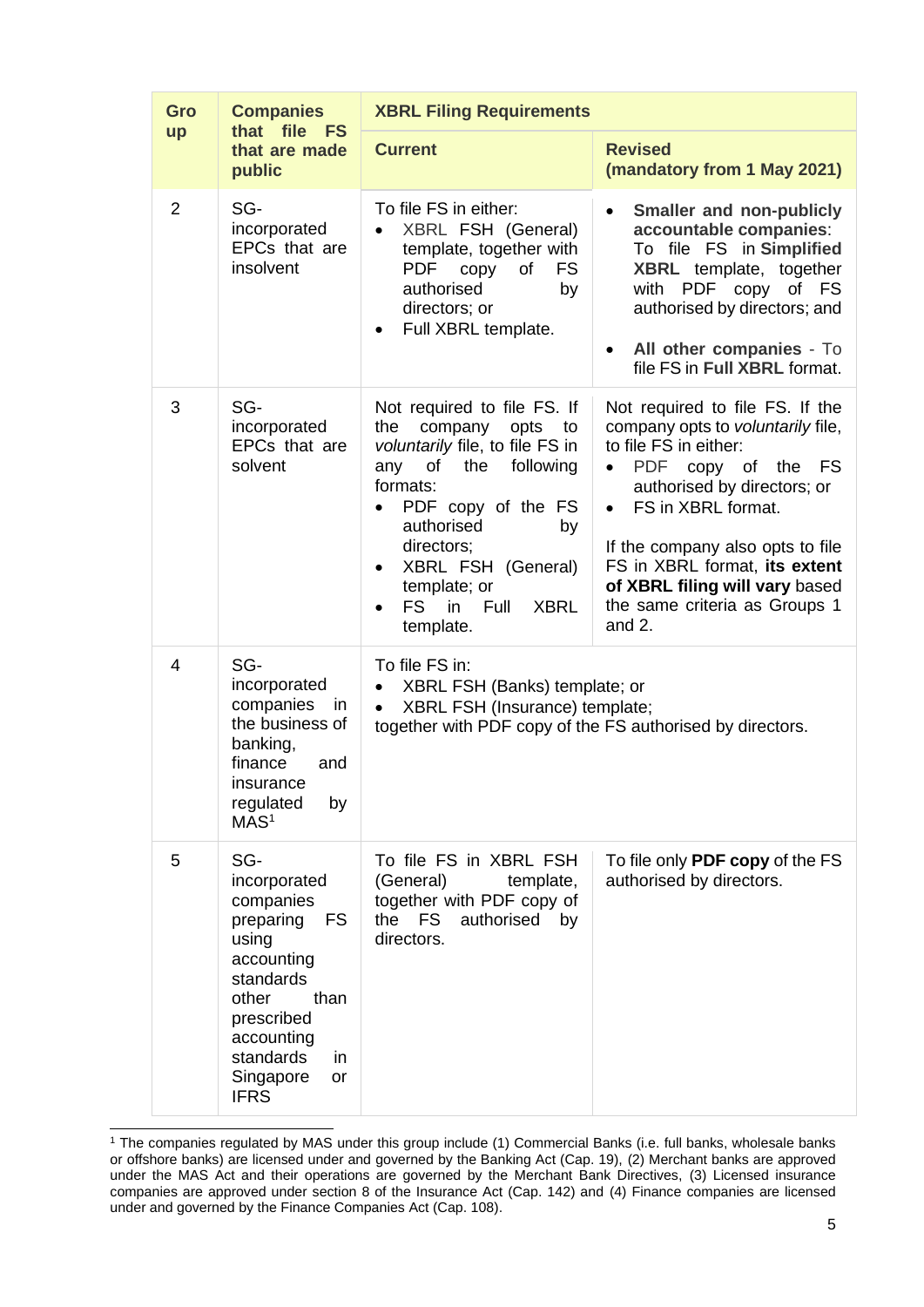| Gro       | <b>Companies</b><br>that file FS<br>that are made<br>public    | <b>XBRL Filing Requirements</b>                          |                                               |
|-----------|----------------------------------------------------------------|----------------------------------------------------------|-----------------------------------------------|
| <b>up</b> |                                                                | <b>Current</b>                                           | <b>Revised</b><br>(mandatory from 1 May 2021) |
| 6         | SG-<br>incorporated<br>companies<br>limited<br>by<br>guarantee | To file only PDF copy of the FS authorised by directors. |                                               |
| 7         | Foreign<br>companies<br>with<br>SG<br>branches                 | To file only PDF copy of the FS authorised by directors. |                                               |

A **smaller** company mentioned in table above refers to a company whose revenue and total assets for the current financial year do not exceed  $$$500,000^2$  and  $$$500,000^2$ , respectively. The assessment should be made based on the FS that are required to be prepared under the Companies Act. When the company controls, jointly controls or has significant influence over other entities, its revenue and total assets should be assessed based on consolidated figures (or figures after applying the equity method of accounting, as applicable), unless the company is exempted by the accounting standards or by ACRA from preparing consolidated FS.

A **non-publicly accountable** company mentioned in the above table refers to a company that is not:

- a. a company that is listed or is in the process of issuing debt or equity instruments for trading on a securities exchange in Singapore;
- b. a company whose securities are listed on an exchange outside Singapore;
- c. one of the following financial institutions:
	- i. entity that is part of the banking and payment systems (namely, licensed banks<sup>3</sup>, financial institutions approved under section 28 of the Monetary Authority of Singapore Act (Cap 186), operators of payment systems designated under section 42 of the Payment Services Act 2019 (Act 2 of 2019), settlement institutions of payment systems designated under section 42 of the Payment Services Act 2019, persons that have in force a standard payment institution licence granted under section 6 of the Payment Services Act 2019, persons that have in force a major payment institution licence granted or

 $2$  The amount thresholds of S\$500,000 are to be determined based on the FS, regardless of the number of months in the financial year covered by the FS. For FS presented in foreign currency, revenue should be translated based on average rates over the financial year and total assets to be translated based on closing rate as of financial year-end.  $^3$  "Licensed banks" should be read as "banks or merchant banks licensed under the Banking Act (Chapter 19)" when section 24 of the Banking (Amendment) Act 2020 relating to merchant banks come into force."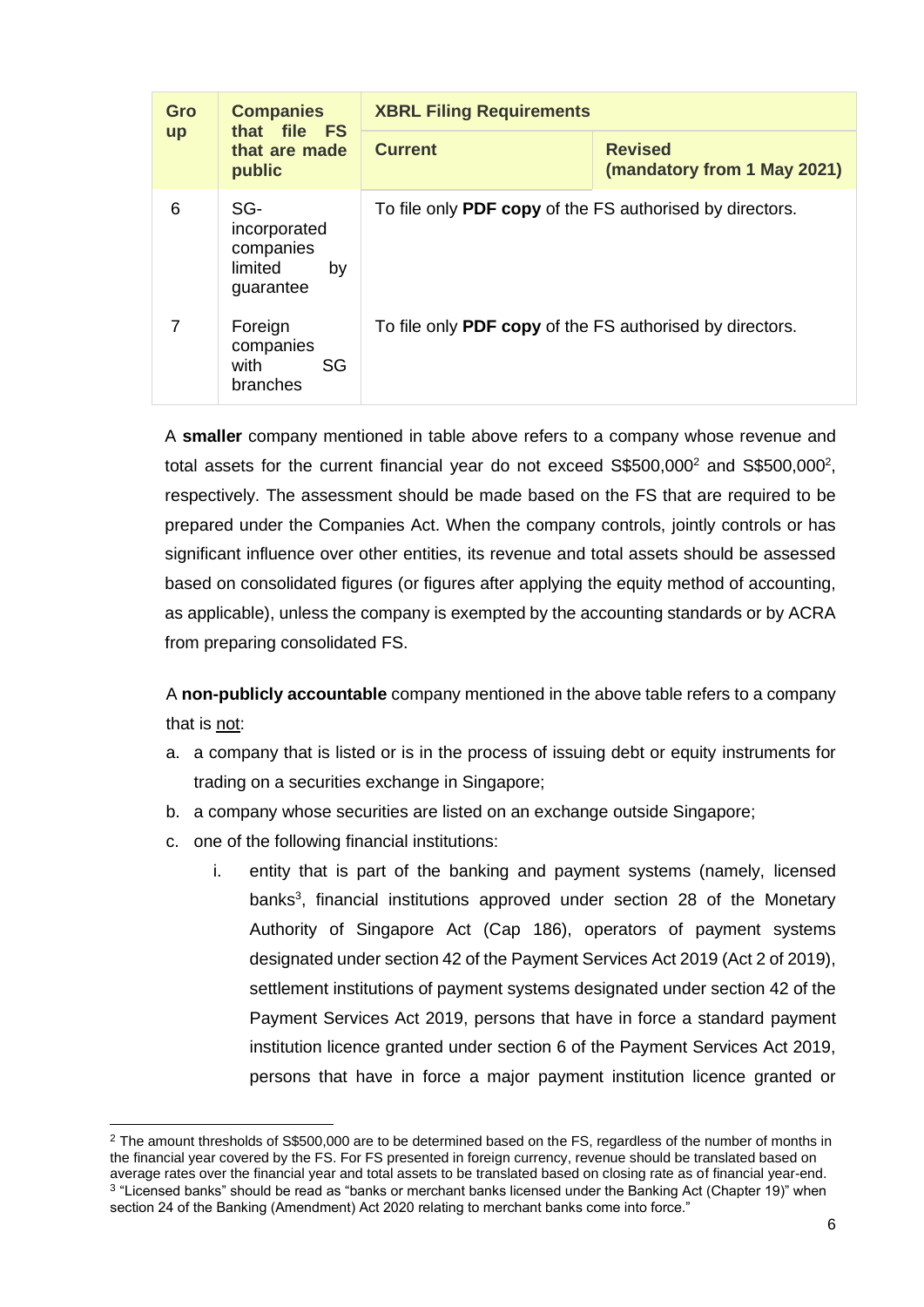deemed to have been granted under section 6 of the Payment Services Act 2019 and licensed finance companies);

- d. licensed insurer, foreign insurer under Lloyd's Asia Scheme and registered insurance broker;
- e. capital market infrastructure provider (namely, approved holding companies, approved exchanges, recognised market operators, approved clearing houses and recognised clearing houses under the Securities and Futures Act (Cap 289));
- f. capital markets intermediary (namely, holders of capital market services licence, licensed financial advisers, registered fund management companies, licensed trust companies and approved trustee for collective investment scheme);
- g. licensed trade repository, authorised and exempt benchmark administrator under the Securities and Futures Act (Cap 289);
- h. operator of the Central Depository System under the Securities and Futures Act (Cap 289);
- i. trustee-manager of listed registered business trust;
- j. designated financial holding company under the Financial Holding Companies Act<sup>4</sup>; and
- k. licensed credit bureau under the Credit Bureau Act<sup>4</sup>

## <span id="page-7-0"></span>**2 What is an Exempt Private Company (EPC)?**

An Exempt Private Company (EPC) is a private company which has at most 20 shareholders. No corporation holds (directly or indirectly) any beneficial interest in the EPC's shares. It can also be a company the Minister has gazetted as an EPC (see section 4(1) of the Companies Act).

## <span id="page-7-1"></span>**3 How to differentiate between Solvent and Insolvent EPC? What is the difference between their filing requirements for Annual Return?**

In Regulation 36(1)(c)(i) of the Companies (Filing of Documents) Regulations, an EPC is solvent if it is able to meet its liabilities as and when they fall due. The determination of solvency can be subjective, and the factors considered under one circumstance could differ from those for another circumstance. As a general guide, accumulated deficits and/or net current liabilities is/are not conclusive in determining whether a company is insolvent. To assist with the evaluation, one should look into the company's note on basis for preparation and the auditors' report (if any, for example, whether the going concern

<sup>4</sup> Applicable once the Act commences.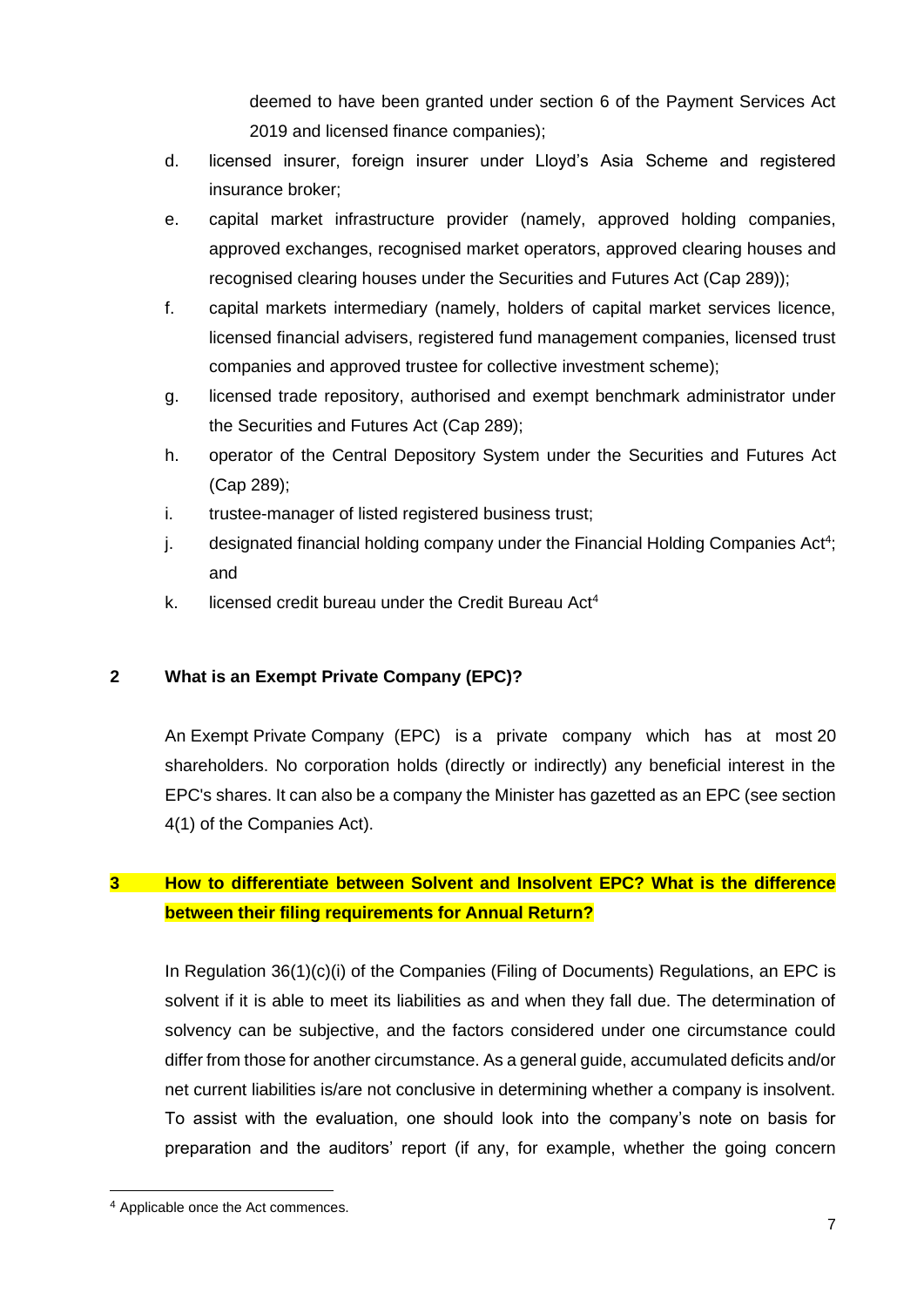assumption is no longer valid) and the directors' statement (for example, whether the company is able to pay its debts as and when they fall due).

An EPC is required to file Annual Return via BizFile<sup>+</sup>. If the EPC is solvent, it has to complete an online declaration of solvency (filing of financial statements is voluntary). If the EPC is insolvent (i.e. unable to meet its debts when they fall due), it has to lodge the financial statements in XBRL format with the Registrar. For more details on the extent of XBRL filing, please refer to question 1 above.

## <span id="page-8-0"></span>**4 My company is a solvent exempt private company (EPC). Am I affected by the XBRL filing requirements?**

The XBRL filing requirements will only affect companies which are required by the Companies Act to file their financial statements with ACRA. A solvent EPC (with the exception of such companies which are required by law to file their financial statements with ACRA) is not required to file their financial statements with ACRA. As such, they will not be required to file their financial statements in XBRL format.

However, ACRA would like to encourage solvent EPCs to file their financial statements voluntarily with ACRA. Such companies can file either 1) a copy of their financial statements in PDF format or file financial statements in XBRL format. If a solvent EPC opts to file FS in XBRL format, its extent of XBRL filing (i.e. Full XBRL or Simplified XBRL) will vary based on the nature and size of its operations. For more details on filing FS in XBRL format, please refer to question 1 above.

# <span id="page-8-1"></span>**5 Why am I required to submit information in the detailed information elements again (e.g. specific amount of revenue) even though the entire set of financial statements is already submitted in textual format within the text block element?**

Information submitted using text block element and detailed information elements serve different purposes.

The text block element "Disclosure of Complete Set of Financial Statements" allows companies to submit an entire set of financial statements to ACRA in XBRL format, while retaining company's preferred presentation layout. This will be regarded as the set of financial statements prepared in accordance with the Companies Act. As this is submitted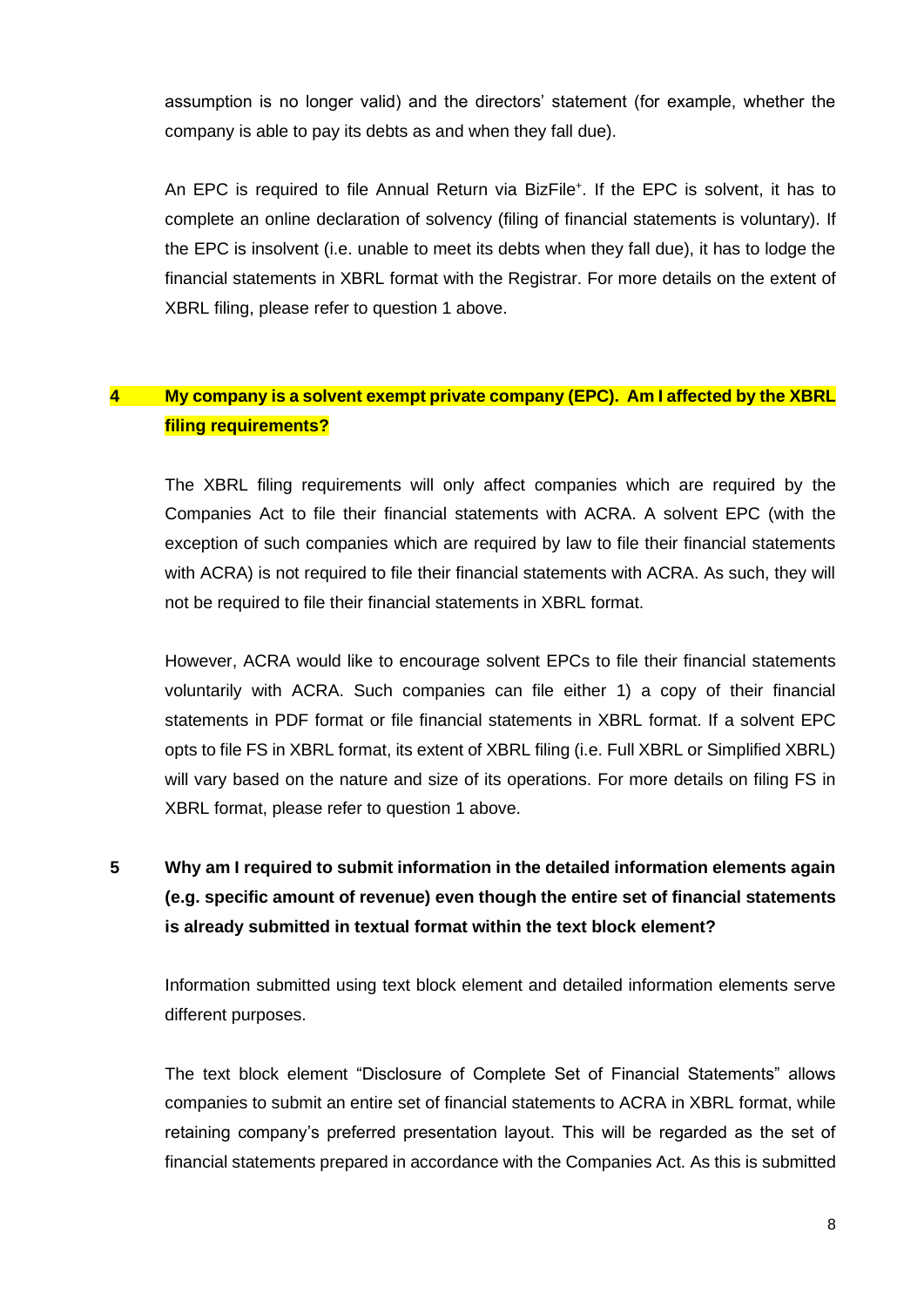to ACRA in free text format, information within cannot be extracted easily for consumption purposes.

On the other hand, information submitted using detailed information elements facilitates data extraction and analytics.

#### <span id="page-9-0"></span>**6 Do I need to complete all the data elements in XBRL format?**

Companies are required to go through and complete the data elements, based on the financial statements tabled at the Annual General Meeting and/or circulated to members (AGM FS). Leave the data fields blank only if the information requested is not disclosed in the AGM FS.

## <span id="page-9-1"></span>**7 Who is responsible for the XBRL filing? Who should file / prepare the financial statements?**

ACRA does not prescribe who is to file / prepare the XBRL financial statements. However, it is important to note that it is the responsibility of the companies and the directors to practice due diligence in ensuring high quality of their filings with the Registrar, failing which signifies non-compliance with the Companies Act, Cap.50.

## <span id="page-9-2"></span>**8 What should I do if I have filed erroneous XBRL financial statements?**

Companies which note errors in their past XBRL filings should file a Notice of Error (NOE) – clerical / typographical to rectify errors that are typographical or clerical in nature. Alternatively, a court order may be filed instead to expunge the filed Annual Return and re-file a new Annual Return. If the original financial statements has been revised, companies may also filed NOE – revised financial statements where the revised financial statements has complied with all the requirements set out in the Companies (Revision of Defective Financial Statements or Consolidated Financial Statements of Balance-sheet) Regulations 2018.

## NOE for Errors in XBRL filings in AR filed before 3 Jan 2016

The company should file the signed copy of the AGM financial statements in PDF format as part of the NOE. It will not be necessary to file a rectified XBRL file.

#### NOE for Errors in XBRL filings in AR filed on / after 3 Jan 2016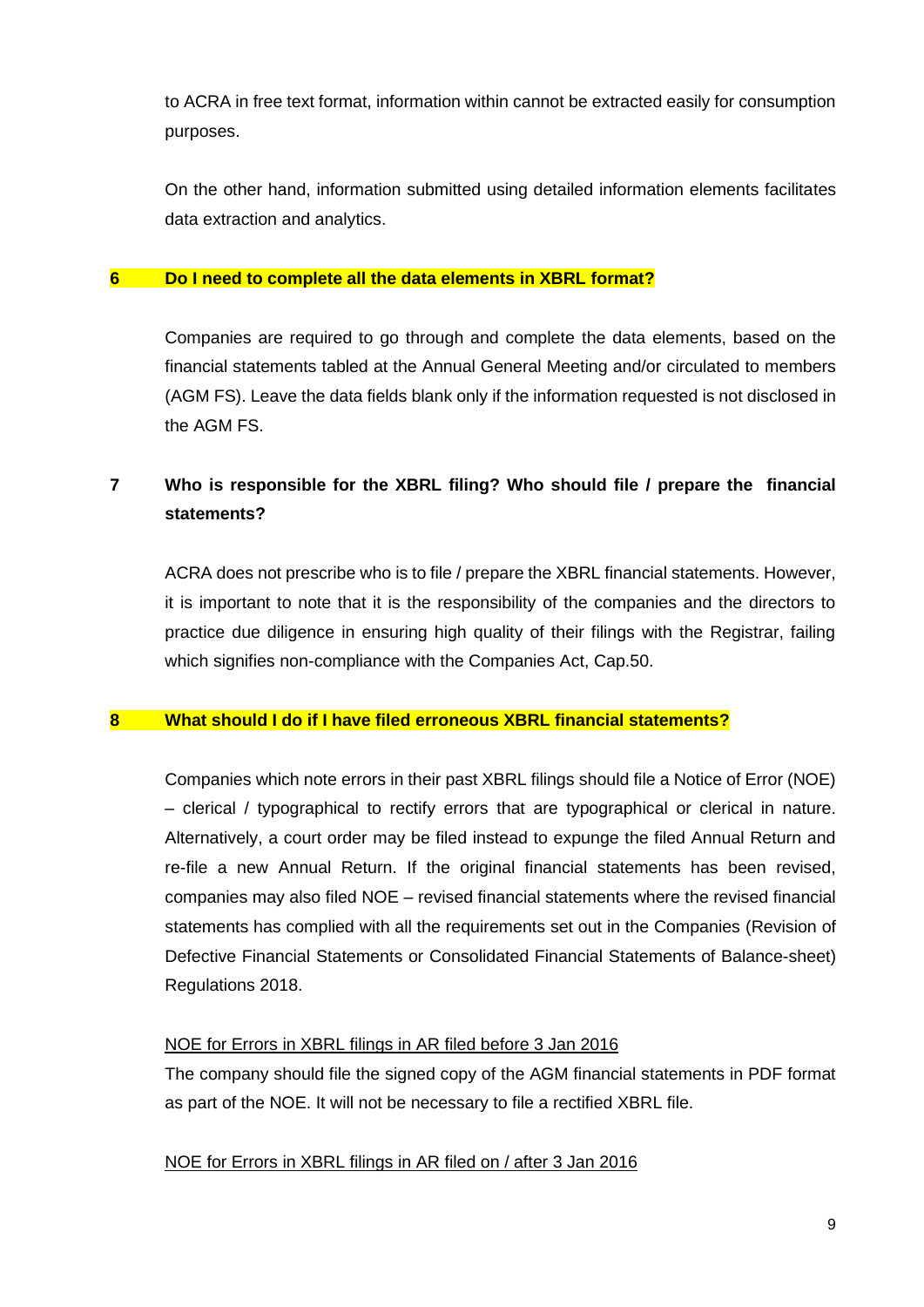In filing NOE to rectify the errors in XBRL financial statements, the company should file the amended XBRL financial statements. The rectified XBRL FS should be prepared based on the XBRL filing requirements applicable to the original XBRL FS.

Please refer to the e-guide to filing NOE [here.](http://www.acra.gov.sg/how-to-guides/filing-a-notice-of-error-(noe))

<span id="page-10-0"></span>**9 I am a company regulated under Monetary Authority of Singapore (MAS). Does this mean that I am exempted from filing in XBRL format or is under the exempted category to file financial statements in PDF with Financial Statements Highlights in XBRL?**

Not all companies regulated under MAS are exempted from filing their full set of financial statements in XBRL.

Only the following types of companies regulated by MAS are exempted from filing in full set of financial statements in XBRL, and will file their signed copy of the AGM financial statements in PDF format with Financial Statements Highlights in XBRL instead:

- Commercial Banks (i.e. full banks, wholesale banks or offshore banks) licensed under and governed by the Banking Act (Cap. 19);
- Merchant Banks approved under the MAS Act and their operations are governed by the Merchant Bank Directives;
- Licensed insurance companies approved under section 8 of the Insurance Act (Cap. 142); and
- Finance Companies licensed under and governed by the Finance Companies Act (Cap. 108).

# <span id="page-10-1"></span>**10 If an Exempt Private Company (EPC) has already filed an Annual Return to ACRA, does it still need to file any documents to IRAS?**

Notwithstanding the filing of Annual Return to ACRA, an EPC must also file its Income Tax Return (Form C / Form C-S), tax computations and any other supporting documents to IRAS annually. For details on the filing requirements please refer to IRAS website at [www.iras.gov.sg.](http://www.iras.gov.sg/)

Where the company has filed the full set of financial statements in XBRL (Full XBRL) with ACRA, the full XBRL file will be sent by ACRA to IRAS and the company will not need to file the same set of financial statements again with IRAS.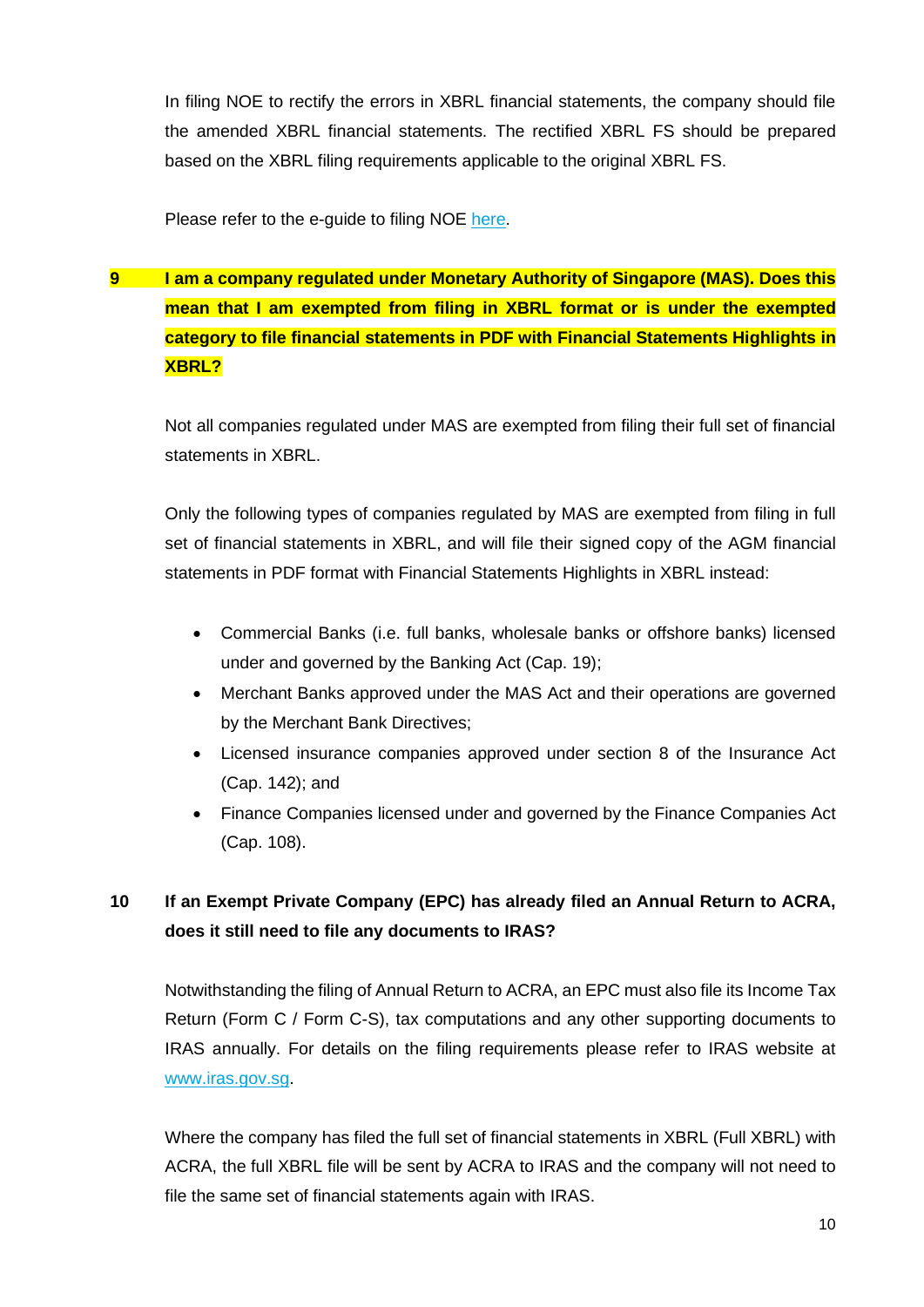## <span id="page-11-0"></span>**11 What does the term Dormant Exempt Private Company (EPC) in the Annual Return mean?**

This is an EPC that does not have any accounting transactions or business activities for the financial year in question or has not commenced business since incorporation, as defined under section 205B of the Companies Act.

# <span id="page-11-1"></span>**12 What documents must an Exempt Private Company (EPC) lodge with its Annual Return?**

Exempt Private Companies need not attach the physically signed EPC certificate or the Statement by EPC exempting them from audit requirements (currently in PDF format). The appropriate on-line declarations will appear in the AR based on the correct company type selected.

Professional firms filing on behalf of companies may continue to require the hardcopies certificates from directors as evidence of compliance and to keep these for record purposes, even though ACRA has done away with lodgement of these certificates as an attachment in the AR.

## <span id="page-11-2"></span>**13 What documents must a Dormant Company lodge with its Annual Return?**

Dormant companies no longer need to attach the Statement by dormant companies exempting them from audit requirements (currently in PDF format). The appropriate online declarations will appear in the AR if the correct company type has been selected.

## <span id="page-11-3"></span>**14 If a Dormant Company has already filed an Annual Return to ACRA, does it still need to file any documents to IRAS?**

A Dormant Company must submit its Income Tax Return (Form C or Form C-S) unless it has been granted waiver from IRAS for submission of Form C. The company must apply for waiver from IRAS to file Form C via an application form - Application for Waiver to Submit Income Tax Return (Form C) by a Dormant Company. For more details, please refer to IRAS website at [www.iras.gov.sg.](http://www.iras.gov.sg/)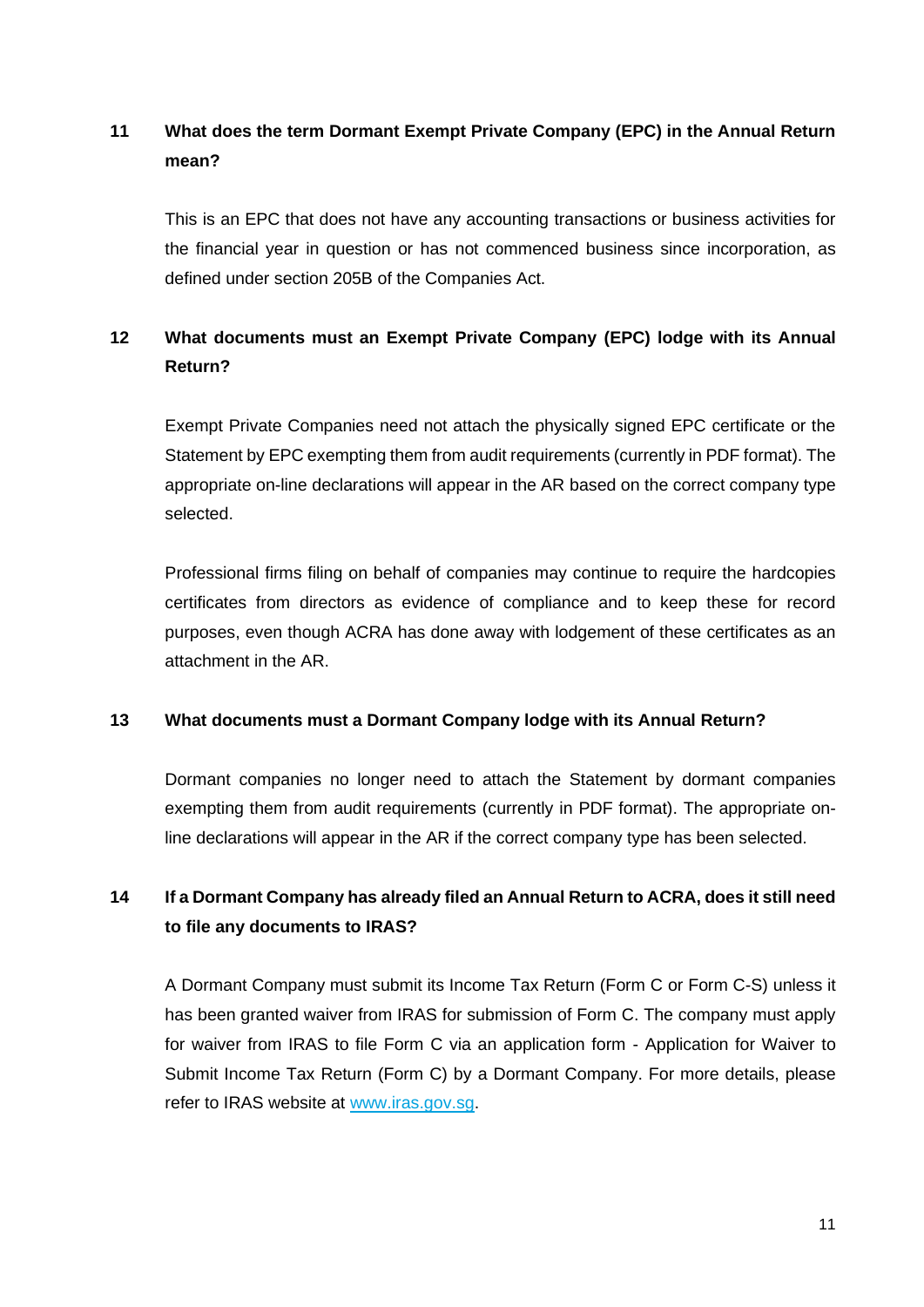#### <span id="page-12-0"></span>**15 What are the ways to upload XBRL financial statements?**

Companies can upload their XBRL financial statements (FS) using the following ways:

- a. 'Validate and upload' function in BizFin<sup>x</sup> preparation tool;
- b. BizFin<sup>x</sup> multi-upload tool; or
- c. Third-party software (See Seamless Filing [here.](https://www.acra.gov.sg/announcements/acra-iras-seamless-filing-initiative))

BizFin<sup>x</sup> multi-upload tool was introduced in May 2019. It allows user to validate and upload up to 5 XBRL.zip files at one go.

#### <span id="page-12-1"></span>**16 How do I file the financial statements in the Annual Return transaction?**

After uploading the XBRL FS (refer to question 15 on ways to upload the XBRL file), the details of the uploaded file will be shown at the section Financial Information in XBRL of the AGM and Financial Details page.

# <span id="page-12-2"></span>**17 How will I know whether any unauthorised personnel have made changes to the XBRL document that I have uploaded through ACRA APIs before submission of Annual Return?**

No changes can be directly made to the uploaded files. Only authorized personnel of the company can delete the uploaded files before filing. Any new uploads will capture the date and time of the upload. Authorised personnel refer to the company officers and registered filing agents appointed by the company.

#### <span id="page-12-3"></span>**18 Is there any financial period for financial statements to be filed in XBRL format?**

A company will file its financial statements in XBRL format if the financial statements end on or after 30 April 2007. Financial statements with financial period ending before 30 April 2007 will be filed in PDF.

# <span id="page-12-4"></span>**19 Do sole-proprietors and partnerships need to file financial statements in XBRL format?**

Sole-proprietors and partnerships are not required to file financial statements with ACRA. Filing of financial statements (PDF / XBRL format) is only applicable to companies.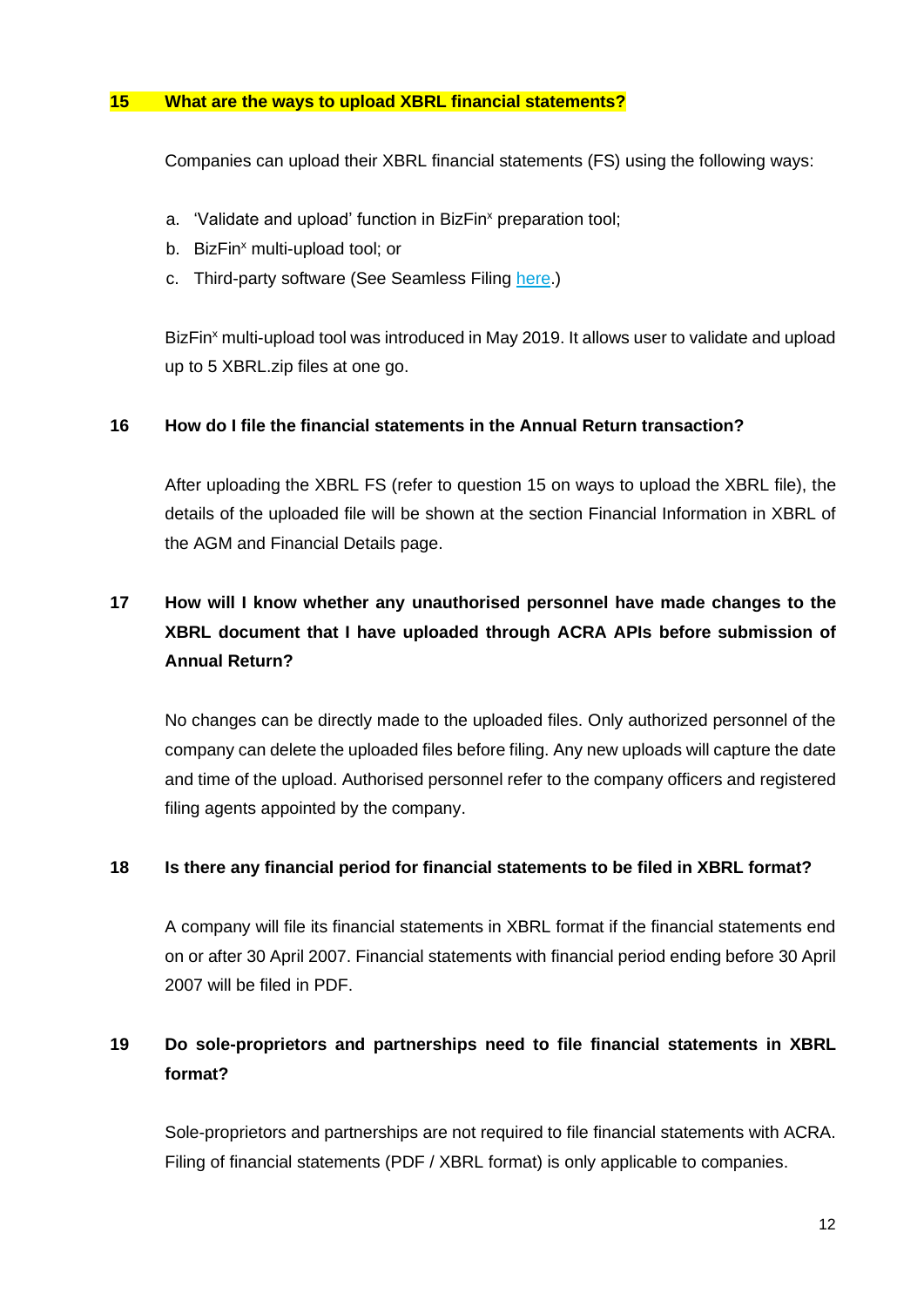## <span id="page-13-0"></span>**20 With the implementation of XBRL, does my company still have to submit financial statements in PDF or hardcopies?**

A company filing in Simplified XBRL or Financial Statements Highlights is required to file a PDF copy of its signed financial statements as tabled at the AGM.

It is optional for a company filing in Full Set of Financial Statements in XBRL format to submit a PDF copy of its signed financial statements as tabled at the company's AGM.

## <span id="page-13-1"></span>**21 After uploading my financial statements in XBRL format, can I still make changes before filing Annual Return?**

Yes, you may still make changes. However please note that the financial statements in XBRL format should be prepared based on the financial statements tabled at the AGM and/or circulated to members and where the financial statements have been tabled before the AGM and/or circulated to members, you should not make any changes unless they do not relate to financial data. You should check with the directors or your professional advisers before making any changes to the financial statements.

You can re-upload the financial statements in XBRL format via the ways to upload in question 15.

# <span id="page-13-2"></span>**22 After we have created the financial statements using BizFin<sup>x</sup> Preparation Tool, what is the filing process?**

Under the current filing system, companies can prepare their XBRL financial statements offline via the BizFin<sup>x</sup> Preparation Tool or any of the third party software tools suitable for preparing in accordance with the XBRL filing requirements. After preparation, companies will need to upload the XBRL financial statements to BizFin<sup>x</sup> server (refer to question 15 for ways to upload XBRL financial statements) and proceed to file under the Annual Return transaction in BizFile+ portal.

# <span id="page-13-3"></span>**23 How long will my uploaded financial statements in XBRL format be kept in BizFin<sup>x</sup> server?**

It will be kept for two weeks (14 days) from the date of upload. You will need to upload the XBRL financial statements again if the filing of Annual Return cannot be completed within that time frame.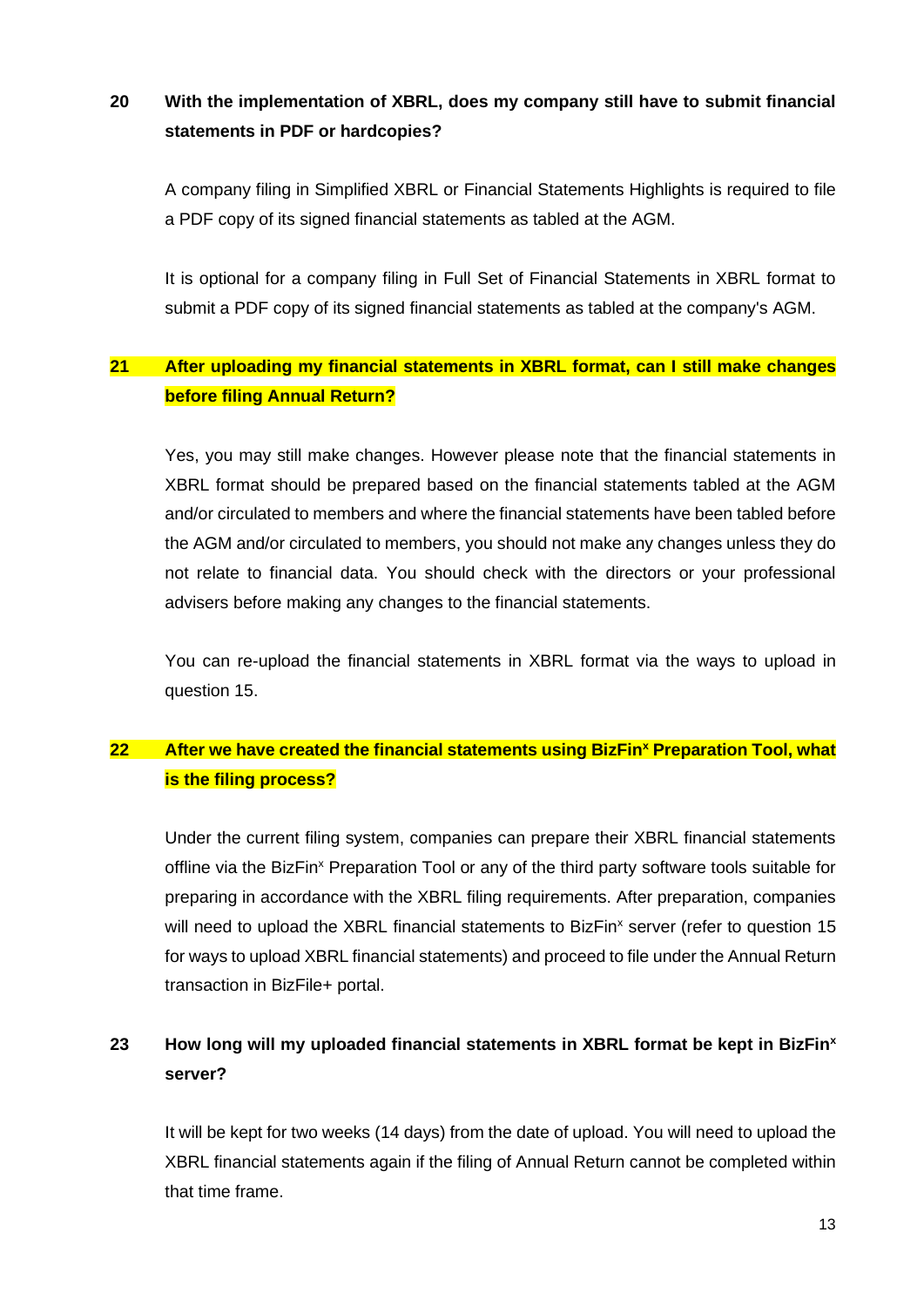# <span id="page-14-0"></span>**24 I am the local agent of a foreign company. Do I have to file the foreign company's financial statements in XBRL format?**

No. Filing of financial statements in XBRL format only applies to locally incorporated companies limited by shares or unlimited companies.

## <span id="page-14-1"></span>**25 Will ACRA specify the XBRL format that the financial statements need to conform to?**

The submitted XBRL financial statements must conform to the Taxonomy and XBRL filing requirements defined by ACRA. More information on the XBRL filing requirements, including ACRA Taxonomy is available in ACRA website (https://www.acra.gov.sg/xbrlfiling-and-resources)

# <span id="page-14-2"></span>**26 Do I need to file the signed AGM financial statements in PDF format after filing full set of financial statements in XBRL format?**

As part of the Annual Return filing, it is important for the lodger to confirm the information generated from the text block of Full XBRL filing that

- the information is legible: and
- it is identical in content to the financial statements tabled at the AGM (or sent to the shareholders, if the company is exempted from holding AGMs or has dispensed with holding AGMs).

The full set of financial statements (text block) in XBRL filing is generated into PDF format and attached as part of the Annual Return extracts, and made available to the public. You may also provide the PDF copy of the signed AGM financial statements (optional) as part of the Annual Return filing for additional clarity.

# <span id="page-14-3"></span>**27 Do I need to prepare the XBRL financial statements as per the AGM financial statements (e.g. consolidated or company level / type of accounting standards)?**

Yes, XBRL financial statements should be modelled after the AGM financial statements. Accordingly, if the AGM financial statements is prepared on consolidated level or company level, the XBRL financial statements should also be prepared on similar basis.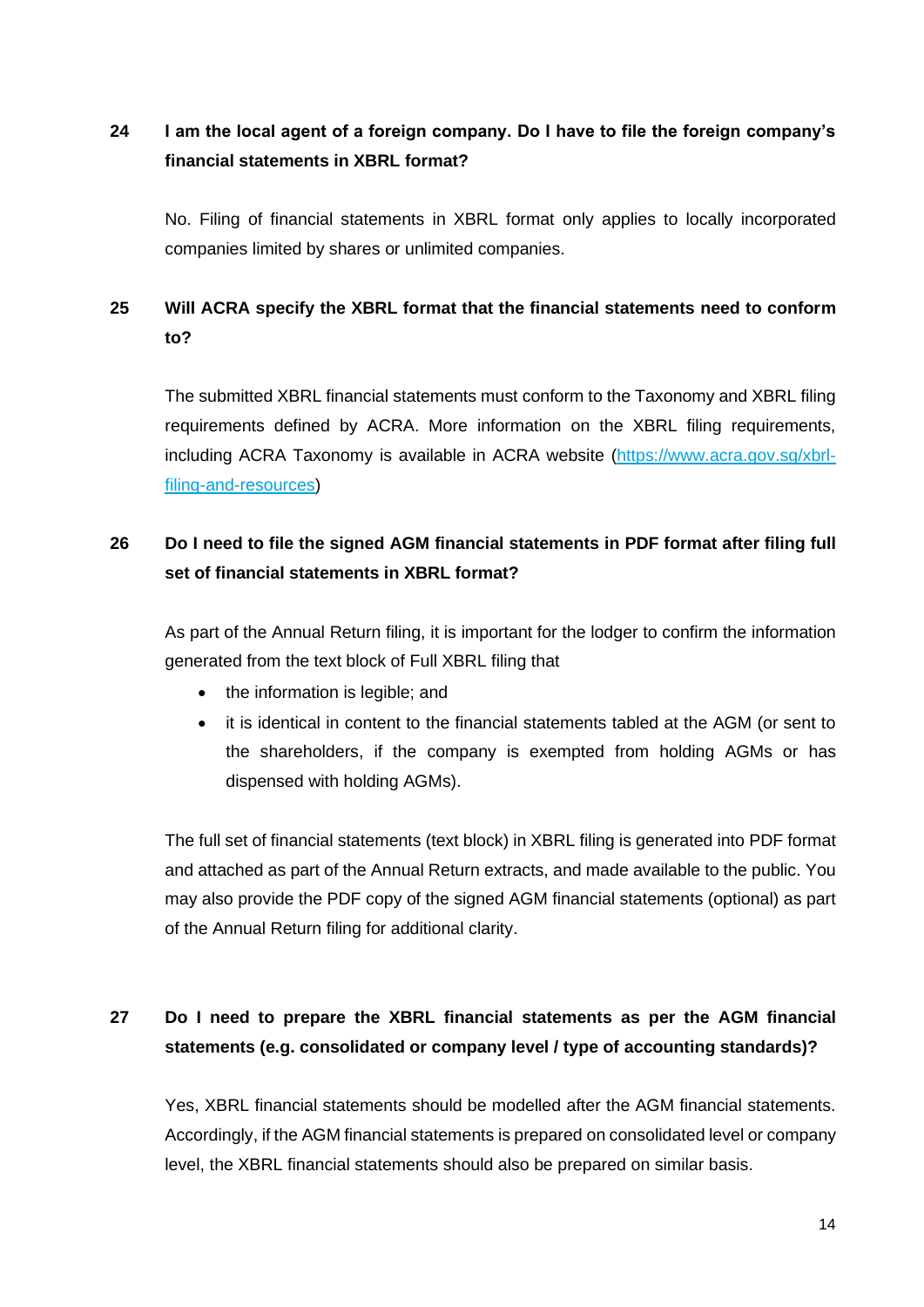The use of accounting standards other than Singapore Financial Reporting Standards (SFRS), SFRS (International) and SFRS for Small Entities, requires approval from ACRA (e.g. International Financial Reporting Standards and other accounting standards). To apply under section 201(12) of the Companies Act for exemption from compliance with the accounting standards, refer to Practice Directions No. 6 of 2015 [\(](https://www.acra.gov.sg/docs/default-source/default-document-library/training-and-resources/publications/practice-directions/2015/PD6of2015(finalfinal).pdf%20)) [https://www.acra.gov.sg/docs/default-source/default-document-library/training-and](https://www.acra.gov.sg/docs/default-source/default-document-library/training-and-resources/publications/practice-directions/2015/PD6of2015(finalfinal).pdf%20))[resources/publications/practice-directions/2015/PD6of2015\(finalfinal\).pdf](https://www.acra.gov.sg/docs/default-source/default-document-library/training-and-resources/publications/practice-directions/2015/PD6of2015(finalfinal).pdf%20))).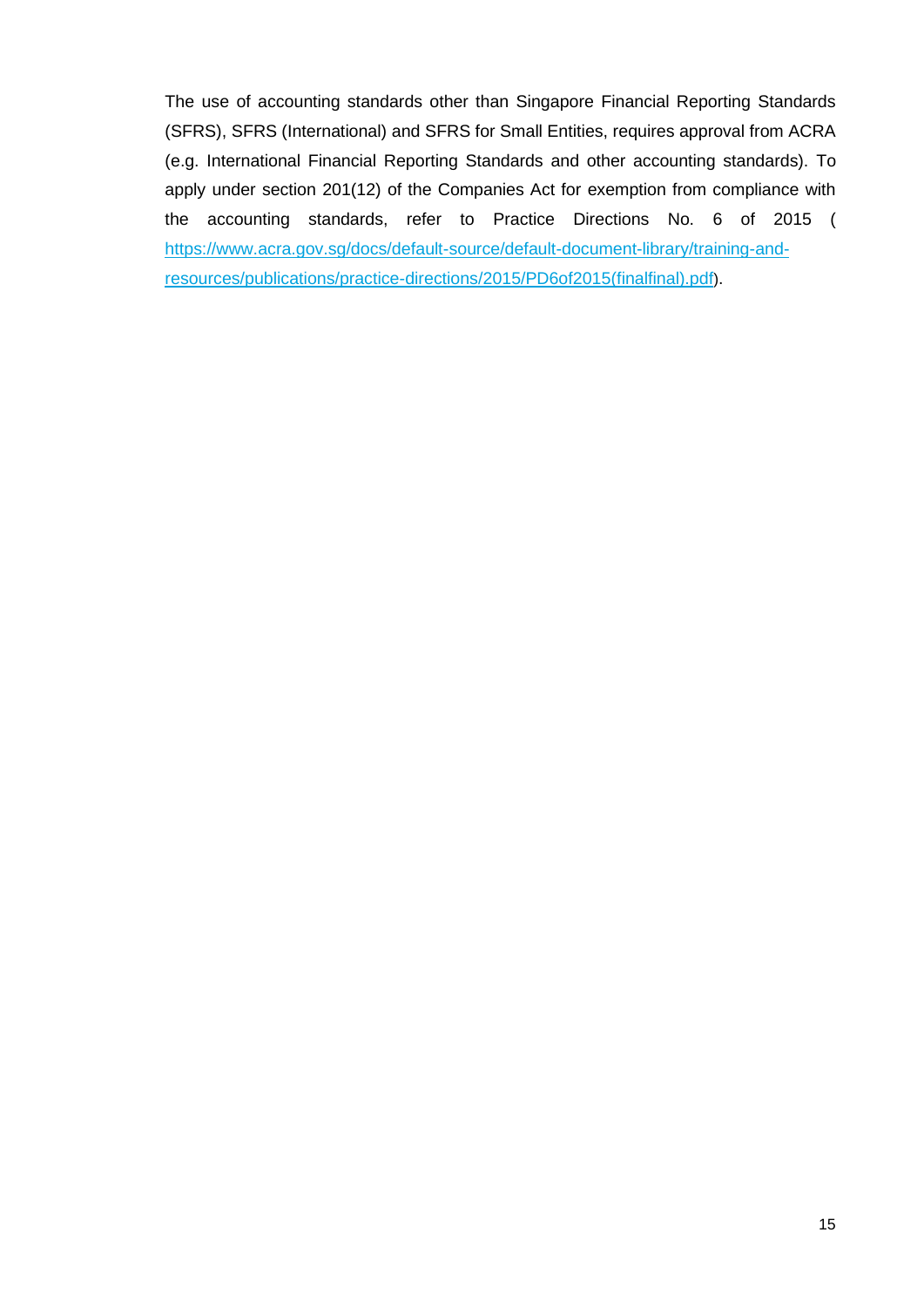## <span id="page-16-0"></span>**B. BizFin<sup>x</sup> Preparation Tool**

#### **List of Questions:**

- [B1 Download and install the preparation tool](#page-23-0)
	- 28. [How do I use the BizFinx preparation tool to prepare my company's financial](#page-23-1)  [statements in XBRL format?](#page-23-1)
	- 29. [Where can I download the BizFinx preparation tool?](#page-23-2)
	- 30. [What is the hardware and software requirements to install and run BizFinx](#page-23-3)  [Preparation Tool?](#page-23-3)
	- 31. [Can I share my preparation tool installer with my colleague / install on another](#page-25-0)  [computer?](#page-25-0)
	- 32. [Can the preparation tool work on a Macintosh computer? Is it compatible with](#page-25-1)  [Macintosh OSX operating system?](#page-25-1)
	- 33. [I can install the preparation tool, but the "Create" and "Open" buttons on the](#page-26-0)  [introduction page are missing or do not work. What should I do?](#page-26-0)
	- 34. [Can BizFinx preparation tool be installed on computers](#page-26-1) running on operating [system and software, other than Windows operating system and Microsoft Office](#page-26-1)  [\(e.g. Open Office\)?](#page-26-1)
	- 35. [During installing, BizFinx preparation tool prompted me to download Microsoft .NET](#page-27-0)  [framework. Is it necessary?](#page-27-0)
	- 36. [During installation, BizFinx preparation tool requires me to have administrative](#page-27-1)  [rights to my computer. What should I do?](#page-27-1)
	- 37. [How can I update the BizFinx preparation tool installed on my](#page-27-2) machine with the [latest updates?](#page-27-2)
	- 38. [How can I check which version of the BizFinx preparation tool is installed on my](#page-28-0)  [machine?](#page-28-0)
	- 39. [I do not have a computer to install the BizFinx preparation tool. Can I come down to](#page-28-1)  [ACRA to prepare my XBRL financial statements?](#page-28-1)
	- 40. [When I open the preparation tool for the first time, a window appeared to confirm](#page-29-1)  [the Microsoft Office Customisation Installer with the message "Publisher cannot be](#page-29-1) [verified". Do I proceed to install the customisation?](#page-29-1)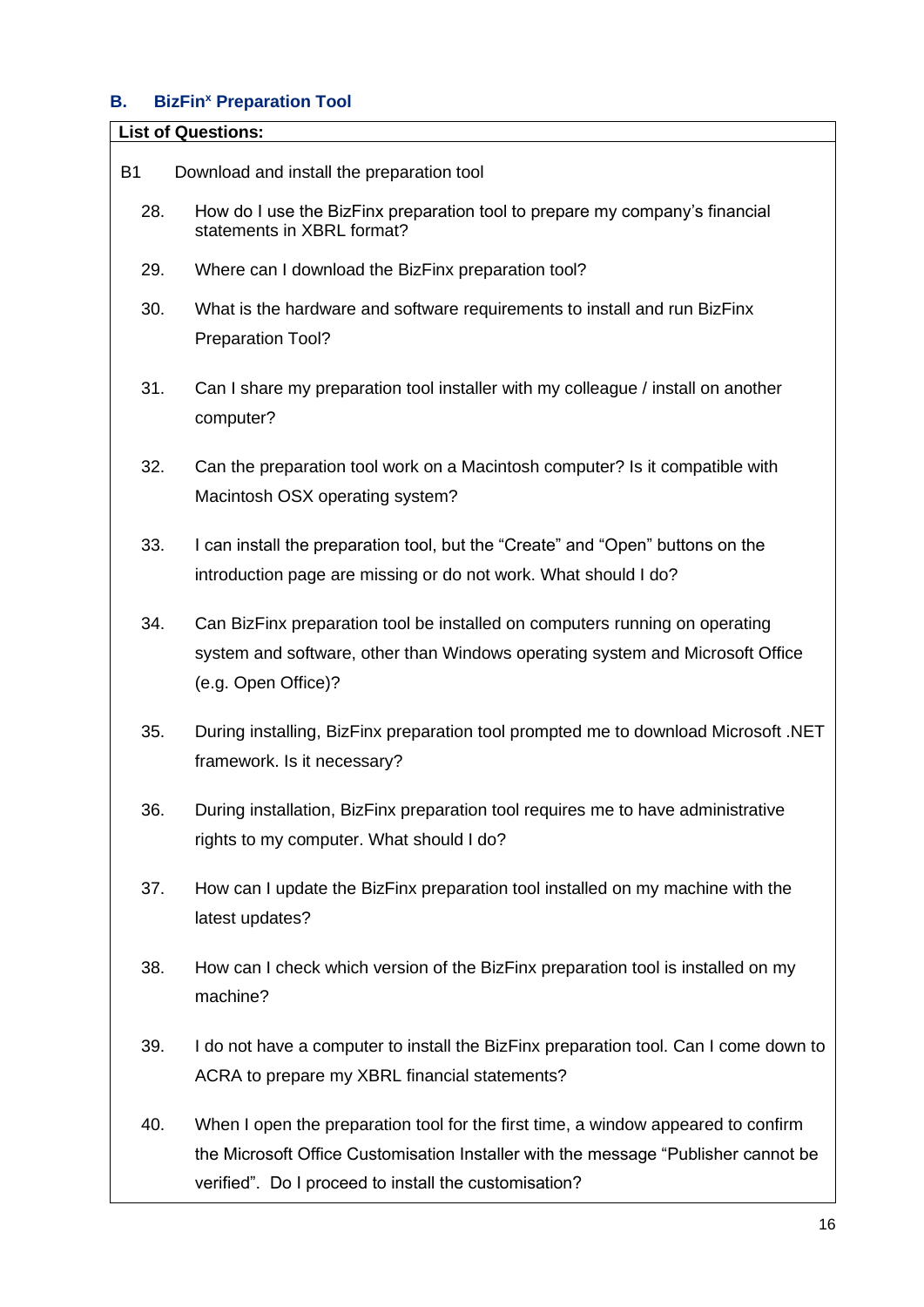- 41. [Can BizFinx preparation tool work on iPad or Android devices if I have Microsoft](#page-29-2)  [Office installed?](#page-29-2)
- B2 [Templates in the Preparation Tool](#page-29-0)
	- 42. [What do you mean by "by current/non-current" or "by liquidity" presentation format](#page-29-3)  [under statement of financial position?](#page-29-3)
	- 43. [The income statement in the preparation tool is presented by nature. How should I](#page-30-1)  [fill up the income statement if my company presents its income statement by](#page-30-1)  [function?](#page-30-1)
	- 44. [Why is there no flexibility in the display of templates?](#page-30-2)
	- 45. [As I scroll down the template, I am unable to see the headers. Can we freeze](#page-30-3)  [panes at the header rows?](#page-30-3)
- B3 [Fill in the templates](#page-30-0)
	- 46. [What should be submitted for the element "Disclosure of Complete Set of Financial](#page-30-4)  [Statements" within the Full Set of Financial Statements template? What is the](#page-30-4)  [purpose?](#page-30-4)
	- 47. [How can I copy-paste the contents of my source document into the Disclosure of](#page-31-0)  [Full Set of Financial Statements text block?](#page-31-0)
	- 48. [There are elements within my financial statements that are not provided for within](#page-31-1)  [the template. What should I do?](#page-31-1)
	- 49. There are a number of [elements which relate to disclosures required for listed](#page-31-2)  [companies such as fees paid to auditors. If I am preparing for a non-listed company](#page-31-2)  [and do not have such disclosures within my financial statements, do I still need to](#page-31-2)  [submit such information to ACRA?](#page-31-2)
	- 50. [I have balances which are due to or due from related parties such as subsidiaries,](#page-32-0)  [associates. How should I classify them within the Statement of Financial Position?](#page-32-0)
	- 51. [There are income and expense items within the templates for Income Statement](#page-32-1)  and Note - [Selected Income \(Expense\). Should I enter positive or negative values](#page-32-1)  [for expenses items?](#page-32-1)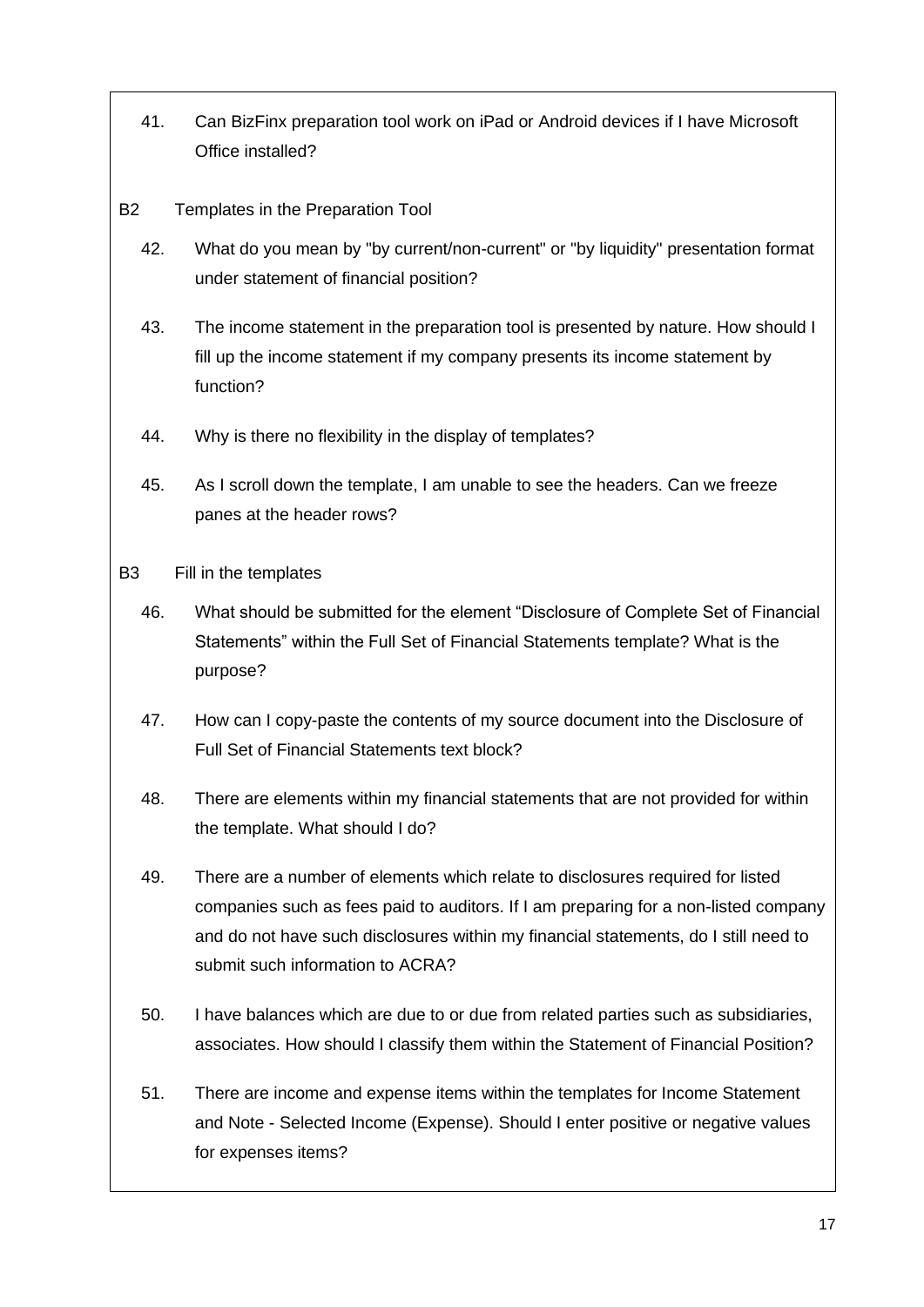- 52. [The templates requested for information which is more granular than what](#page-32-2) is within [the AGM financial statements. What information should I submit?](#page-32-2)
- 53. [In some disclosure notes, e.g. Property, Plant and Equipment, I noticed that if I](#page-33-0)  [added company label "At 1 January 2012" for line items like "Gross carrying amount](#page-33-0)  [at beginning of period" for current year table, the same company label "At 1](#page-33-0)  [January 2012" will be added for prior year 2011. What should I do?](#page-33-0)
- 54. [In some disclosure notes, e.g. Property, Plant and Equipment disclosure note, I](#page-33-1)  [have different classes for the company and group levels. For example, I have "Land](#page-33-1)  [and building", "Motor and other vehicles" and "Machinery and other equipment" for](#page-33-1)  [company level, and I have "Motor and other vehicles", "Machinery and other](#page-33-1)  [equipment" and "Computer, office equipment, furniture fixtures and fittings" for the](#page-33-1)  [group level. I noticed the classes on the templates are always the same for](#page-33-1)  [company and group levels. What should I do?](#page-33-1)
- 55. [My share capital is less than a thousand, while currency unit is in thousands. Do I](#page-33-2)  [need to present my share capital amount?](#page-33-2)
- 56. [How do I key in the dates in the date reporting fields in scoping question template?](#page-34-1)
- 57. [Where do I insert data items for 'Other comprehensive income'?](#page-34-2)
- 58. [More / less columns shown in the template, as compared to the AGM financial](#page-34-3)  [statements. What should I do?](#page-34-3)
- 59. [What are guidance notes?](#page-34-4)
- B4 [Auto-tagging and drag-and-drop](#page-34-0)
	- 60. [I have an embedded excel table within my financial statements in Word format.](#page-34-5)  Why I am not allowed to perform the auto-tagging / drag-and-drop for information [within the embedded table?](#page-34-5)
	- 61. [Why are some of the line items in the AGM financial statements not auto-tagged](#page-35-0)  [even though they are the same as the taxonomy item on the templates? E.g. "trade](#page-35-0)  [and other receivables \(including contract assets\)" cannot be auto-tagged.](#page-35-0)
	- 62. [When performing auto-tagging or drag-and-drop, I notice that some data in my](#page-35-1)  [source document are not populated \(i.e. missing\) in some of the columns. What](#page-35-1)  [should I do?](#page-35-1)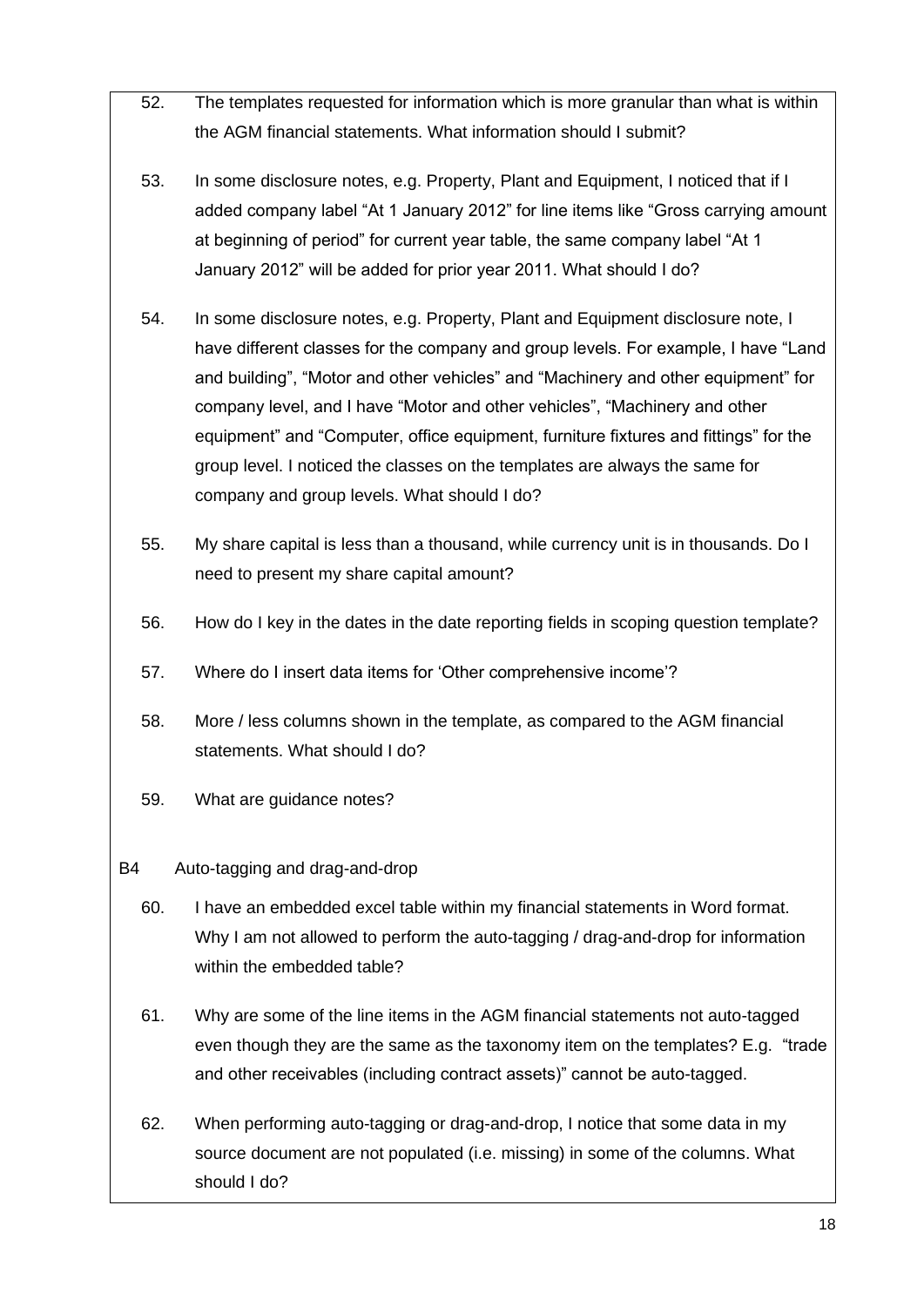- 63. [My tables are formed by tabs in Word document. How can I perform auto-tagging or](#page-36-0)  [drag-and-drop?](#page-36-0)
- 64. [For auto-tagging and drag-and-drop, what is the option "Does your selection have a](#page-36-1)  [note number column" used for?](#page-36-1)
- 65. [For auto-tagging and drag-and-drop, what is the option "table selection row wise"](#page-36-2)  [used for?](#page-36-2)
- 66. [Upon auto-tagging of the entire Statement of Financial Position or Income](#page-36-3)  [Statement, why are line items which are totals or sub-totals \(E.g. Profit \(loss\) before](#page-36-3)  [taxation from continuing operations\) not shown as indicated as tagged when the](#page-36-3)  [figures are already present in the template?](#page-36-3)
- 67. [There are certain tables containing values for different columns such as the](#page-36-4)  [disclosure note for Property, Plant and Equipment. How can the auto-tagging or](#page-36-4)  [drag-and-drop function be performed for such tables?](#page-36-4)
- 68. [Why does the Auto-tagging function show me an error message to select table](#page-37-1)  [rows?](#page-37-1)
- 69. [When I 'drag-and-drop' information from my source document which are not within](#page-37-2)  [tables, information from my source document is lost. What should I do?](#page-37-2)
- B5 [Validate, save and submit XBRL financial statements](#page-37-0)
	- 70. [Is there a list of validation rules available?](#page-37-3)
	- 71. [Will validation rules within the tool be sufficient to identify all errors in filing?](#page-37-4)
	- 72. [I have encountered genuine errors when preparing the Property, Plant & Equipment](#page-38-0)  [\(PPE\) template. How can I resolve these errors?](#page-38-0)
	- 73. [I have encountered genuine errors Misc\\_006 and Misc\\_007 for my company's](#page-41-0)  [accounts which are consolidated for the first time and do not have comparative](#page-41-0)  [figures for the previous year. How can I resolve this?](#page-41-0)
	- 74. [I have submitted my company's financial statements using the text block element in](#page-41-1)  [the Full set of Financial Statements template. Why am I encountering validation](#page-41-1)  [errors Misc\\_005 and Misc\\_041?](#page-41-1)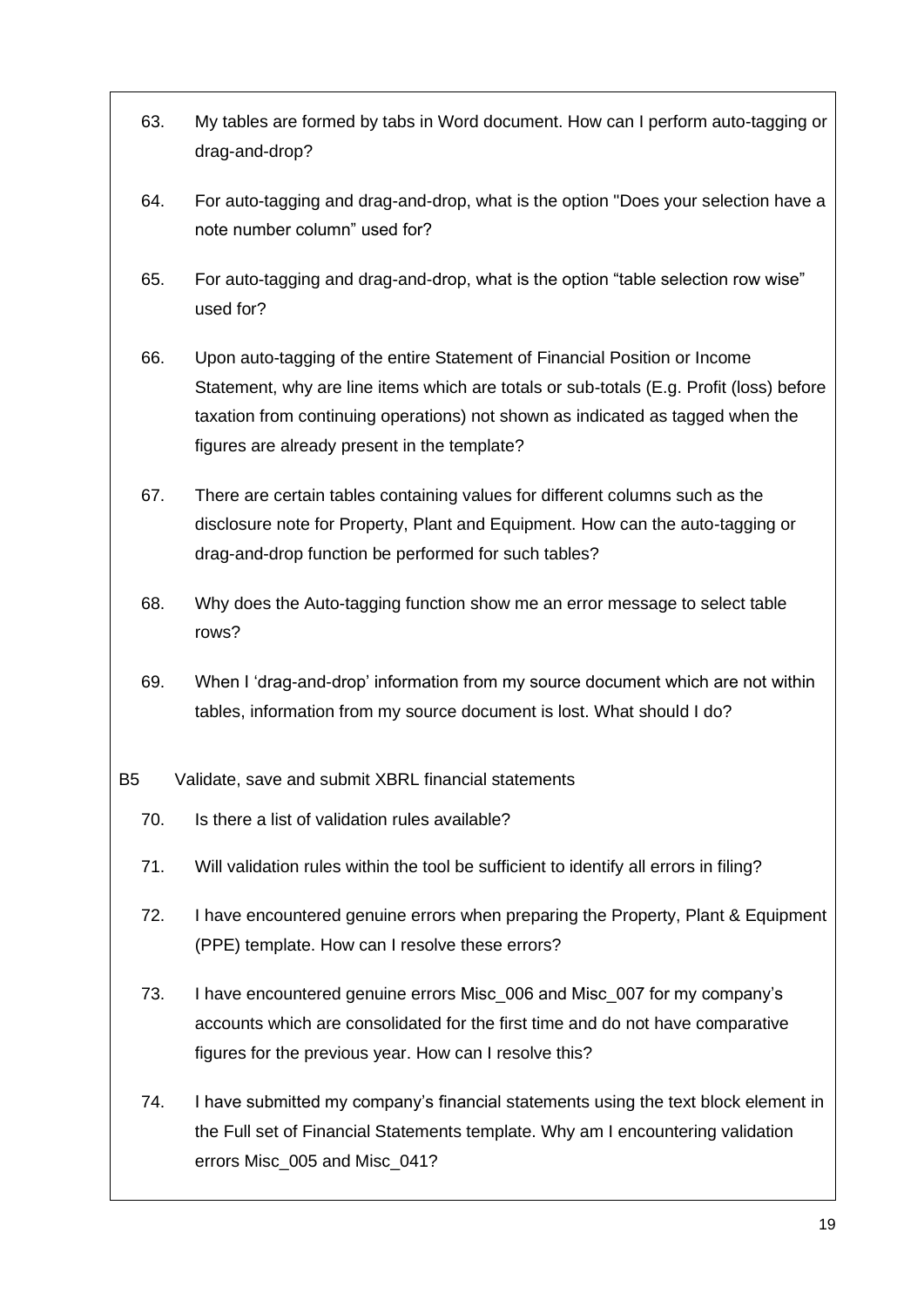- 75. [What is the purpose of generating the XBRL file into AGM Copy versus the](#page-42-0) Review [Copy?](#page-42-0)
- 76. [Saving of XBRL file taking very long with message indicating 99% completed. How](#page-42-1)  [do I generate XBRL file?](#page-42-1)
- 77. [Where can I check the validation results?](#page-42-2)
- 78. [How to save the XBRL file from the BizFinx preparation tool? Do I click on the](#page-43-2)  ['Save As' button on the top left-hand corner?](#page-43-2)
- B6 [AGM / Review copy generated from preparation tool](#page-43-0)
	- 79. [I am unable to see the footer in the "Review / AGM copy" when zoomed out. Has it](#page-43-3)  [been deleted?](#page-43-3)
	- 80. [What is the default margin setting in 'Review/AGM copy' and text editor? Can I](#page-43-4)  [amend the margin setting?](#page-43-4)
- B7 [Other issues](#page-43-1)
	- 81. [I am unable to open a previously saved Excel file by using the Open button on the](#page-43-5)  [Introduction Page of the preparation tool? What should I do?](#page-43-5)
	- 82. I am unable to import prior year Excel file to populate prior year figures. What [should I do to populate prior year figures?](#page-44-0)
	- 83. [Can I load XBRL files created across different versions of the preparation tool?](#page-44-1)
	- 84. I noticed that font used on the screen appears to be too big for BizFinx preparation [tool. The name for certain elements are cut off and I am unable to select some of](#page-45-0)  [the functions as it is expanded beyond the screen. What should I do?](#page-45-0)
	- 85. [While copying multiple paragraphs from my source document or AGM financial](#page-45-1)  [statements and pasting it on the text editor, the font size and font type of the last](#page-45-1)  [paragraph changes. Why this is happening and](#page-45-1) what can I do to fix this?
	- 86. [My source document is not imported with the 'Final' copy when track changes are](#page-45-2)  [enabled in my AGM financial statements in MS Word format. Why is this](#page-45-2)  [happening?](#page-45-2)
	- 87. [I am unable to delete blank page in the text editor. What should I do?](#page-45-3)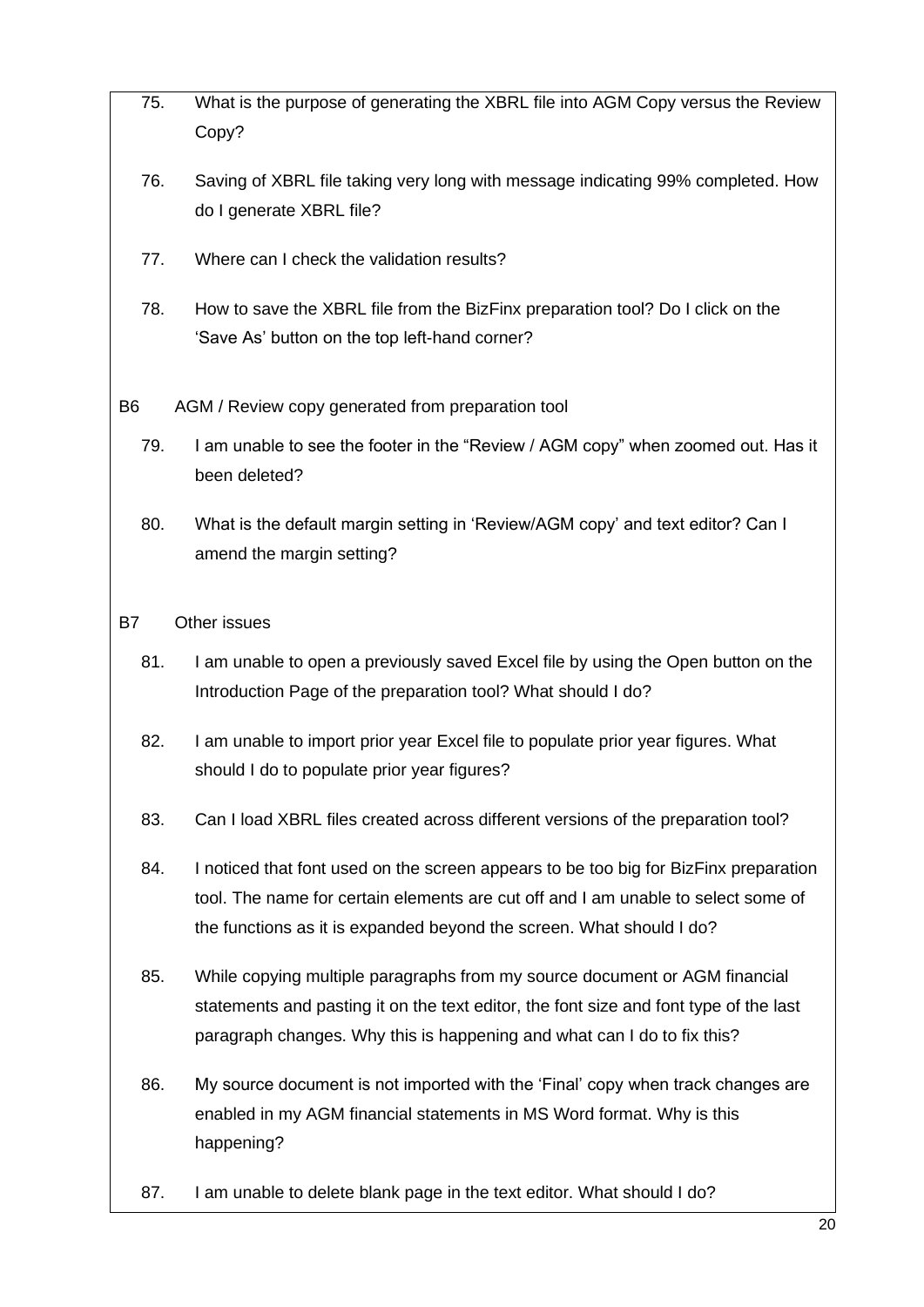- 88. [Is there a User Manual for the preparation tool?](#page-46-0)
- 89. I am unable to launch the preparation tool after downloading and installing it in my [computer. I am facing technical issues when using the Preparation Tool. How do I](#page-46-1)  [get help?](#page-46-1)
- 90. [What is the use of rules repository?](#page-47-1)
- 91. [Why is some of the text in text editor being shifted to the right?](#page-47-2)
- 92. [Any self-help on technical issues available?](#page-47-3)
- 93. [Does BizFinx Preparation Tool require Internet connectivity to use?](#page-47-4)
- B8 BizFin<sup>x</sup> [Preparation Tool V2.7 Related \(for Current XBRL Filing Requirements\)](#page-47-0)
	- 94. [Why are there two installers for the BizFinx Preparation Tool V2.7? Which one](#page-47-5)  [should I use?](#page-47-5)
	- 95. [What is the minimum requirement list?](#page-48-0)
	- 96. [What is the difference between minimum requirement and full taxonomy view?](#page-48-1)
	- 97. [What should I do if my set of financial statements does not contain information](#page-48-2)  [relating to all the sections in the minimum requirement list?](#page-48-2)
	- 98. [I have selected "Single Statement of Comprehensive Income" in the Scoping](#page-49-0)  [Questions, but the template only shows the Income Statement and not the](#page-49-0)  [Statement of Comprehensive Income. Why is this so?](#page-49-0)
	- 99. [Why are templates for trade and other receivables / payables for different](#page-49-1)  [dimensions \(e.g. group, company, current. prior\) not arranged in a manner than the](#page-49-1)  [columns are beside each other, rather than on top of one another?](#page-49-1)
	- 100. [Why are the line items of other comprehensive income not displayed in the Income](#page-49-2)  [Statement when I select "Single Statement of Comprehensive Income" for "Whether](#page-49-2)  all [items of income and expenses are presented in a single statement of](#page-49-2)  [comprehensive income or two statements of income statement and statement of](#page-49-2)  [comprehensive income" in the Scoping Questions?](#page-49-2)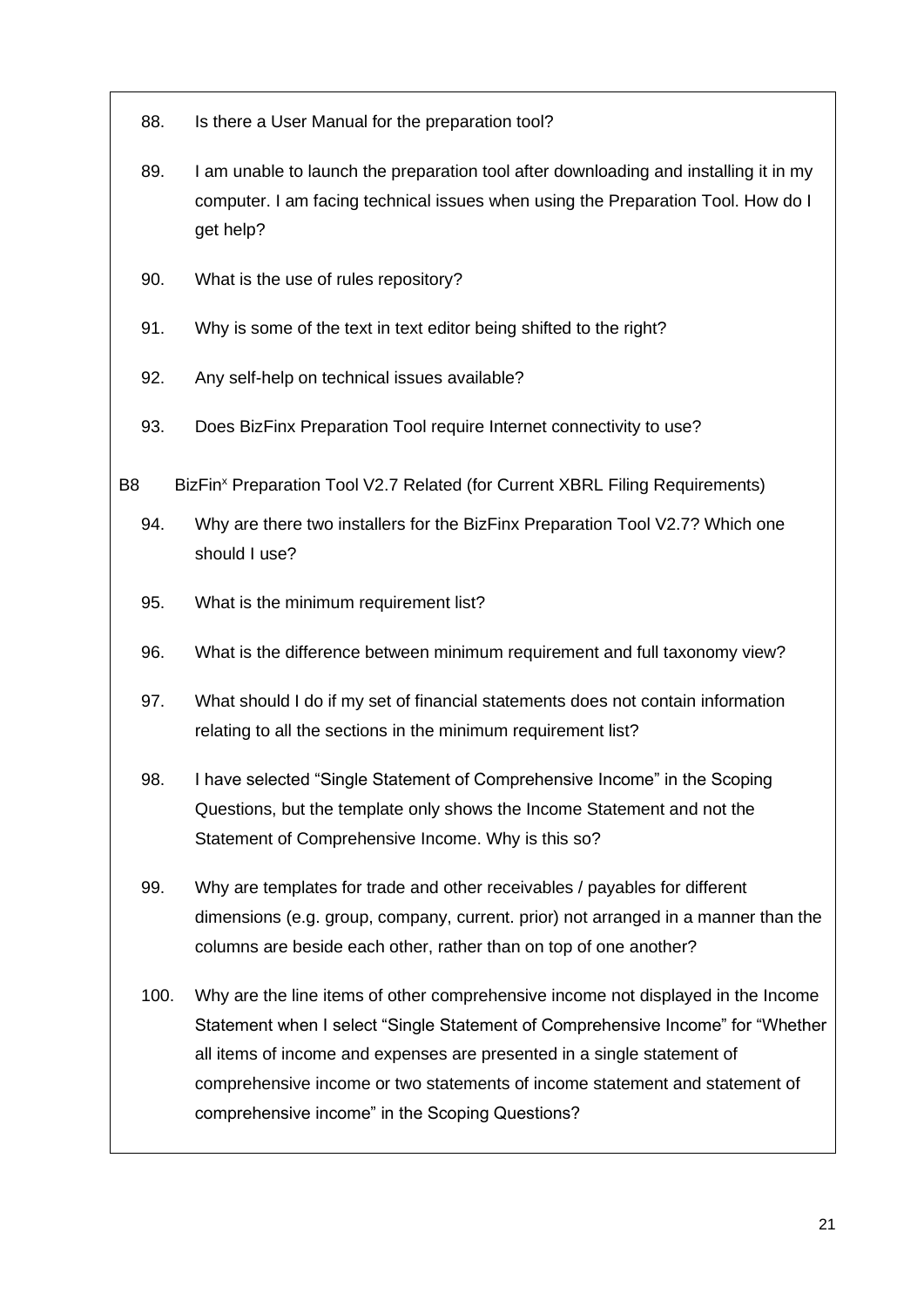- 101. [The template for Statement of Cash Flows only presents a limited number of](#page-49-3)  [elements and is very different from the Statement of Cash Flows in my AGM](#page-49-3)  [financial statements. What do I need to submit?](#page-49-3)
- 102. [What should I do with disclosure notes which are not required to be provided in](#page-50-0)  [detailed information within the minimum requirement list?](#page-50-0)
- 103. [In some disclosure notes, the totals or sub-totals are not auto summed. What](#page-50-1)  [should I do?](#page-50-1)
- 104. [I am not able to open the Excel file created from the MS Office 2003 version of the](#page-50-2)  [preparation tool in MS Office 2007 or above version.](#page-50-2)
- 105. [How should I fill in "finance costs" on the template? The guidance note on the](#page-50-3)  preparation [tool asks me to enter it as a negative figure when it is a finance](#page-50-3)  [expense, but I was prompted a possible error \(Misc\\_177\) anyway, which says](#page-50-3)  [positive values are finance expenses.](#page-50-3)
- 106. [Why am I facing business rule: Misc\\_121 error even after entering the correct](#page-51-0)  [financial period dates?](#page-51-0)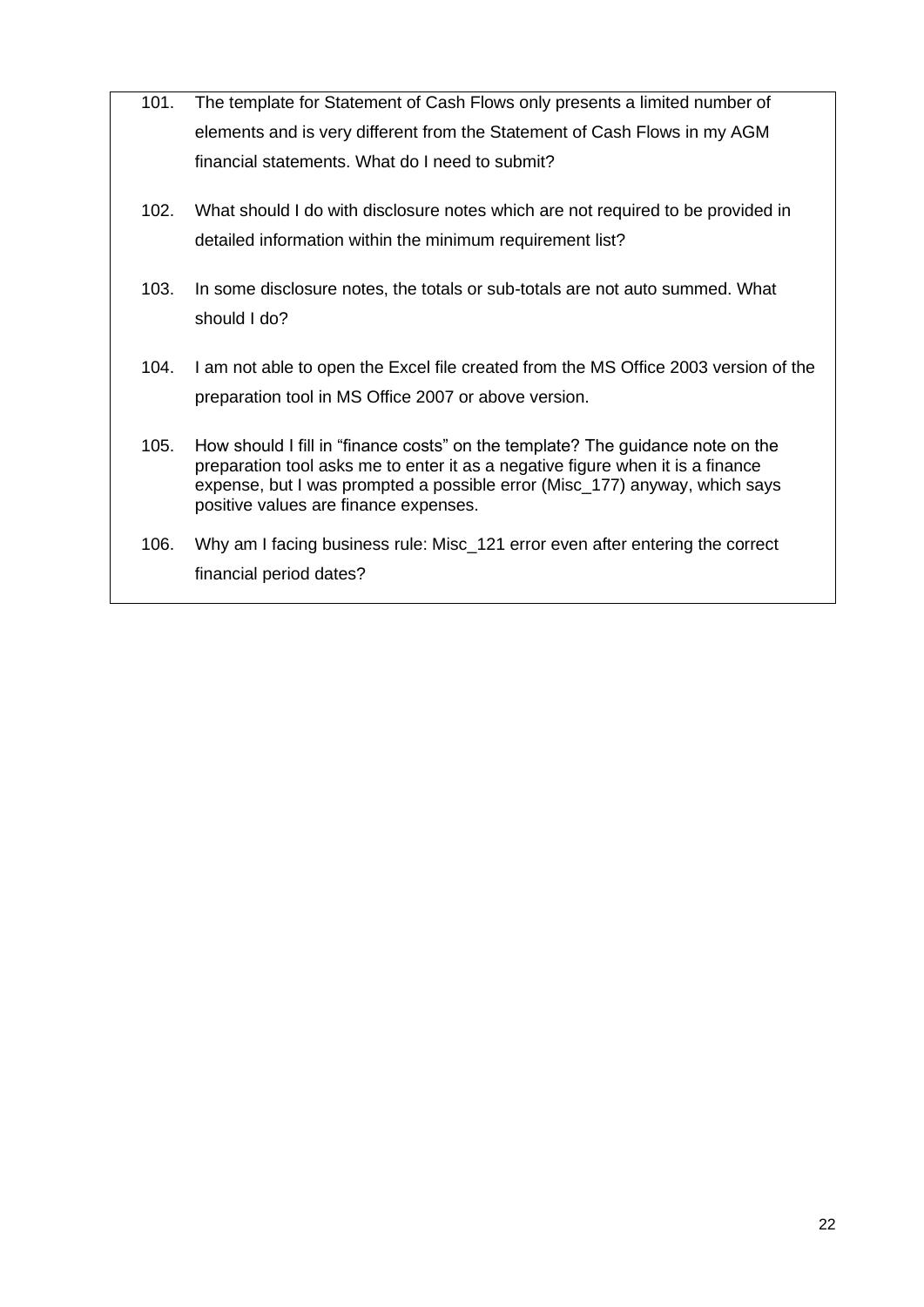#### <span id="page-23-0"></span>**B1. Download and install the preparation tool**

## <span id="page-23-1"></span>**28 How do I use the BizFin<sup>x</sup> preparation tool to prepare my company's financial statements in XBRL format?**

The BizFin<sup>x</sup> preparation tool is provided by ACRA free-of-charge to facilitate companies' preparation of XBRL financial statements in accordance with the XBRL filing requirements.

Steps on how you can go about preparing and filing your XBRL financial statements are available at https://www.acra.gov.sg/how-to-guides/filing-financial-statements-in-xbrlformat.

More information on XBRL preparation and filing (including help guides, such as quick guide for BizFin<sup>x</sup> preparation tool) is also available in the various chapters of ACRA website (https://www.acra.gov.sg/xbrl-filing-and-resources/help-resources).

#### <span id="page-23-2"></span>**29 Where can I download the BizFin<sup>x</sup> preparation tool?**

The preparation tool is available for download in ACRA website [\(https://www.acra.gov.sg/xbrl-filing-and-resources/download\)](https://www.acra.gov.sg/xbrl-filing-and-resources/download).

## <span id="page-23-3"></span>**30 What is the hardware and software requirements to install and run BizFin<sup>x</sup> Preparation Tool?**

The hardware and software requirements are as follows:

## Preparation Tool V3.2 (revised XBRL filing requirements)

| <b>Hardware Requirements</b> |                                                                                                                                                                                                                                                          |  |  |
|------------------------------|----------------------------------------------------------------------------------------------------------------------------------------------------------------------------------------------------------------------------------------------------------|--|--|
| Processor                    | Intel Core i3 or above<br>Non-Intel Processor @ 2.0 GHz or above                                                                                                                                                                                         |  |  |
| <b>RAM</b>                   | 32-bit Windows: 2GB or more (recommended: 4GB)<br>64-bit Windows: 4GB or more (recommended: 8GB)<br>Note: To check whether your Microsoft Windows are using 32-bit version or<br>please refer to https://support.microsoft.com/en-<br>version,<br>64-bit |  |  |
|                              | sg/help/15056/windows-32-64-bit-faq                                                                                                                                                                                                                      |  |  |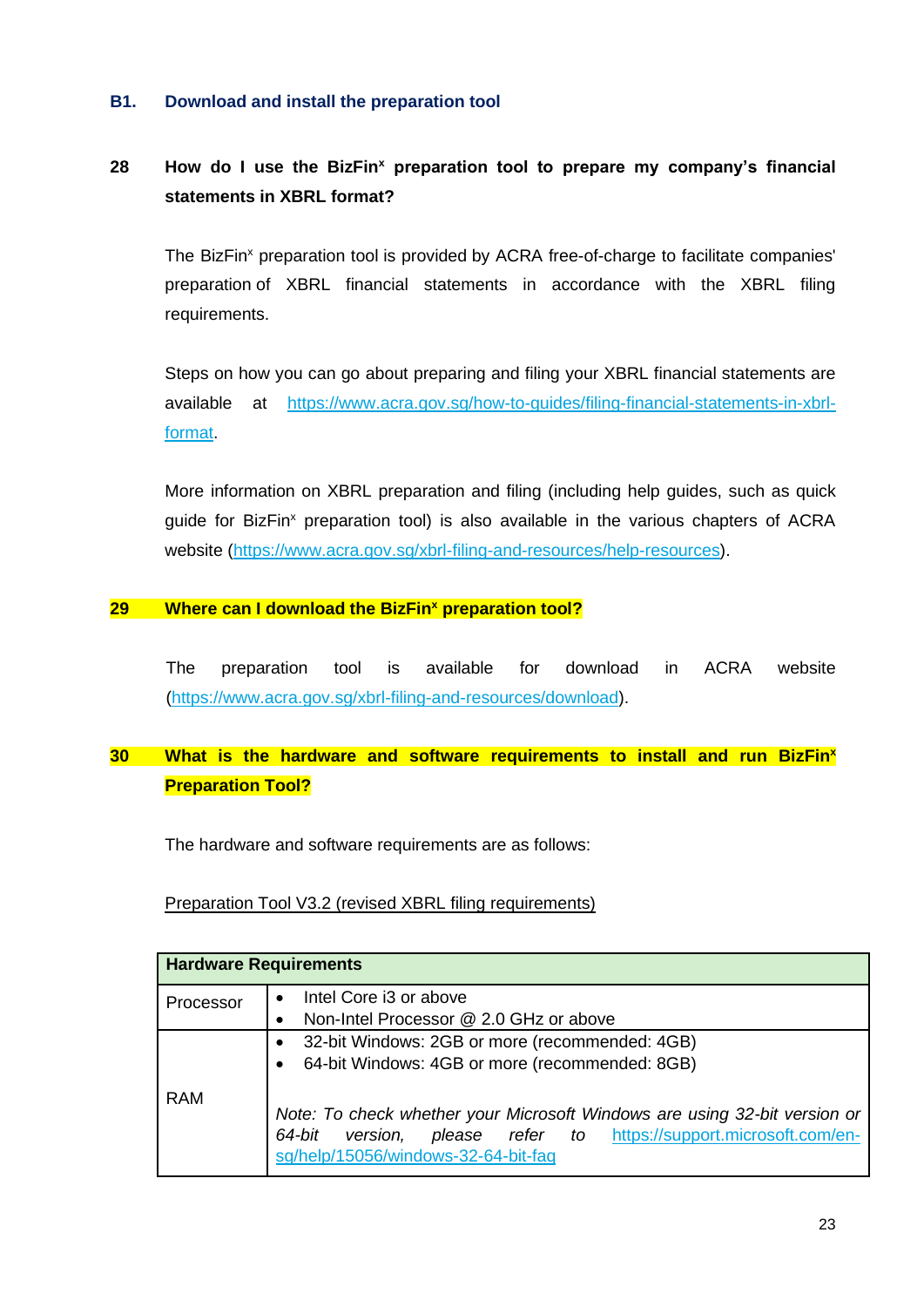| Disk space                     | 1.2GB for installation and normal usage                                                                                                                                                                                                                                                                                                                                                                                                                                                                                                                                                                                                                                  |
|--------------------------------|--------------------------------------------------------------------------------------------------------------------------------------------------------------------------------------------------------------------------------------------------------------------------------------------------------------------------------------------------------------------------------------------------------------------------------------------------------------------------------------------------------------------------------------------------------------------------------------------------------------------------------------------------------------------------|
| needed                         | Note: Post installation, the installation file can be deleted to free up disk space.                                                                                                                                                                                                                                                                                                                                                                                                                                                                                                                                                                                     |
| Screen<br>resolution           | 1280x800 and above                                                                                                                                                                                                                                                                                                                                                                                                                                                                                                                                                                                                                                                       |
| <b>Software Requirements</b>   |                                                                                                                                                                                                                                                                                                                                                                                                                                                                                                                                                                                                                                                                          |
|                                | Microsoft Windows 8.1<br>Microsoft Windows 10 (Version 1607) and above                                                                                                                                                                                                                                                                                                                                                                                                                                                                                                                                                                                                   |
| Operating<br>System            | <b>Notes</b><br>We will provide technical issues support for the tool running the support<br>1.<br>versions of Microsoft Windows listed above.                                                                                                                                                                                                                                                                                                                                                                                                                                                                                                                           |
|                                | 2. Note: To check the version of your Microsoft Windows, please refer to<br>https://support.microsoft.com/en-sg/help/13443/windows-which-version-am-i-<br><u>running</u>                                                                                                                                                                                                                                                                                                                                                                                                                                                                                                 |
| Microsoft<br>Office            | Office 2010 (Standard, Home and Business, Professional, Professional<br>Plus)<br>Office 2013 (Standard, Home and Business, Professional, Professional<br>Plus)<br>Office 2016 (Standard, Home and Business, Professional, Professional<br>Plus)<br>Office 2019 (Standard, Home and Business, Professional, Professional<br>Plus)<br><b>Notes</b><br>We will provide technical issues support for the tool running the support<br>1.<br>versions of Microsoft Windows listed above.<br>Note: To check the version of your Microsoft Office, please refer to<br>2.<br>http://office.microsoft.com/en-001/excel-help/what-version-of-office-am-i-<br>using-HA101873769.aspx |
| Microsoft<br>.NET<br>Framework | Framework 4.7.2 or later<br>Note: To download this version of .NET Framework, please refer to<br>https://support.microsoft.com/en-sg/help/4054530/microsoft-net-framework-4-<br>7-2-offline-installer-for-windows                                                                                                                                                                                                                                                                                                                                                                                                                                                        |

## Preparation Tool V2.7 (current XBRL filing requirements)

| <b>Hardware Requirements</b> |                                 |  |
|------------------------------|---------------------------------|--|
| Processor                    | 2.0GHz Core 2 Duo, i3, i5 or i7 |  |
| <b>RAM</b>                   | 2GB                             |  |
| <b>Hard Disk Space</b>       | 200 MB of free space            |  |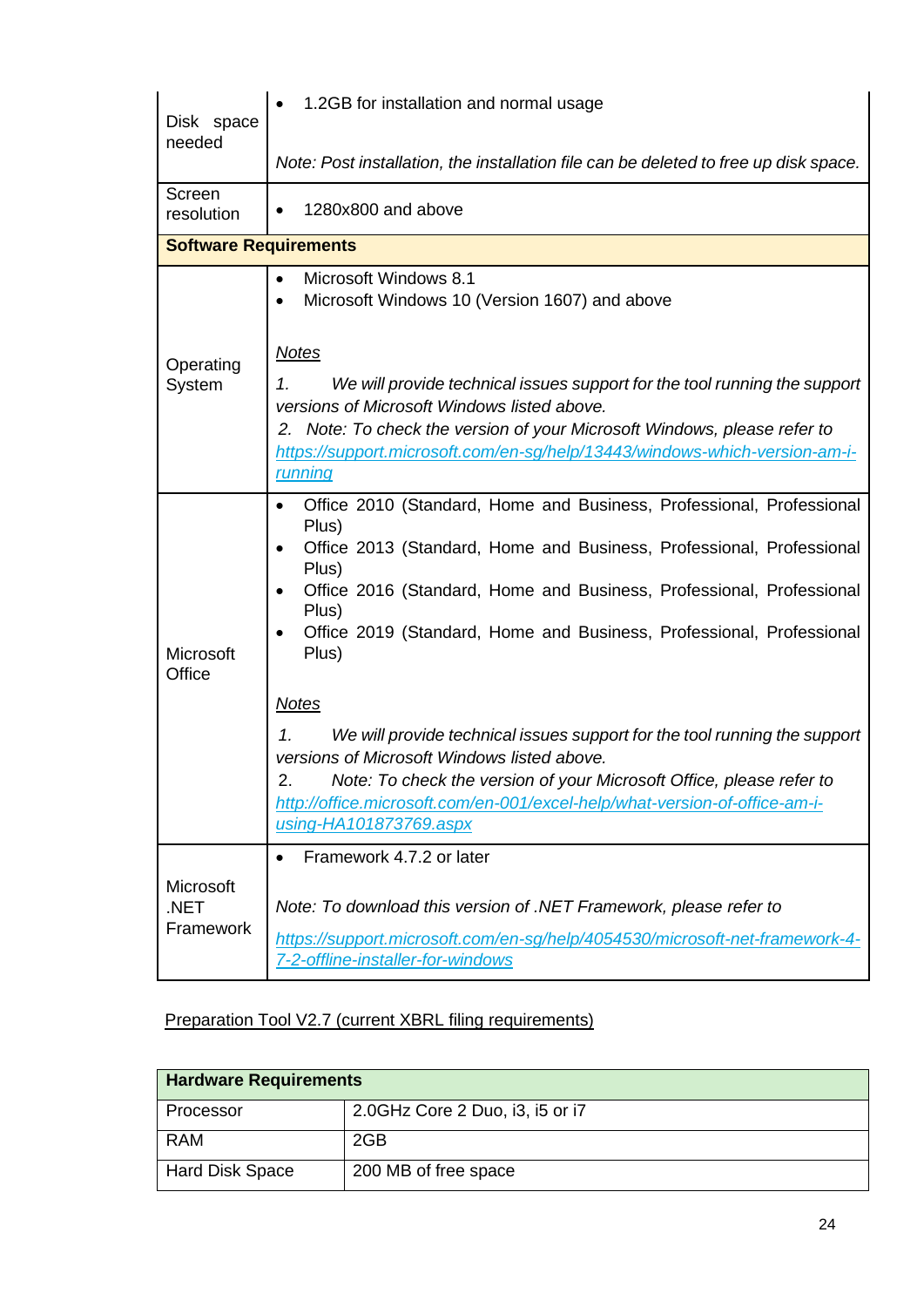| <b>Monitor Resolution</b>            | 1280x800 and above                                                                                                                                                                                                                                                                                                                                                                                                                                                                                                                                                                                                                                                                                                                                                                                                                                                                                                                                          |
|--------------------------------------|-------------------------------------------------------------------------------------------------------------------------------------------------------------------------------------------------------------------------------------------------------------------------------------------------------------------------------------------------------------------------------------------------------------------------------------------------------------------------------------------------------------------------------------------------------------------------------------------------------------------------------------------------------------------------------------------------------------------------------------------------------------------------------------------------------------------------------------------------------------------------------------------------------------------------------------------------------------|
| <b>Operating System and Software</b> |                                                                                                                                                                                                                                                                                                                                                                                                                                                                                                                                                                                                                                                                                                                                                                                                                                                                                                                                                             |
| Software                             | Operating System and   Windows Vista, Windows 7, Windows 8, Windows 10                                                                                                                                                                                                                                                                                                                                                                                                                                                                                                                                                                                                                                                                                                                                                                                                                                                                                      |
|                                      | Note: For instructions on how to check the version of your operating                                                                                                                                                                                                                                                                                                                                                                                                                                                                                                                                                                                                                                                                                                                                                                                                                                                                                        |
|                                      | system, please refer to:                                                                                                                                                                                                                                                                                                                                                                                                                                                                                                                                                                                                                                                                                                                                                                                                                                                                                                                                    |
|                                      | http://windows.microsoft.com/en-US/windows/which-operating-                                                                                                                                                                                                                                                                                                                                                                                                                                                                                                                                                                                                                                                                                                                                                                                                                                                                                                 |
|                                      | <b>system</b>                                                                                                                                                                                                                                                                                                                                                                                                                                                                                                                                                                                                                                                                                                                                                                                                                                                                                                                                               |
| Microsoft<br>.NET                    | Framework 3.5 SP1 or later                                                                                                                                                                                                                                                                                                                                                                                                                                                                                                                                                                                                                                                                                                                                                                                                                                                                                                                                  |
| Framework                            |                                                                                                                                                                                                                                                                                                                                                                                                                                                                                                                                                                                                                                                                                                                                                                                                                                                                                                                                                             |
|                                      | Note: Download and install Microsoft .NET Framework 3.5 Service                                                                                                                                                                                                                                                                                                                                                                                                                                                                                                                                                                                                                                                                                                                                                                                                                                                                                             |
|                                      | Pack<br>1:<br>http://www.microsoft.com/en-                                                                                                                                                                                                                                                                                                                                                                                                                                                                                                                                                                                                                                                                                                                                                                                                                                                                                                                  |
|                                      | us/download/details.aspx?id=25150                                                                                                                                                                                                                                                                                                                                                                                                                                                                                                                                                                                                                                                                                                                                                                                                                                                                                                                           |
| Microsoft <sup>®</sup> Office        | Office 2003 – Professional (This Office version does not support<br>$\bullet$<br>the feature to upload XBRL file. If you are using this Office<br>version, upload your XBRL file via BizFin <sup>x</sup> multi-upload tooll)<br>Office 2007 - Standard, Small Business, Professional,<br>٠<br>Professional Plus, Ultimate, Enterprise<br>Office 2010 - Home and Business, Standard, Professional,<br>$\bullet$<br><b>Professional Plus</b><br>Office 2013 - Standard, Home and Business, Professional,<br>$\bullet$<br><b>Professional Plus</b><br>Office 2016 – Standard, Home and Business, Professional,<br>$\bullet$<br><b>Professional Plus</b><br>Office 2019 (Standard, Home and Business, Professional,<br>Professional Plus)<br>Note: For instructions on how to check the version of Microsoft®<br>Office you are using, please refer to:<br>http://office.microsoft.com/en-001/excel-help/what-version-of-<br>office-am-i-using-HA101873769.aspx |

# <span id="page-25-0"></span>**31 Can I share my preparation tool installer with my colleague / install on another computer?**

Yes. You can share the installer.

<span id="page-25-1"></span>**32 Can the preparation tool work on a Macintosh computer? Is it compatible with Macintosh OSX operating system?**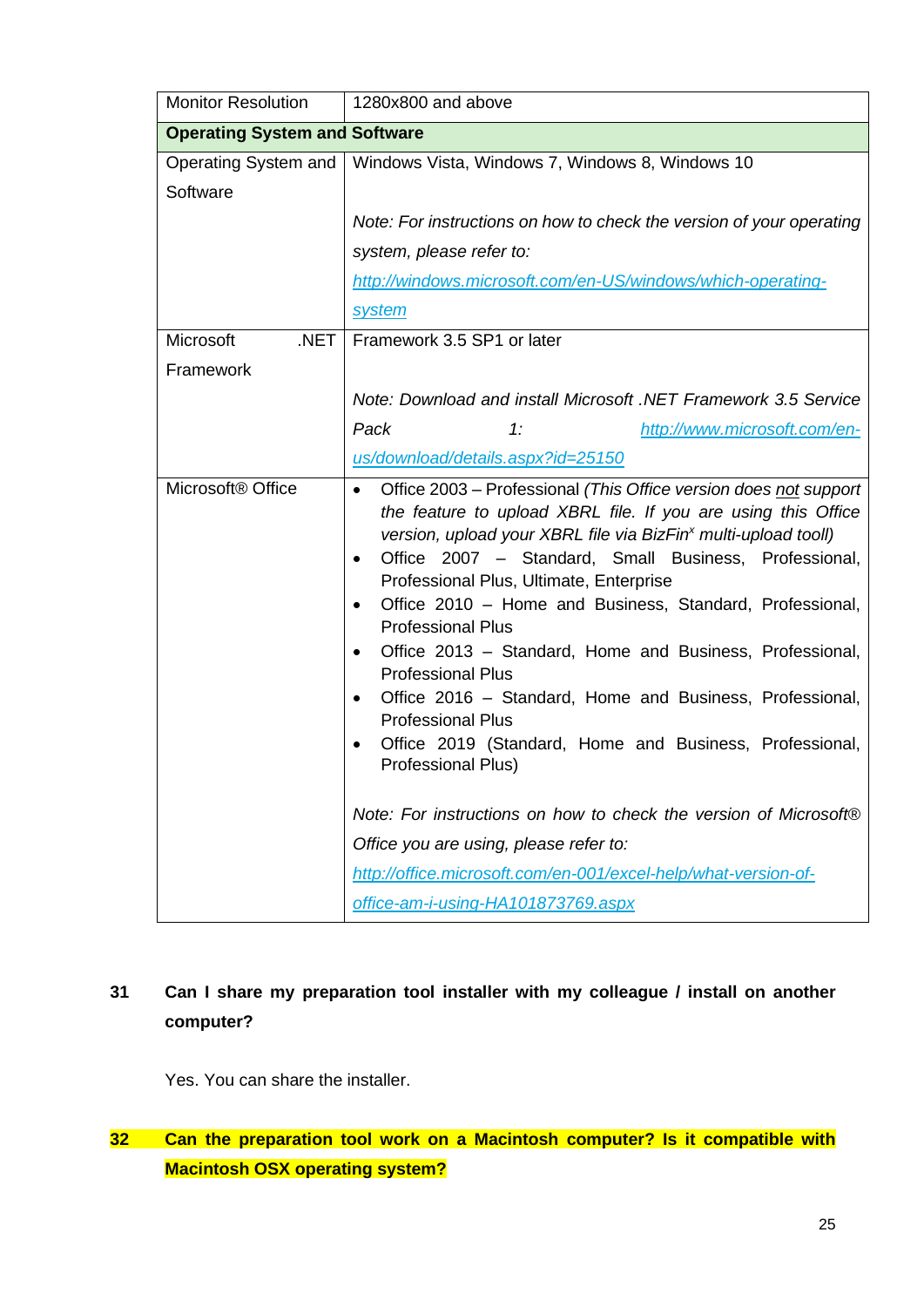The preparation tool only supports Windows Operating System and not the Macintosh OSX operating system. Please consider using alternative means (such as Boot Camp) to run the BizFin<sup>x</sup> preparation tool in Windows operating system and Microsoft Office in your Macintosh computer, or use ACRA's self-help kiosks located at Revenue House. If you need to book the kiosk, please contact ACRA Helpdesk at 6248 6028 at least one working day in advance before your preferred appointment date.

## <span id="page-26-0"></span>**33 I can install the preparation tool, but the "Create" and "Open" buttons on the introduction page are missing or do not work. What should I do?**

This issue may be caused by unsupported MS Office versions. You should check the version of MS Office which you are using. If your MS Office version is not supported by the preparation tool, use a machine with the supported MS Office version to install the preparation tool.

Please note that the preparation tool does not support the following versions of MS Office:

Preparation Tool V3.2 (revised XBRL filing requirements) Office 2010 – Starter, Office Online, Personal Office 2013 – Home & Student Office 2016 – Home & Student Office 2019 – Home & Student Office 365 – Online version

Preparation Tool V2.7 (current XBRL filing requirements)

Office 2003 – Basic, Student & Teacher Edition, Standard, Small Business Office 2007 – Basic, Home and Student Office 2010 – Starter, Office Online, Personal Office 2013 – Home & Student Office 2016 – Home & Student Office 2019 – Home & Student Office 365 – Online version

<span id="page-26-1"></span>**34 Can BizFin<sup>x</sup> preparation tool be installed on computers running on operating system and software, other than Windows operating system and Microsoft Office (e.g. Open Office)?**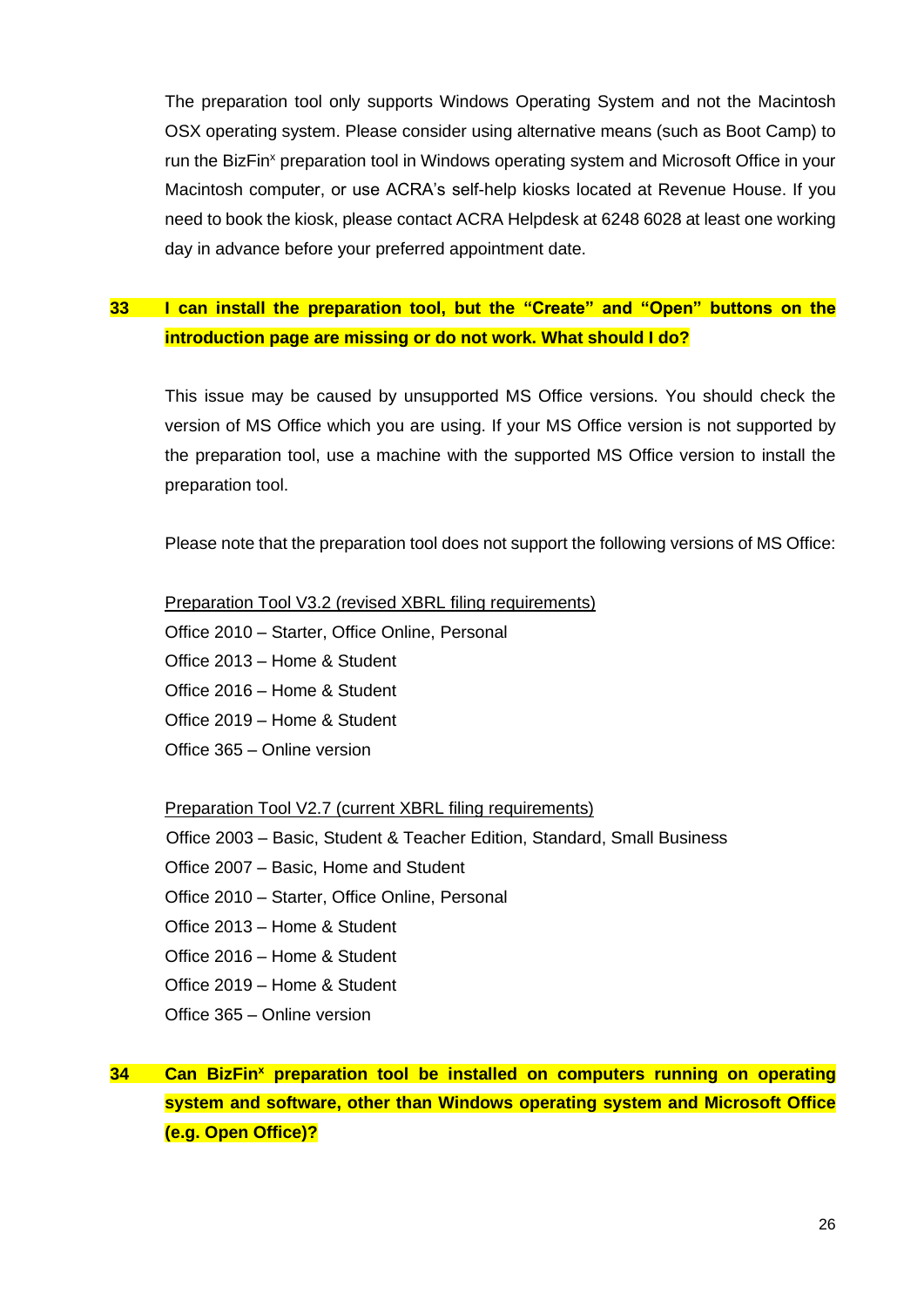The preparation tool can only run on computers using Windows operating system and supported versions of Microsoft Office:

- Preparation Tool V3.2 (revised XBRL filing requirements) Microsoft Office 2010, 2013, 2016 and 2019 versions.
- Preparation Tool V2.7 (current XBRL filing requirements) Microsoft Office 2003, 2007, 2010, 2013, 2016 and 2019 versions.

## <span id="page-27-0"></span>**35 During installing, BizFin<sup>x</sup> preparation tool prompted me to download Microsoft .NET framework. Is it necessary?**

The installation of BizFin<sup>x</sup> preparation tool requires the appropriate Microsoft .NET Framework in order to be completed. If this has not been installed on your computer, the installer will quit and direct you to download this software.

Preparation Tool V3.2 (revised XBRL filing requirements) The link to download and install the Microsoft .NET Framework 4.7.2 is: [https://support.microsoft.com/en-sg/help/4054530/microsoft-net-framework-4-7-2-offline](https://support.microsoft.com/en-sg/help/4054530/microsoft-net-framework-4-7-2-offline-installer-for-windows)[installer-for-windows](https://support.microsoft.com/en-sg/help/4054530/microsoft-net-framework-4-7-2-offline-installer-for-windows)

Preparation Tool V2.7 (current XBRL filing requirements) The link to download and install the Microsoft .NET Framework 3.5 Service Pack 1 is: <http://www.microsoft.com/en-us/download/details.aspx?id=25150>

## <span id="page-27-1"></span>**36 During installation, BizFin<sup>x</sup> preparation tool requires me to have administrative rights to my computer. What should I do?**

You will need to have "Administrator" rights on your computer to install BizFin<sup>x</sup> preparation tool. If you are using a computer provided by your company which does not allow you to install software on it, please consult the technical support division in your company to help you install the preparation tool.

## <span id="page-27-2"></span>**37 How can I update the BizFin<sup>x</sup> preparation tool installed on my machine with the latest updates?**

To update the BizFin<sup>x</sup> preparation tool, you will need to be connected to the internet. The tool will detect for updates and prompt you upon opening of the tool or when opening previously saved files created from the tool. Alternatively, you can download updates from the Introduction page – Software Updates.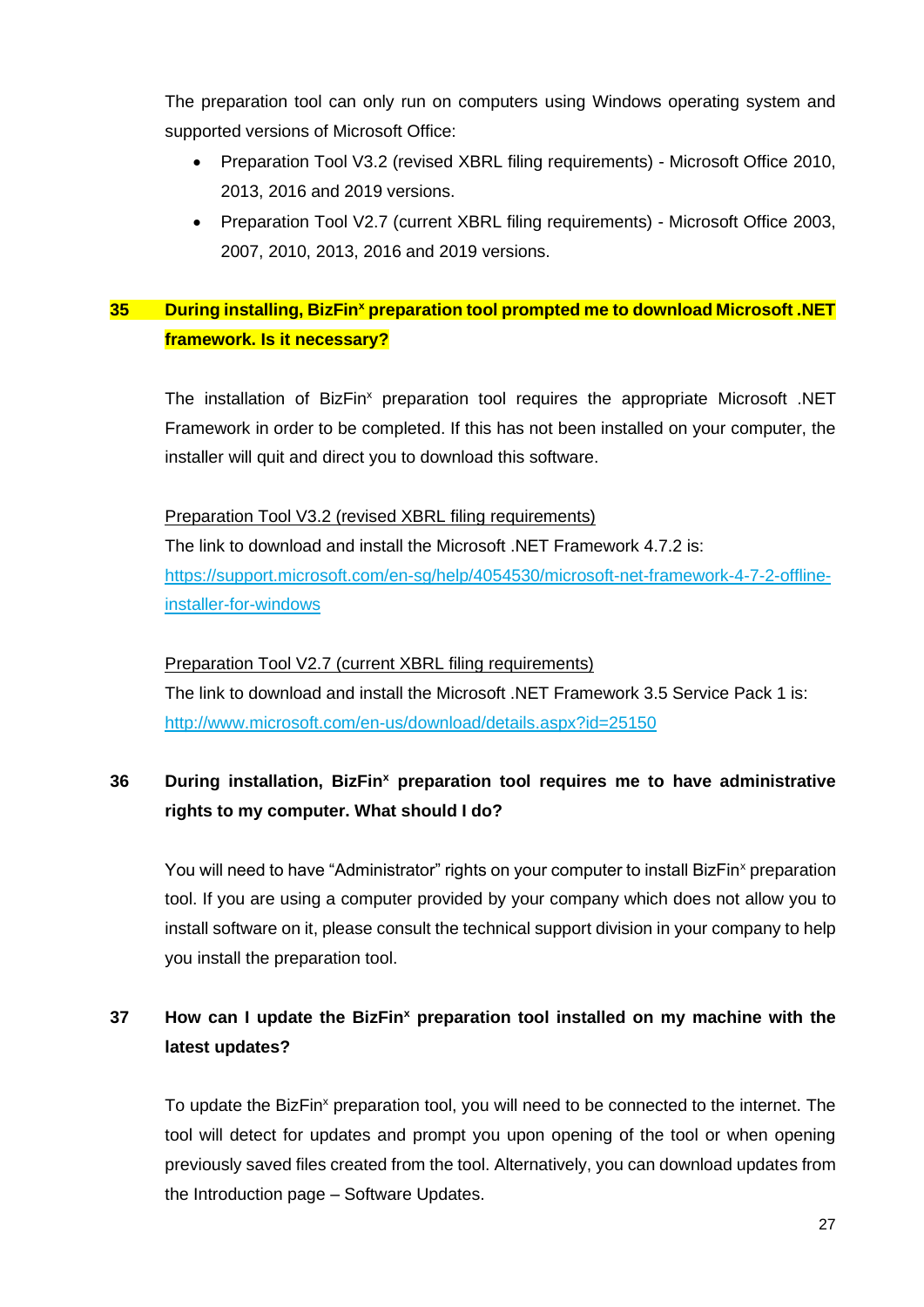## <span id="page-28-0"></span>**38 How can I check which version of the BizFin<sup>x</sup> preparation tool is installed on my machine?**

You can check the version of tool installed from the following two places:

1. Inside the preparation tool, go to Filing information page and scroll down to look for "Name and version of software used to generate the XBRL file" as displayed below:

Preparation Tool V3.2 (revised XBRL filing requirements)

| <b>Filing information</b>                                  |                                           |
|------------------------------------------------------------|-------------------------------------------|
| Details of XBRL file                                       |                                           |
| <b>Taxonomy version</b>                                    | Simplified XBRL 2020 v1<br>$\overline{0}$ |
| Name and version of software<br>used to generate XBRL file | ACRA BizFinx Preparation<br>Tool 3.2.0    |
| How was XBRL file prepared                                 | : In-house                                |

Preparation Tool V2.7 (current XBRL filing requirements)

| <b>Filing information</b>           |                                 |  |
|-------------------------------------|---------------------------------|--|
|                                     | Edit Cl                         |  |
| * Whether company (or group if      |                                 |  |
| consolidated accounts are prepared) |                                 |  |
| has more than 50 employees          | <b>No</b>                       |  |
| Details of XBRL file                |                                 |  |
| * Taxonomy version                  | SFRS 2016 v4.1                  |  |
| * Name of software used to          |                                 |  |
| generate XBRL file                  | <b>BizFinx Preparation Tool</b> |  |
| * Version of software used to       |                                 |  |
| generate XBRL file                  | 2.7.0                           |  |
| How was XBRL file prepared          | In-house                        |  |
| Designation of preparer             | <b>Others</b>                   |  |

2. Go to Programs and Features in the Control panel. Search for BizFin<sup>x</sup> preparation tool and look for version number (e.g. v2.7.0 and v3.2.0).

# <span id="page-28-1"></span>**39 I do not have a computer to install the BizFin<sup>x</sup> preparation tool. Can I come down to ACRA to prepare my XBRL financial statements?**

ACRA provides a computer kiosk installed with the preparation tool for public's use in preparing XBRL financial statements. If you need to book the kiosk, please contact ACRA Helpdesk at 6248 6028 at least one working day in advance before your preferred appointment date.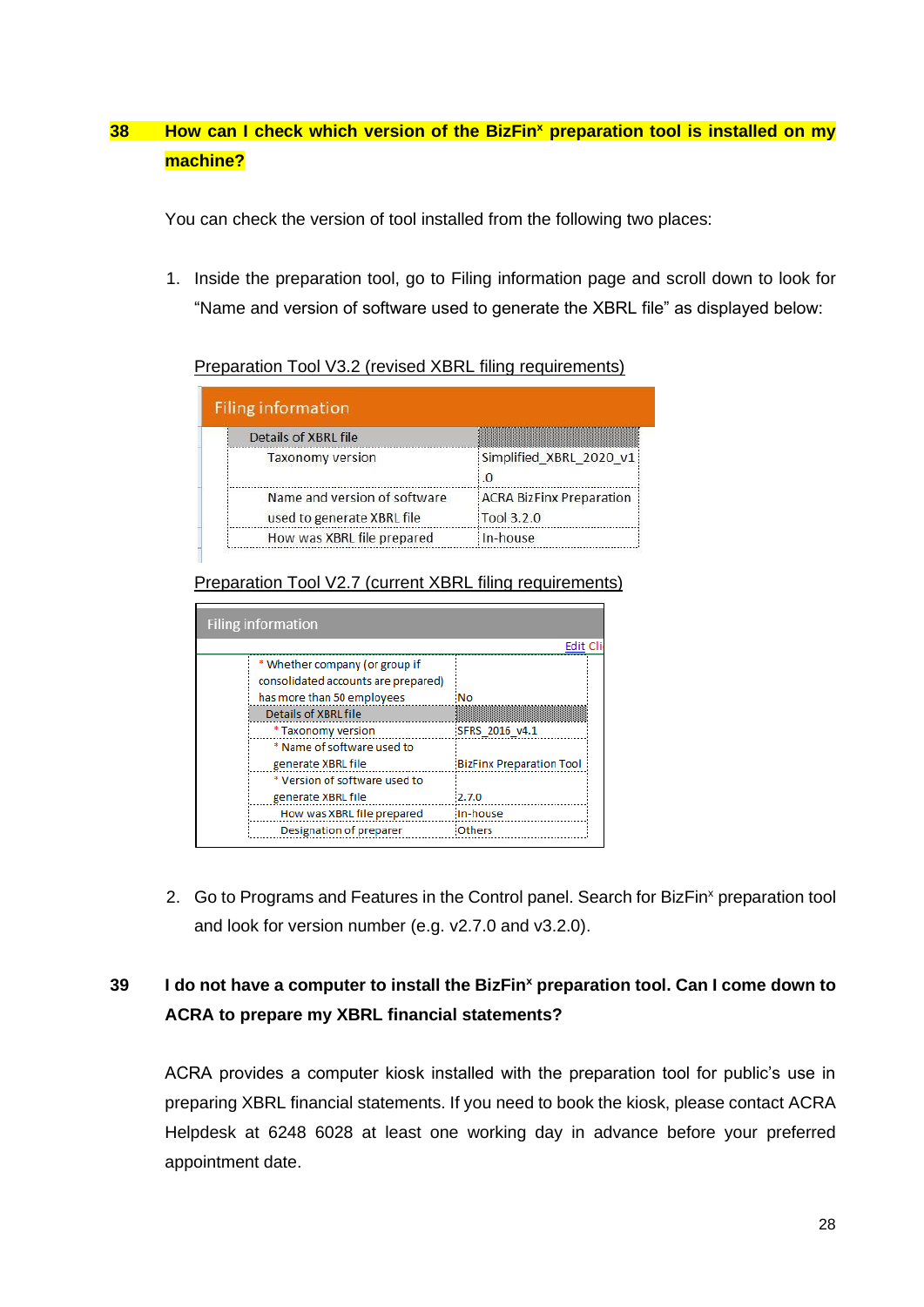<span id="page-29-1"></span>**40 When I open the preparation tool for the first time, a window appeared to confirm the Microsoft Office Customisation Installer with the message "Publisher cannot be verified". Do I proceed to install the customisation?**

No, please cancel the installation and contact ACRA Helpdesk. Publisher window should say "Publisher has been verified" with publisher name as "Accounting And Corporate Regulatory Authority" as shown in image below. Once the tool has been installed, the window will not appear again.

| Microsoft Office Customization Installer                                            |                                                                                                                                                                                                   |  |  |
|-------------------------------------------------------------------------------------|---------------------------------------------------------------------------------------------------------------------------------------------------------------------------------------------------|--|--|
| Publisher has been verified<br>Are you sure you want to install this customization? |                                                                                                                                                                                                   |  |  |
| Name:<br>From:<br>Publisher:                                                        | <b>ACRA Preparation Tool</b><br>file:///C:/Acra Preparation Tool/ACRA Preparation Tool.vsto<br><b>Accounting And Corporate Regulatory Authority</b>                                               |  |  |
|                                                                                     | While Office customizations can be useful, they can potentially harm your computer. If<br>you do not trust the source, do not install this software. More Information<br>Don't Install<br>Install |  |  |

# <span id="page-29-2"></span>**41 Can BizFin<sup>x</sup> preparation tool work on iPad or Android devices if I have Microsoft Office installed?**

No. BizFin<sup>x</sup> preparation tool will not be able to work on iPad or Android devices as MS Excel is not the only minimum requirement for the tool to work. It also has dependencies on other requirements such as the operating system software which are not available in iPad and Android devices.

## <span id="page-29-0"></span>**B2. Templates in the Preparation Tool**

# <span id="page-29-3"></span>**42 What do you mean by "by current/non-current" or "by liquidity" presentation format under statement of financial position?**

These are different presentation formats allowed by the accounting standards. "By current / non-current" or "by liquidity" relate to element "Type of statement of financial position" within the scoping questions. Click on the "i" beside the element for guidance on the two presentation formats.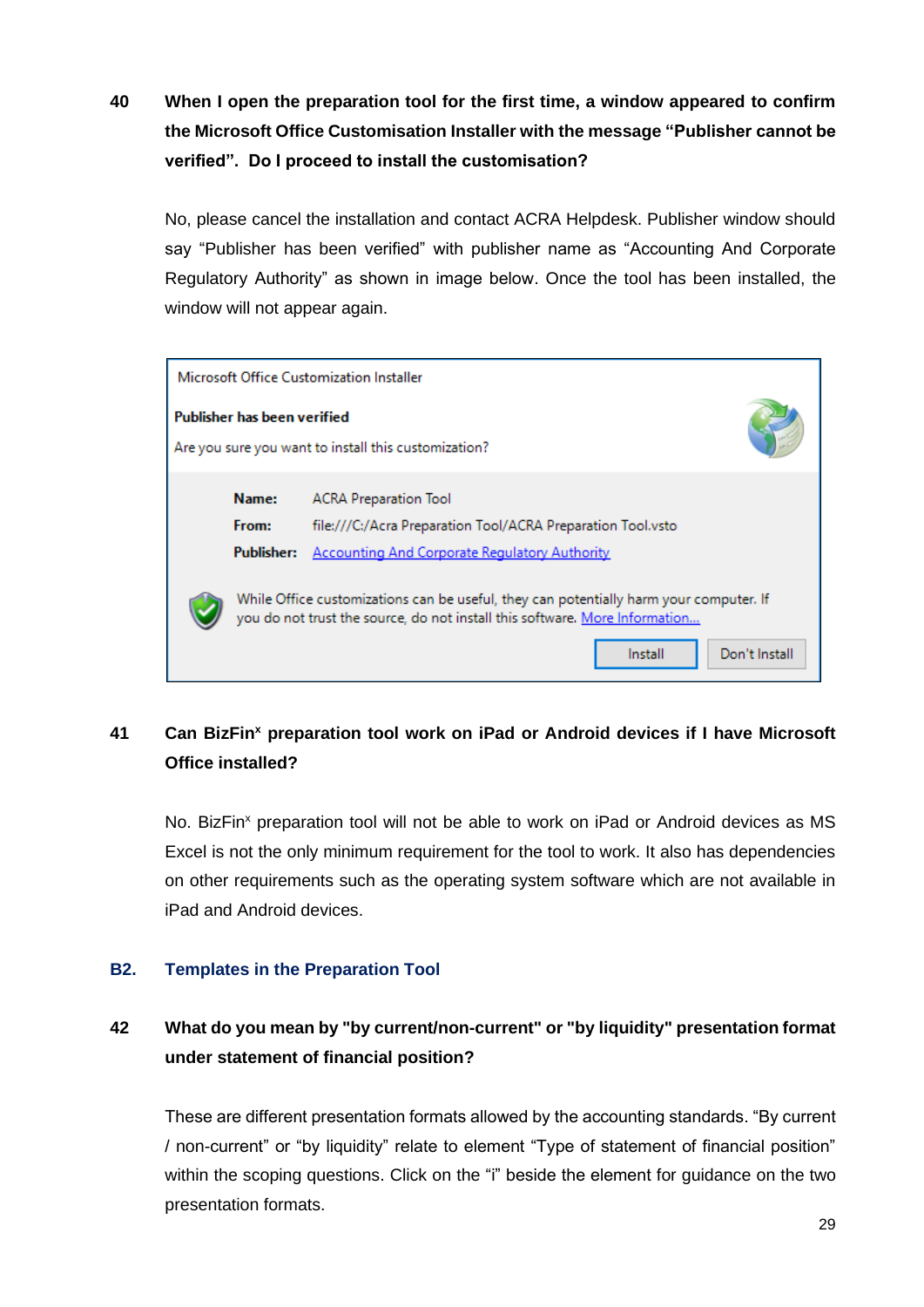# <span id="page-30-1"></span>**43 The income statement in the preparation tool is presented by nature. How should I fill up the income statement if my company presents its income statement by function?**

Company that opts to present its expenses by function in the income statement, must still disclose its key expenses by nature which is disclosed under the notes to the financial statements. This is a requirement under FRS 1 *Presentation of Financial Statements* paragraphs 104 and 105.

#### <span id="page-30-2"></span>**44 Why is there no flexibility in the display of templates?**

Due to the principle-based nature of the accounting standards, ACRA acknowledges that companies can use a variety of presentation formats to present various sections of the financial statements. However, flexibility of the templates is not provided for to avoid complicating the templates inside the preparation tool, as well as compromising the processing speed of the preparation tool when generating the templates.

## <span id="page-30-3"></span>**45 As I scroll down the template, I am unable to see the headers. Can we freeze panes at the header rows?**

To maximise viewing of the template, only the user menu is frozen by default. However, freeze / unfreeze panes functions are available in the preparation tool's Tool Box to allow users to freeze panes at specific rows / columns.

#### <span id="page-30-0"></span>**B3. Fill in the templates**

# <span id="page-30-4"></span>**46 What should be submitted for the element "Disclosure of Complete Set of Financial Statements" within the** *Full Set of Financial Statements* **template? What is the purpose?**

You should submit a full set of financial statements (including statement by directors, auditors' report, four primary statements and notes to the financial statements) using this text block element. If you already have your financial statements prepared in MS Word, you may copy and paste the details into the inbuilt text editor before saving it. This element allows companies to submit a full set of financial statements to ACRA in XBRL format, while retaining company's preferred presentation layout.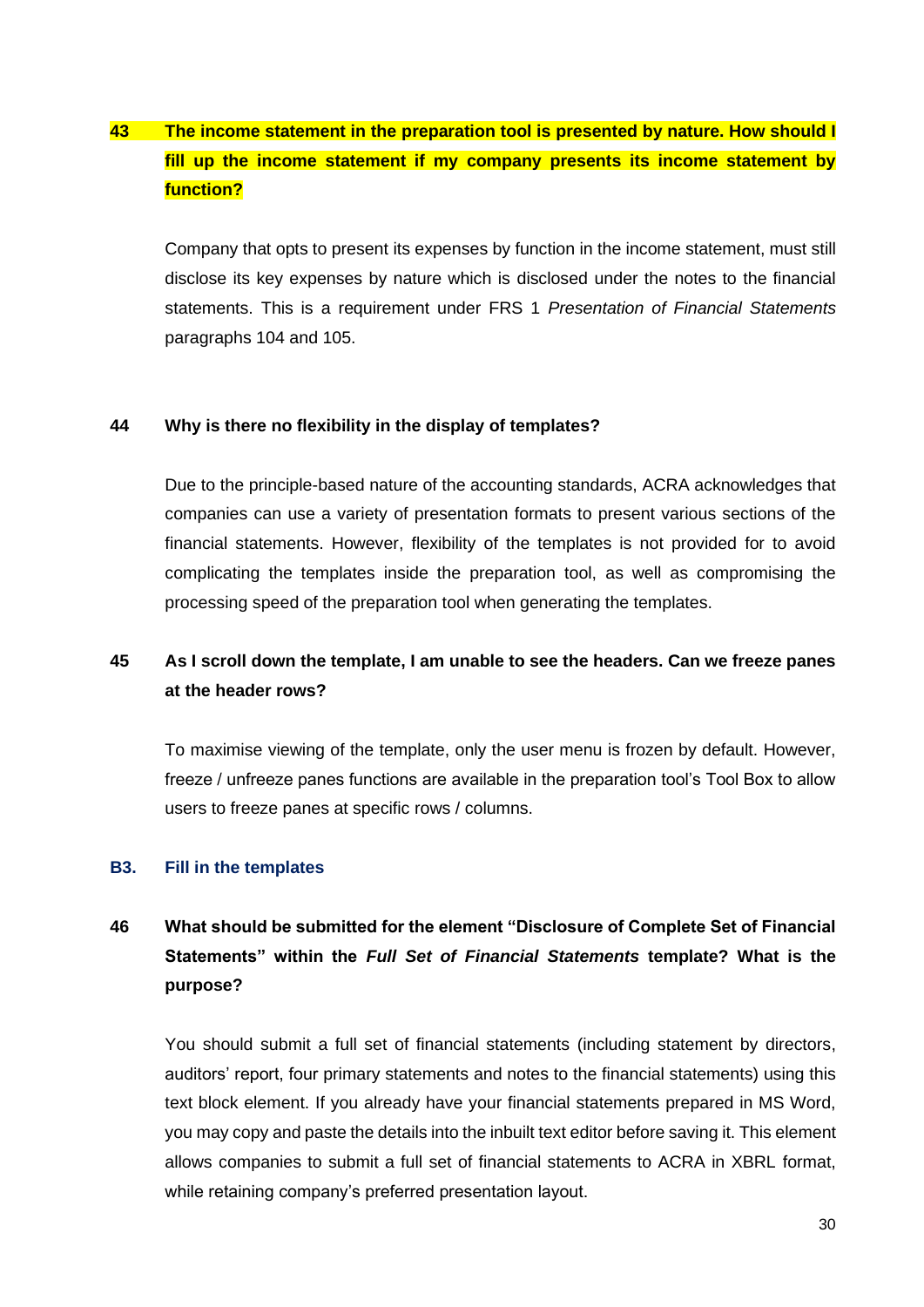# <span id="page-31-0"></span>**47 How can I copy-paste the contents of my source document into the Disclosure of Full Set of Financial Statements text block?**

You may copy-paste the contents using either of the following options:-

- H1.Import source document inside the preparation tool using the SOURCE button and copy paste from the imported document.
- H2.Copy-paste from MS Word or MS Excel directly onto the text block.
- H3.Open the text block, go to File and click on Open to select your document.

## <span id="page-31-1"></span>**48 There are elements within my financial statements that are not provided for within the template. What should I do?**

For additional unclassified items within your financial statements that are not provided in the template, you will need to aggregate the related values to the relevant "Others" elements. For example, unmapped elements within the current assets section would need to be aggregated as part of "Other financial assets, current" or "Other non-financial assets, current". At the same time, footnotes will need to be created using the footnote function within the tool to explain the aggregation and the associated data. If you face genuine error: Misc-Prep-003, please ensure that the calculations disclosed within the footnote is correct.

In addition, you may include company labels to automate the tagging in subsequent preparation of XBRL FS. The company labels will be auto-populated when you drag and drop the line items from the AGM FS (opened as source in BizFin<sup>x</sup> preparation tool).

<span id="page-31-2"></span>**49 There are a number of elements which relate to disclosures required for listed companies such as fees paid to auditors. If I am preparing for a non-listed company and do not have such disclosures within my financial statements, do I still need to submit such information to ACRA?**

Non-listed companies are not required to submit the following information, which applies only to listed companies:

#### Preparation Tool V3.2 (revised XBRL filing requirements)

- Within *Independent auditors' report* template
	- o Year of appointment of signing auditor
	- o Number of Key Audit Matters and disclosure on Key Audit Matters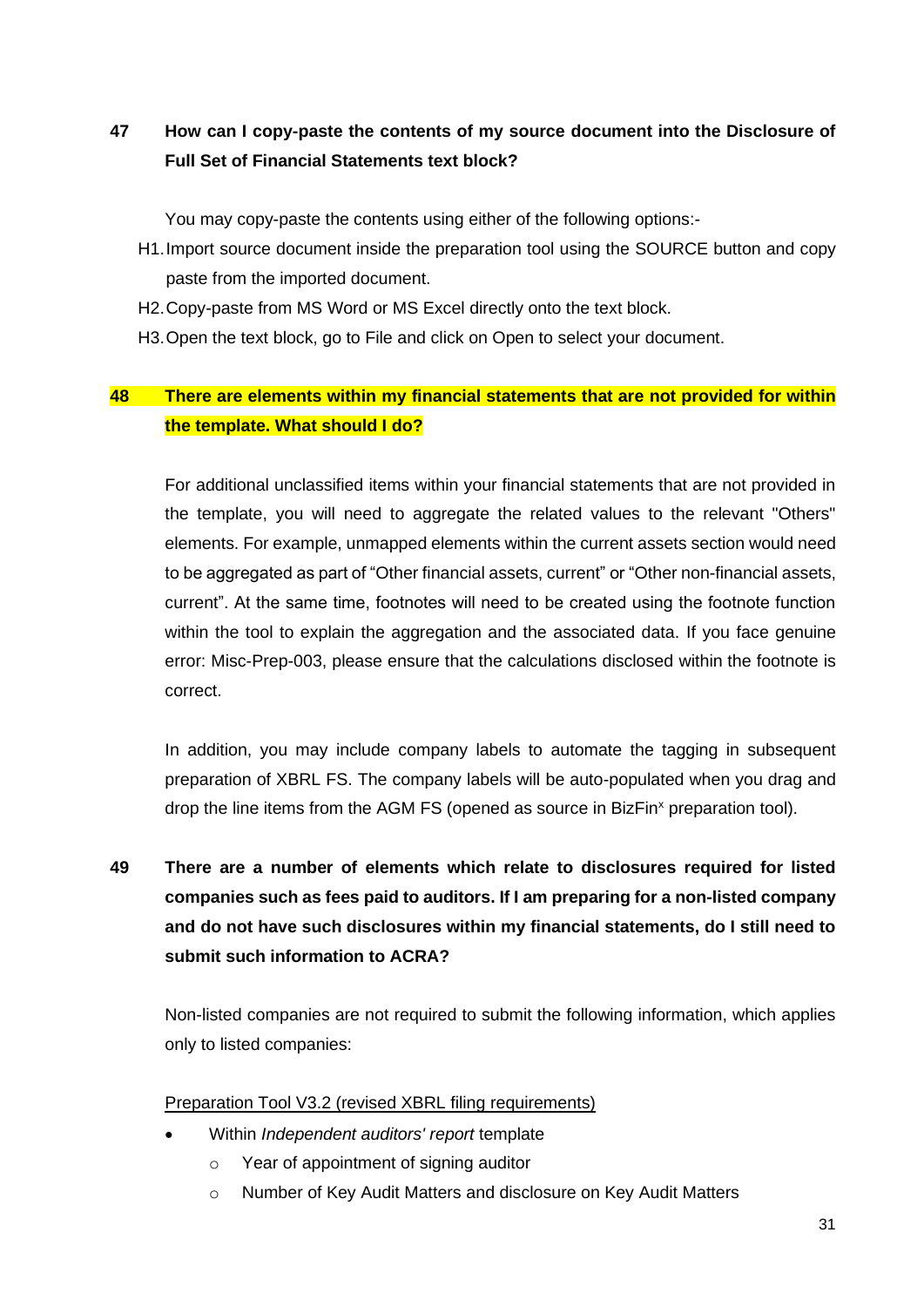## Preparation Tool V2.7 (current XBRL filing requirements)

- Within *Independent auditors' report* template
	- o Year of appointment of signing auditor
	- o Number of Key Audit Matters and disclosure on Key Audit Matters
- Within *Selected income (expense)* template
	- o Amount of audit and non-audit fees

## <span id="page-32-0"></span>**50 I have balances which are due to or due from related parties such as subsidiaries, associates. How should I classify them within the Statement of Financial Position?**

## Preparation Tool V3.2 (revised XBRL filing requirements)

If balances with related parties are trade in nature (i.e. trade receivables or trade payables), it should be disclosed as part of "trade and other receivables" and "trade and other payables" accordingly in the statement of financial position template and in the notes templates:

- Note Trade and other receivables template, e.g. trade receivables (excluding contract assets) due from related parties, current and non-current
- Note Trade and other payables template, e.g. trade payables (excluding contract liabilities) due to related parties, current and non-current.

## Preparation Tool V2.7 (current XBRL filing requirements)

Receivables or payables, whether they are associated with third party or related parties, should be classified as part of "Trade and other receivables" or "Trade and other payables" elements within the statement of financial position template.

# <span id="page-32-1"></span>**51 There are income and expense items within the templates for** *Income Statement* **and** *Note - Selected Income (Expense)***. Should I enter positive or negative values for expenses items?**

Income items should be entered as positive sign while expense items should be entered as negative sign.

# <span id="page-32-2"></span>**52 The templates requested for information which is more granular than what is within the AGM financial statements. What information should I submit?**

If a certain line item within AGM financial statements is an aggregation of two or more concepts within the ACRA Taxonomy, you are required to submit the breakdown as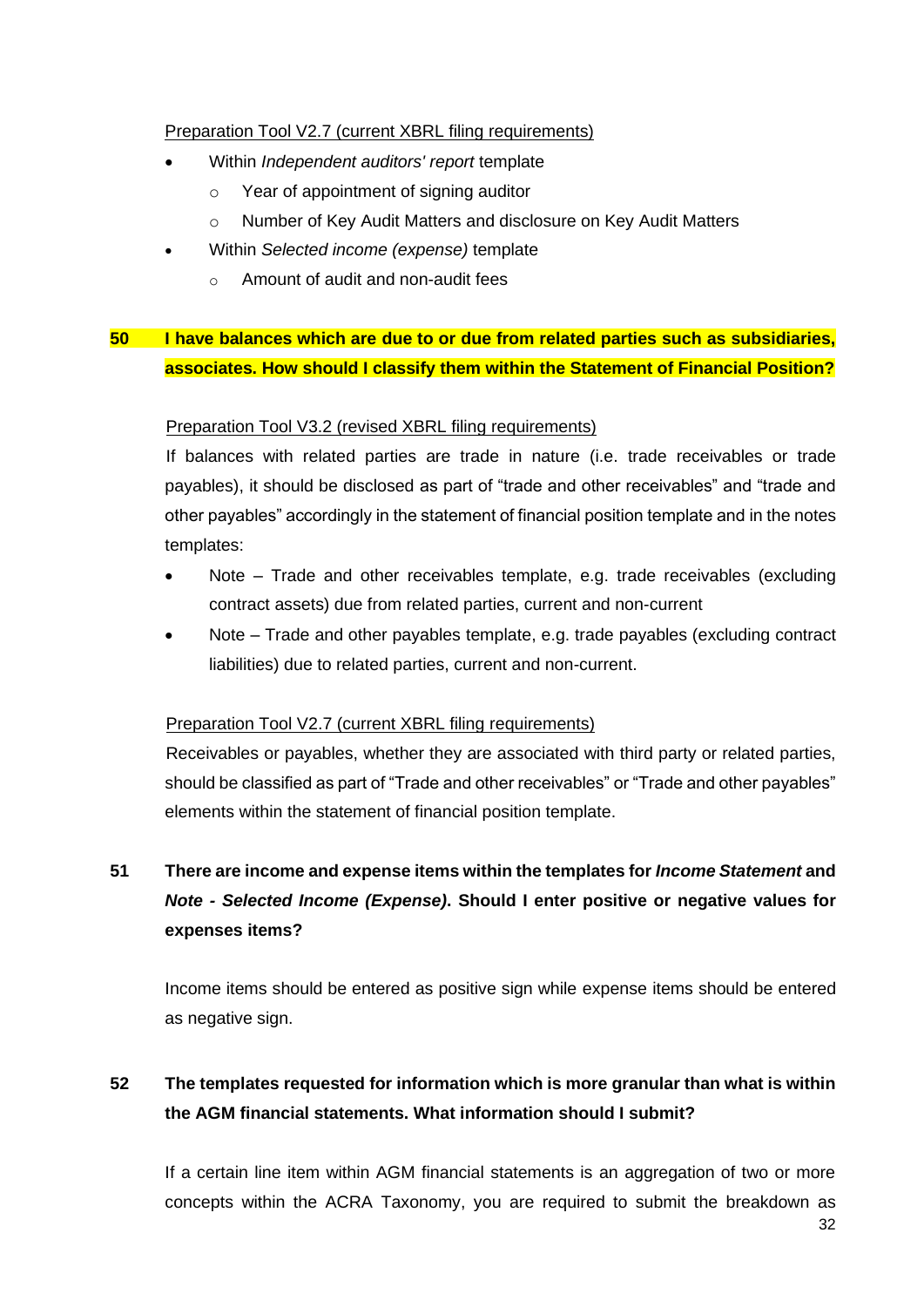required by the taxonomy concepts when the breakdown is available within the AGM financial statements. Breakdown of a line item can usually be found in the related disclosure note in the AGM financial statements.

When it is impractical to separate the value of a certain line item or breakdown is not disclosed with the AGM financial statements, the preparer will have to disclose the entire value using one of the taxonomy concepts that made up to the line item based on the **best-fit principle**. As application of the best-fit principle requires judgment, this should also be performed by someone with the necessary knowledge of the financial information of the company.

<span id="page-33-0"></span>**53 In some disclosure notes, e.g. Property, Plant and Equipment, I noticed that if I added company label "At 1 January 2012" for line items like "Gross carrying amount at beginning of period" for current year table, the same company label "At 1 January 2012" will be added for prior year 2011. What should I do?**

Each element in the taxonomy can only have one company label. In such scenario, current year 2012 beginning balance company label will be populated for prior year 2011 beginning balance company label (e.g. At 1 January 2012). In such cases, you are advised to leave these specific company labels empty.

<span id="page-33-1"></span>**54 In some disclosure notes, e.g. Property, Plant and Equipment disclosure note, I have different classes for the company and group levels. For example, I have "Land and building", "Motor and other vehicles" and "Machinery and other equipment" for company level, and I have "Motor and other vehicles", "Machinery and other equipment" and "Computer, office equipment, furniture fixtures and fittings" for the group level. I noticed the classes on the templates are always the same for company and group levels. What should I do?**

In these templates for disclosure notes, the classes for company and group levels are linked, thus the classes on the templates are always the same for company and group levels. You should leave the irrelevant columns blank.

In the case above, for company level, you should leave "Computer, office equipment, furniture fixtures and fittings" blank, and for group level, leave "Land and building" blank.

## <span id="page-33-2"></span>**55 My share capital is less than a thousand, while currency unit is in thousands. Do I need to present my share capital amount?**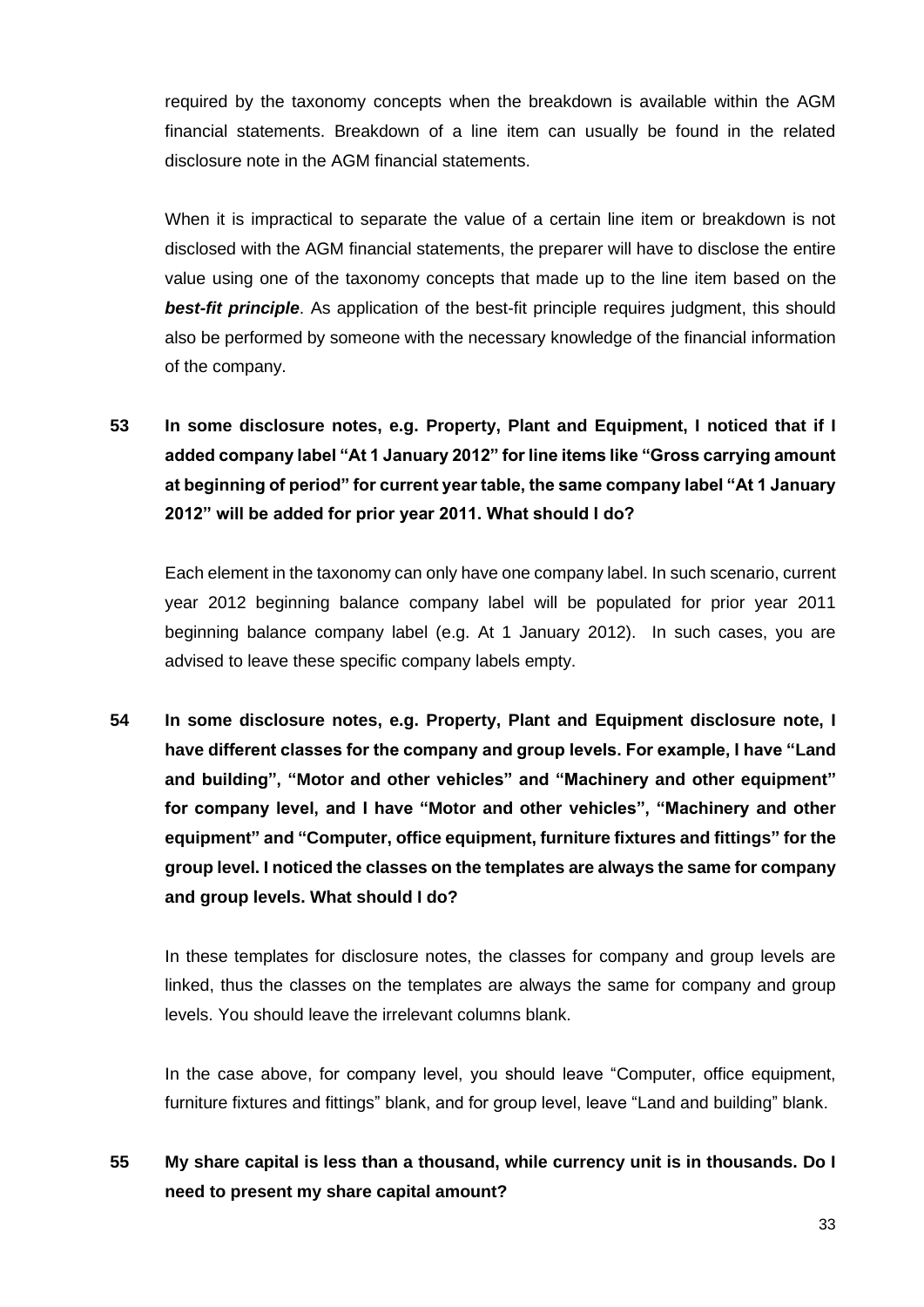You may enter zero value for share capital and provide a footnote to the share capital field, indicating the share capital amount accordingly in the footnote.

#### <span id="page-34-1"></span>**56 How do I key in the dates in the date reporting fields in scoping question template?**

To enter the dates, you will have to double click on those cells/fields. A calendar will open and you will be able to select or key in the date.

#### <span id="page-34-2"></span>**57 Where do I insert data items for 'Other comprehensive income'?**

It is not required to submit the Statement of Comprehensive Income in XBRL format.

## <span id="page-34-3"></span>**58 More / less columns shown in the template, as compared to the AGM financial statements. What should I do?**

Use the function of 'Custom Date Options' in the toolbox against the respective template column headers to add or delete additional columns to prepare XBRL financial statements as per the AGM financial statements. For example, to include an additional 'restated' column to be shown in the statement of financial position template when there are restatements.

| Footnotes                  | ≣                         |
|----------------------------|---------------------------|
| Reorder                    | <b>Delete Custom Date</b> |
| <b>Custom Date Options</b> |                           |

#### <span id="page-34-4"></span>**59 What are guidance notes?**

Guidance notes are explanatory notes provided for certain data elements to assist users with the preparation of the XBRL file. A complete list of guidance notes for elements under revised financial statements are available [here.](https://www.acra.gov.sg/docs/default-source/default-document-library/xbrl-filing-and-resources/help-resources/ACRATaxonomy2020v1GuidanceNotes.xlsx)

## <span id="page-34-0"></span>**B4. Auto-tagging and drag-and-drop**

<span id="page-34-5"></span>**60 I have an embedded excel table within my financial statements in Word format. Why I am not allowed to perform the auto-tagging / drag-and-drop for information within the embedded table?**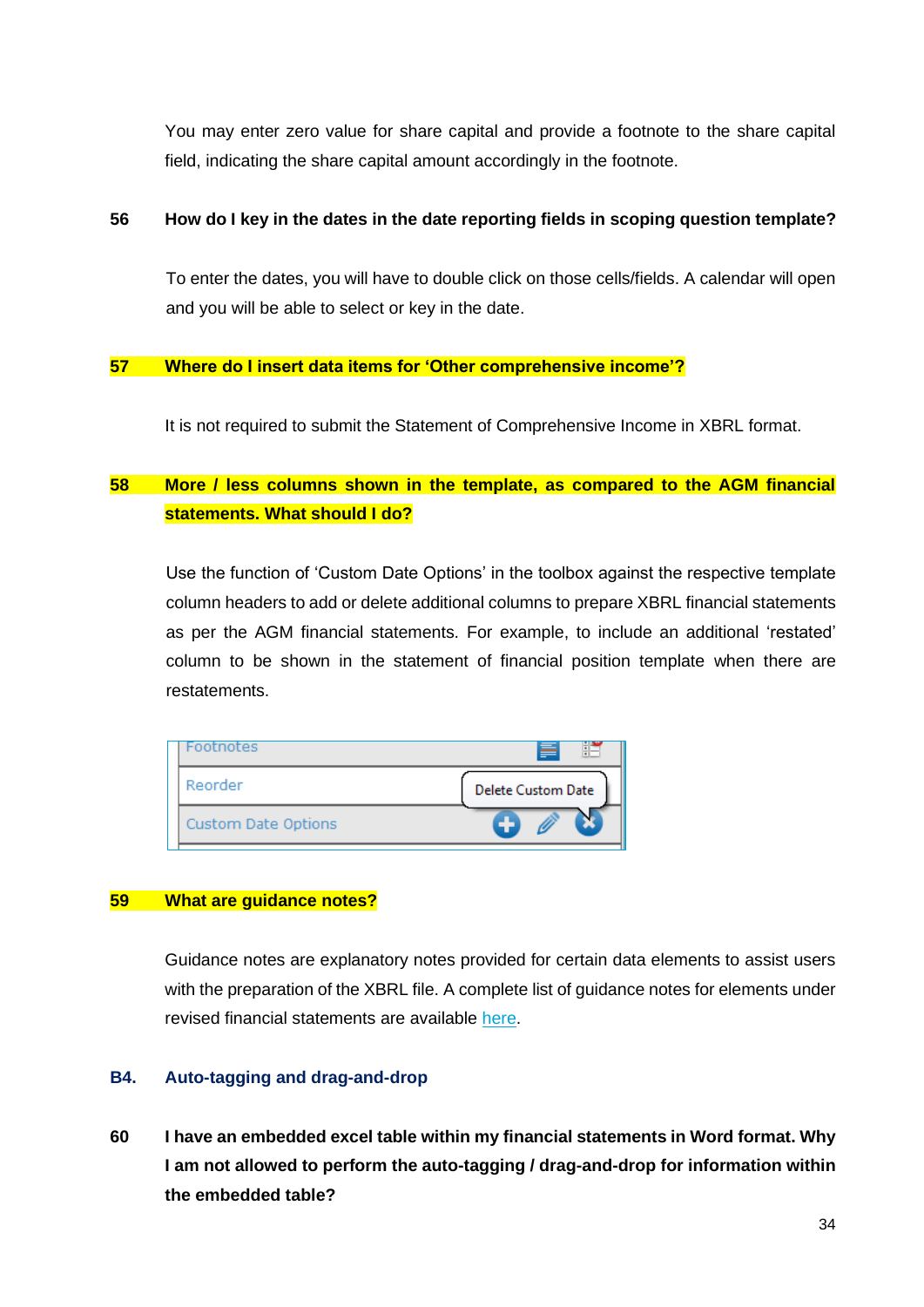Any embedded object within the imported source document will be treated as an image by BizFin<sup>x</sup> preparation tool. Hence, auto-tagging / drag-and-drop will not be allowed. An embedded excel conversion utility is also made available to allow preparers to convert excel embedded tables in word financial statements into structured tables in word.

<span id="page-35-0"></span>**61 Why are some of the line items in the AGM financial statements not auto-tagged even though they are the same as the taxonomy item on the templates? E.g. "trade and other receivables (including contract assets)" cannot be auto-tagged.**

The auto-tagging function is made available to facilitate the preparation of the XBRL financial statements. When the data element in the source document may potentially be mapped to two or more data elements on the templates, the preparation tool will not perform auto-tagging for the element. An example is "trade and other receivables (including contract assets)", which appears under both current and non-current categories.

You may perform selective auto-tagging by selecting specific sections on both the template and the source document. For more information on selective auto-tagging, refer to the Quick Guide or User Guide for the BizFin<sup>x</sup> Preparation Tool.

Companies are required to conduct proper due diligence to ensure the accuracy of their XBRL financial statements.

# <span id="page-35-1"></span>**62 When performing auto-tagging or drag-and-drop, I notice that some data in my source document are not populated (i.e. missing) in some of the columns. What should I do?**

Please check for the following:

- a. The no. of columns in the template which you are doing the auto-tagging / drag-anddrop should be the same as the no. of columns in the table in the source document (i.e. AGM financial statements). If you have a column for note number or empty column between the data element and the figures, please check that the checkbox for "Does your selection have a note number column" is selected. If not, please ensure that the checkbox is not checked.
- b. The table in the source document (i.e. AGM financial statements) is made up of properly formatted tabular data (i.e. using excel / word table). Blank rows and merged cells (i.e. data spanning across multiple columns or rows) may also cause issues. You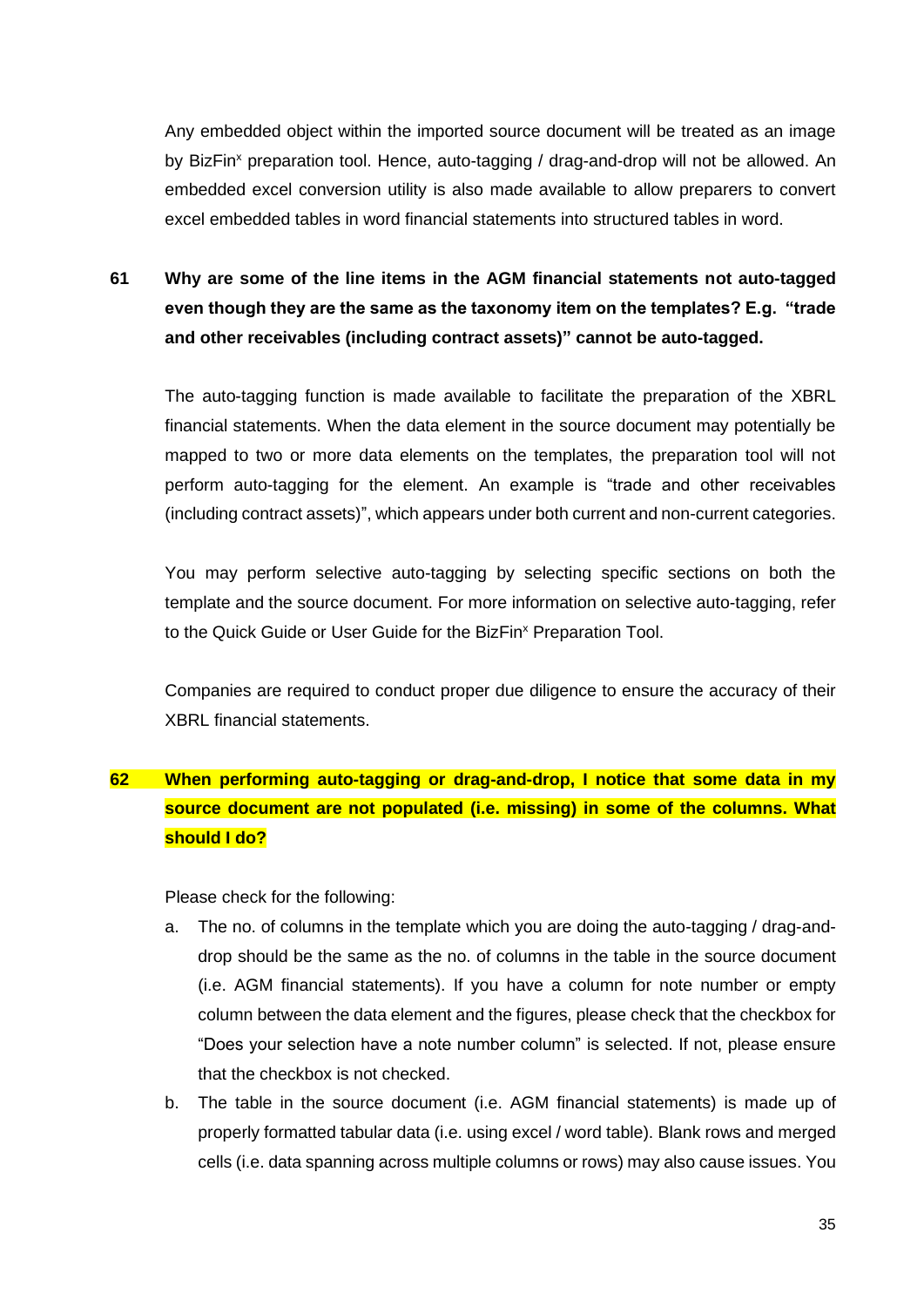may need to make changes to the formatting of tables inside the source document to optimise the results from auto-tagging and drag-and-drop (by row) functions.

## <span id="page-36-0"></span>**63 My tables are formed by tabs in Word document. How can I perform auto-tagging or drag-and-drop?**

The preparation tool is unable to recognise "tables" created using "tabs" in word format. Preparers may consider pasting these "tables" into an excel worksheet. This Excel worksheet will then function as the source document for auto-tagging / drag-and-drop (by row).

## <span id="page-36-1"></span>**64 For auto-tagging and drag-and-drop, what is the option "Does your selection have a note number column" used for?**

If the section which you have selected for auto-tagging within your financial statements (e.g. income statement) contains a column for note number, selecting this option will allow the Preparation Tool to auto-populate values from the section with the Note number into the correct columns within the template.

## <span id="page-36-2"></span>**65 For auto-tagging and drag-and-drop, what is the option "table selection row wise" used for?**

When this option is selected, preparers can select a whole row within the Source document easily by simply clicking on any part of the row. This will facilitate other functions like auto-tagging and drag-and-drop the values to the templates.

<span id="page-36-3"></span>**66 Upon auto-tagging of the entire Statement of Financial Position or Income Statement, why are line items which are totals or sub-totals (E.g. Profit (loss) before taxation from continuing operations) not shown as indicated as tagged when the figures are already present in the template?**

In addressing feedback from preparers on having auto-calculation inside the templates, totals and sub-totals are generally auto-computed within the templates. As such, autotagging function will not be performed for these elements.

<span id="page-36-4"></span>**67 There are certain tables containing values for different columns such as the disclosure note for Property, Plant and Equipment. How can the auto-tagging or drag-and-drop function be performed for such tables?**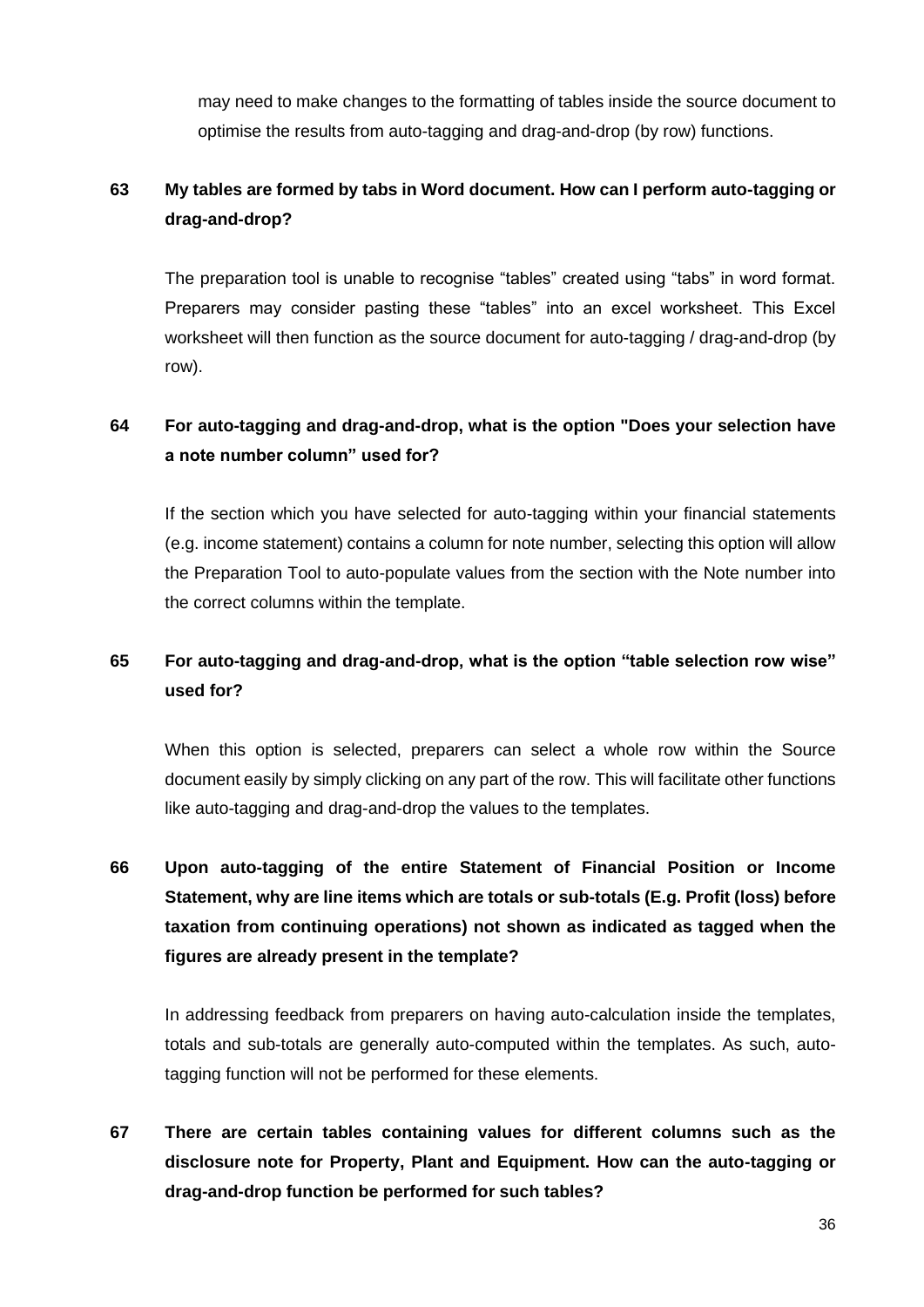Auto-tagging or drag-and-drop function can be performed for such tables if the preparers format the arrangement of columns within the templates to be the same as what is reflected in the AGM financial statements.

For example, if there are three asset classes within the table for Property, plant and equipment in the order of "Land and Building", "Equipment" and "Vehicles", you will need to do the necessary reordering of columns within the templates using "Edit classes of Property, plant and equipment" function before performing the auto-tagging or drag-anddrop function. This would ensure that the correct values are populated for the correct columns.

## <span id="page-37-1"></span>**68 Why does the Auto-tagging function show me an error message to select table rows?**

In order for auto-tagging function to work, you have to minimally select a row within a structured table, which contains the name of the line item (E.g. Property, plant and equipment), note number (if any) and the values for current period and prior period. If the name of the line item is not selected, the error message will show to prompt preparers to select a table row.

## <span id="page-37-2"></span>**69 When I 'drag-and-drop' information from my source document which are not within tables, information from my source document is lost. What should I do?**

Hold down on "Ctrl" when performing 'drag-and-drop' on information not within tables so that information will not be 'cut' over to the template. Rationale for the loss of information from source document is due to the function being operated as "cut and paste" instead of "copy and paste".

#### <span id="page-37-0"></span>**B5. Validate, save and submit XBRL financial statements**

#### <span id="page-37-3"></span>**70 Is there a list of validation rules available?**

The list of validation rules is available for download at ACRA website [\(https://www.acra.gov.sg/xbrl-filing-and-resources/help-resources\)](https://www.acra.gov.sg/xbrl-filing-and-resources/help-resources).

## <span id="page-37-4"></span>**71 Will validation rules within the tool be sufficient to identify all errors in filing?**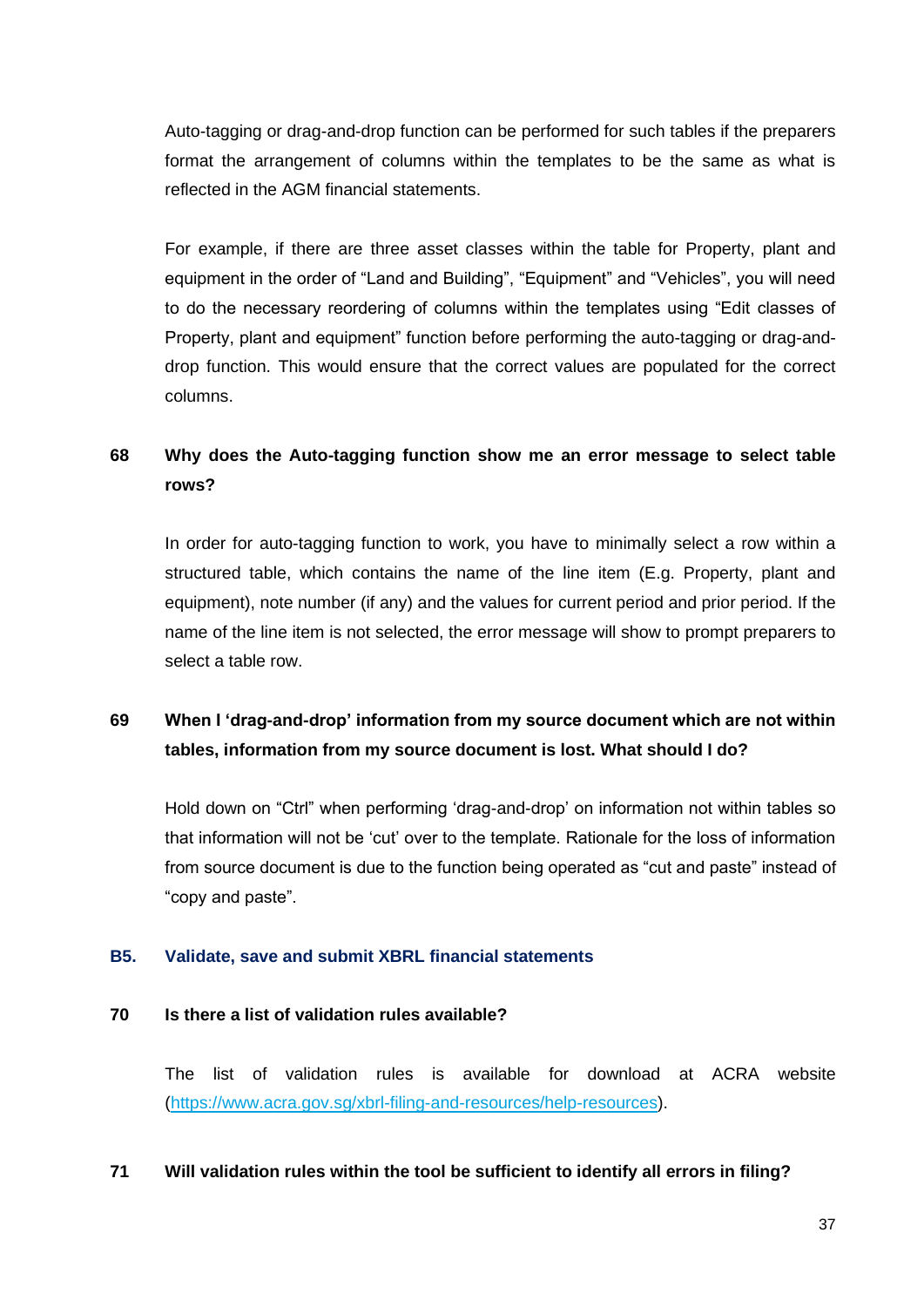The validation rules are designed based on a specified set of criteria to assist in enhancing the quality of XBRL financial statements. However, they are not meant to be exhaustive or to serve as confirmation that the XBRL financial statements are correct. Companies should still conduct proper due diligence in ensuring the high quality of their filings with the Registrar.

## <span id="page-38-0"></span>**72 I have encountered genuine errors when preparing the Property, Plant & Equipment (PPE) template. How can I resolve these errors?**

The errors commonly met by preparers are as follows:

- (a) Preparation Tool V3.2 (revised XBRL filing requirements)
	- (i) **Correlated\_070**: To ensure that the value provided for totals to be the sum of values submitted for its child fields. Preparers can make use of the auto-calculate function as listed in the last column totals.
	- (ii) **Crossstatement\_046 and crossstatement\_047**: Preparers check to ensure that the PPE template is complete.

## (b) Preparation Tool V2.7 (current XBRL filing requirements)

(i) **Misc\_002, Misc\_040**: The value provided for totals should be the sum of the values submitted for its child fields.

The parent-child relationship of different asset classes may be viewed from the Mapping Assistant.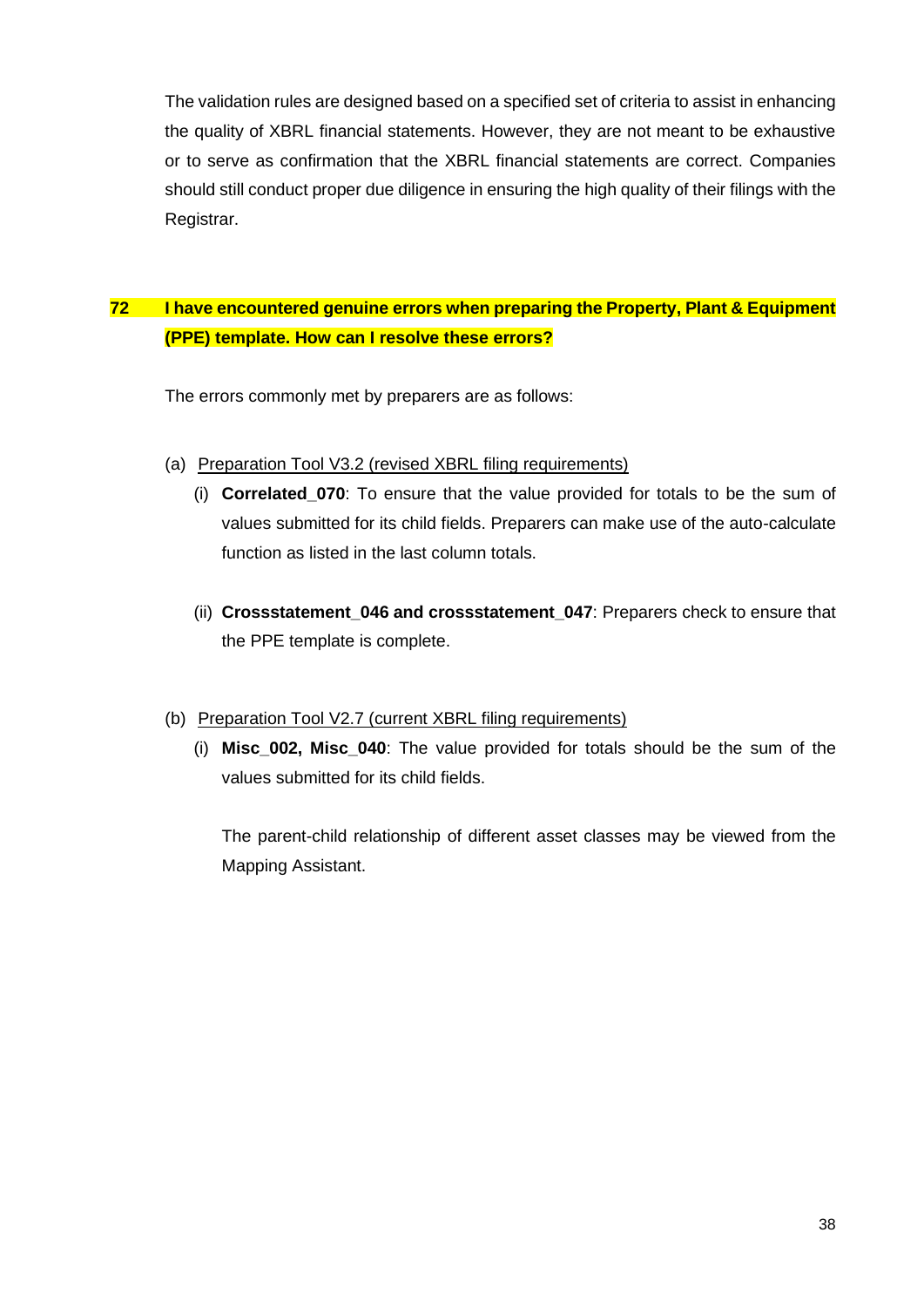

An area where users frequently encounter issues is for the "Total Land and Building" element. "Freehold Land" and "Leasehold Land and Building" are subclass elements which will add up to be "Total Land and Building".

| Group                | Group                          | Group                   |
|----------------------|--------------------------------|-------------------------|
| <b>Freehold land</b> | Leasehold land and<br>building | Total Land and building |
| 2013                 | 2013                           | 2013                    |
| <b>SGD</b>           | <b>SGD</b>                     | <b>SGD</b>              |

A similar element for which errors are frequently made is "Total Vehicles". Preparers should ensure that the sub-classes of vehicles sum up to the value for "Total vehicles" as well.

|      |      | iroun          |                  |                 |
|------|------|----------------|------------------|-----------------|
|      |      | Motor vehicles | : Other vehicles | :Total vehicles |
|      |      |                |                  |                 |
|      |      |                |                  |                 |
| 2013 | 2013 | 2013           | 2013             | 2013            |
|      |      |                |                  |                 |

In addition to checking the subtotals for "Total Land and Building" and "Total Vehicles", preparers should ensure that the value for "Total Assets" should be equal to the sum of values of the individual fields of assets provided, taking note not to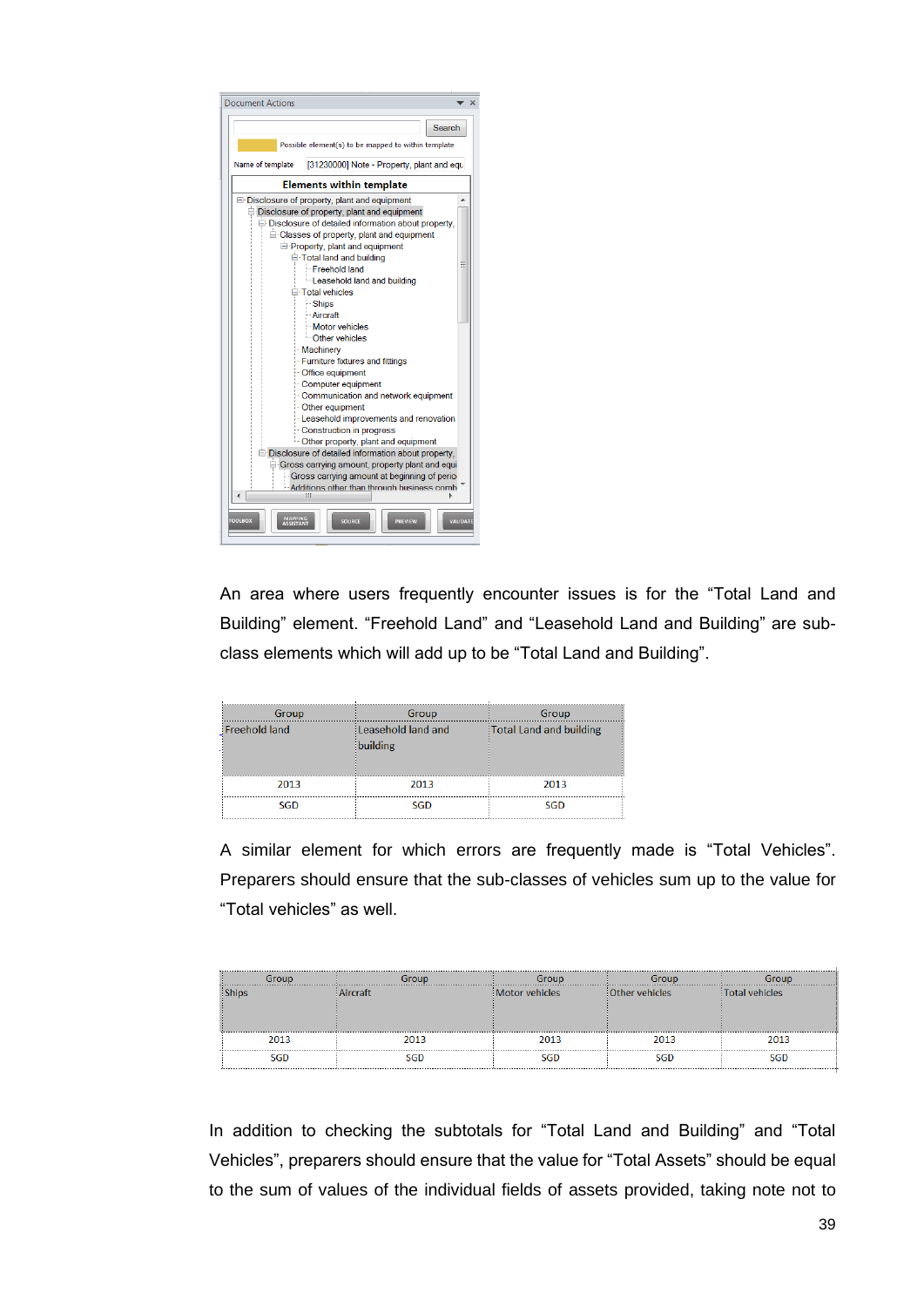double count for the sub-classes of "Total Land and Buildings" and "Total Vehicles" should these two subtotals be used as well.

Lastly, preparers should check that Carrying value at beginning/end of period is equal to the value of Gross carrying amount at beginning/end of period minus Accumulated depreciation, amortisation and impairment at beginning/end of period.

| <b>Description</b>        | <b>Elements to Check</b>                             |  |  |
|---------------------------|------------------------------------------------------|--|--|
| Check for domain          | <b>Total Land and Building</b>                       |  |  |
| members                   | = Freehold Land + Leasehold Land and Building        |  |  |
|                           |                                                      |  |  |
| Check for domain          | <b>Total Vehicles</b>                                |  |  |
| members                   | = Ships + Aircraft + Motor Vehicles + Other Vehicles |  |  |
| <b>Check for elements</b> | Total Assets = Sum of all asset classes disclosed    |  |  |
|                           |                                                      |  |  |
| <b>Check for elements</b> | Carrying value at beginning/end of period            |  |  |
|                           | = Gross carrying amount at beginning/end of period - |  |  |
|                           | Accumulated<br>depreciation, amortisation<br>and     |  |  |
|                           | impairment at beginning/end of period                |  |  |
|                           |                                                      |  |  |

In summary:

(ii) **Misc\_023**: Closing balance should be the sum of opening balance and movements during the financial reporting period.

Preparers should ensure that the aggregate value of opening balances and movements during the year is equal to closing balance values.

The general principles are set out as follows:

| <b>Description</b>                                                           | <b>Elements to Check</b>                                                     |
|------------------------------------------------------------------------------|------------------------------------------------------------------------------|
| carrying   Gross carrying amount at beginning of period + Movements<br>Gross |                                                                              |
|                                                                              | amount at end of   (e.g. Additions other than through business combinations, |
| period                                                                       | Disposals, Write-offs)                                                       |
|                                                                              |                                                                              |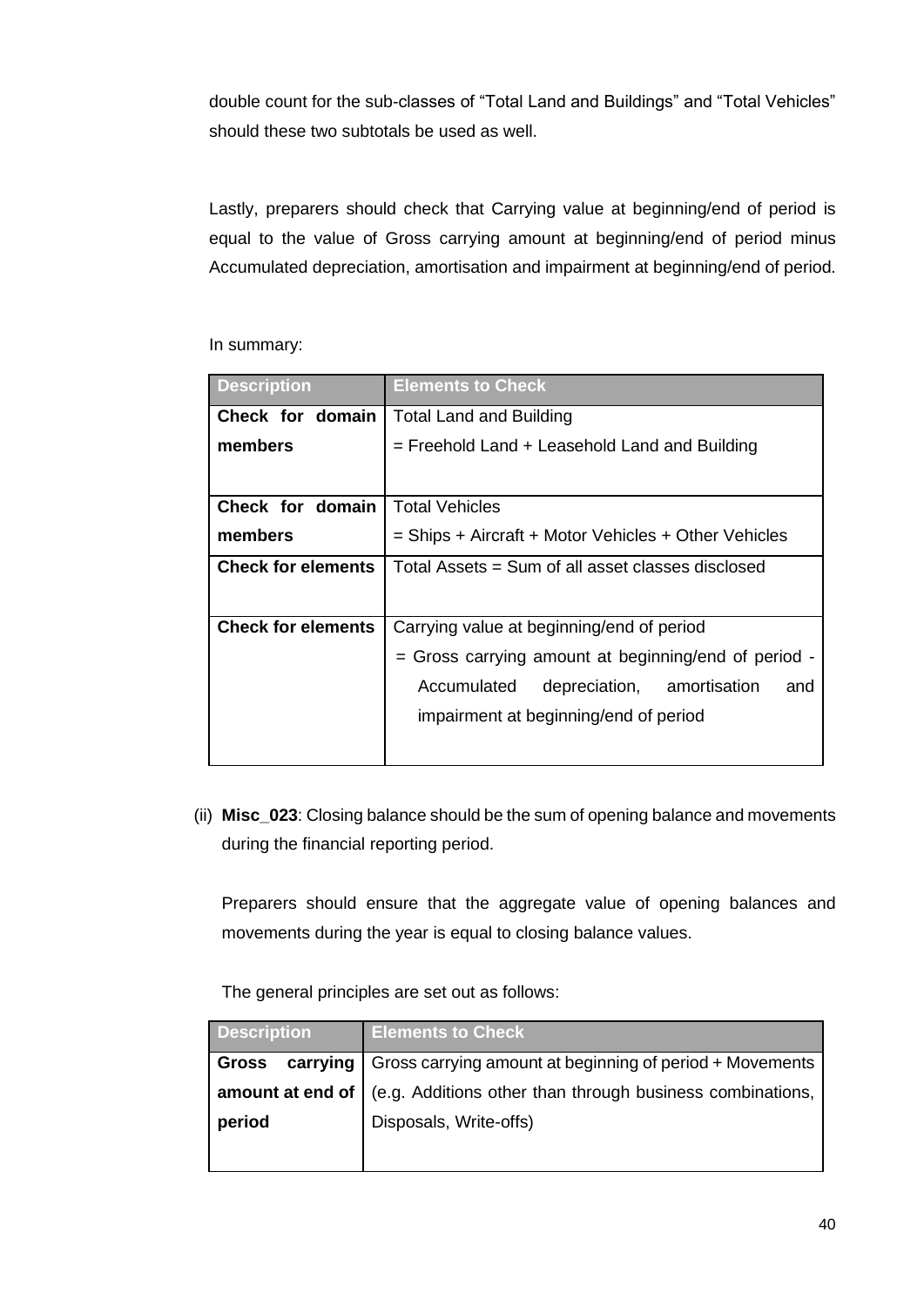| <b>Accumulated</b> | Accumulated depreciation, amortisation and impairment at  |
|--------------------|-----------------------------------------------------------|
|                    |                                                           |
| depreciation,      | beginning of period + Movements (e.g. Acquisition through |
|                    |                                                           |
| amortisation and   | business combinations, Depreciation, Disposals, Write-    |
| impairment<br>at l | offs)                                                     |
|                    |                                                           |
| end of period      |                                                           |
|                    |                                                           |

(iii) **Misc\_043**: The breakdown to PPE template should be provided when there is corresponding value for PPE in the Statement of Financial Position.

If you have disclosed the opening, adjusting and ending balances but are unable to resolve the genuine error, please contact us by emailing the signed AGM FS and XBRL.zip file to [ACRA\\_XBRL\\_Application@acra.gov.sg.](mailto:ACRA_XBRL_Application@acra.gov.sg)

# <span id="page-41-0"></span>**73 I have encountered genuine errors Misc\_006 and Misc\_007 for my company's accounts which are consolidated for the first time and do not have comparative figures for the previous year. How can I resolve this?**

#### Preparation Tool V3.2 (revised XBRL filing requirements)

Where the company consolidates for the first time, Misc\_006 and Misc\_007 is not applicable to the company. No exemption will be required. The preparers may proceed to validate online.

#### Preparation Tool V2.7 (current XBRL filing requirements)

You may seek exemption from ACRA for these genuine errors if it is confirmed that the XBRL data being submitted is correct and accurate. More information is available at [https://www.acra.gov.sg/how-to-guides/filing-financial-statements-in-xbrl-format/applying](https://www.acra.gov.sg/how-to-guides/filing-financial-statements-in-xbrl-format/applying-for-exemptions-from-xbrl-filing-requirements)[for-exemptions-from-xbrl-filing-requirements.](https://www.acra.gov.sg/how-to-guides/filing-financial-statements-in-xbrl-format/applying-for-exemptions-from-xbrl-filing-requirements)

# <span id="page-41-1"></span>**74 I have submitted my company's financial statements using the text block element in the Full set of Financial Statements template. Why am I encountering validation errors Misc\_005 and Misc\_041?**

Please review the information in the text block element and ensure that you have submitted a full set of financial statements (including statement by directors, auditors' report, four primary statements and notes to the financial statements) as tabled at the AGM (Annual General Meeting) using this text block element.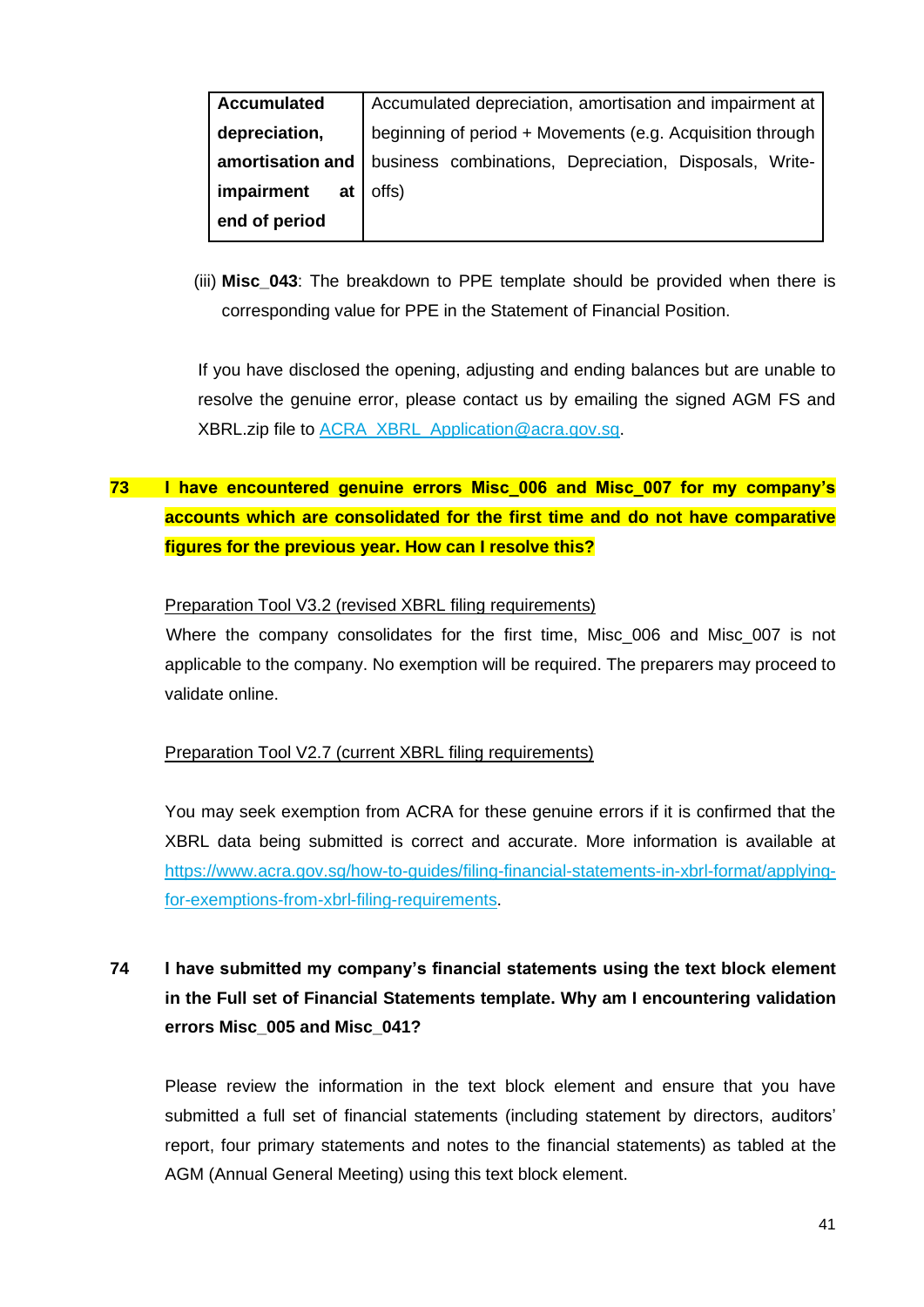Validation errors Misc\_005 and Misc\_041 check for the completeness of information submitted in the "Disclosure of complete set of financial statements [text block]". This includes checks for specific key-words and the number of characters submitted in the text block submitted. Misc\_005 is a possible error which serves as a reminder for you to confirm that you have provided the full set of financial statements. Misc\_041 is a genuine error, for which you can seek XBRL exemption if you confirm that the full set of financial statements has been provided correctly. For information on applying exemption, please refer to [https://www.acra.gov.sg/how-to-guides/filing-financial-statements-in-xbrl](https://www.acra.gov.sg/how-to-guides/filing-financial-statements-in-xbrl-format/applying-for-exemptions-from-xbrl-filing-requirements)[format/applying-for-exemptions-from-xbrl-filing-requirements.](https://www.acra.gov.sg/how-to-guides/filing-financial-statements-in-xbrl-format/applying-for-exemptions-from-xbrl-filing-requirements)

# <span id="page-42-0"></span>**75 What is the purpose of generating the XBRL file into AGM Copy versus the Review Copy?**

Both the AGM Copy and Review Copy are human readable documents which can be generated from BizFin<sup>x</sup> preparation tool in the form of Word / PDF files. The AGM copy allows the preparers to generate a set of AGM financial statements based on the content submitted in the element "Disclosure of Complete Set of Financial Statements". This will be considered as the full set of financial statements required to be submitted to ACRA as part of the filing requirements. It will also form part of the Annual Return extracts in the register.

On the other hand, the Review Copy is designed to reflect the content submitted within "Disclosure of Complete Set of Financial Statements" text block as well as the detailed information elements. This will allow preparers to review the complete set of information submitted within the XBRL file.

## <span id="page-42-1"></span>**76 Saving of XBRL file taking very long with message indicating 99% completed. How do I generate XBRL file?**

When you navigate away from the BizFin<sup>x</sup> preparation tool, the XBRL file 'Save As' window is likely to be hidden in the background. Press Alt + Tab keys on your keyboard to find the hidden window and to save your XBRL file.

#### <span id="page-42-2"></span>**77 Where can I check the validation results?**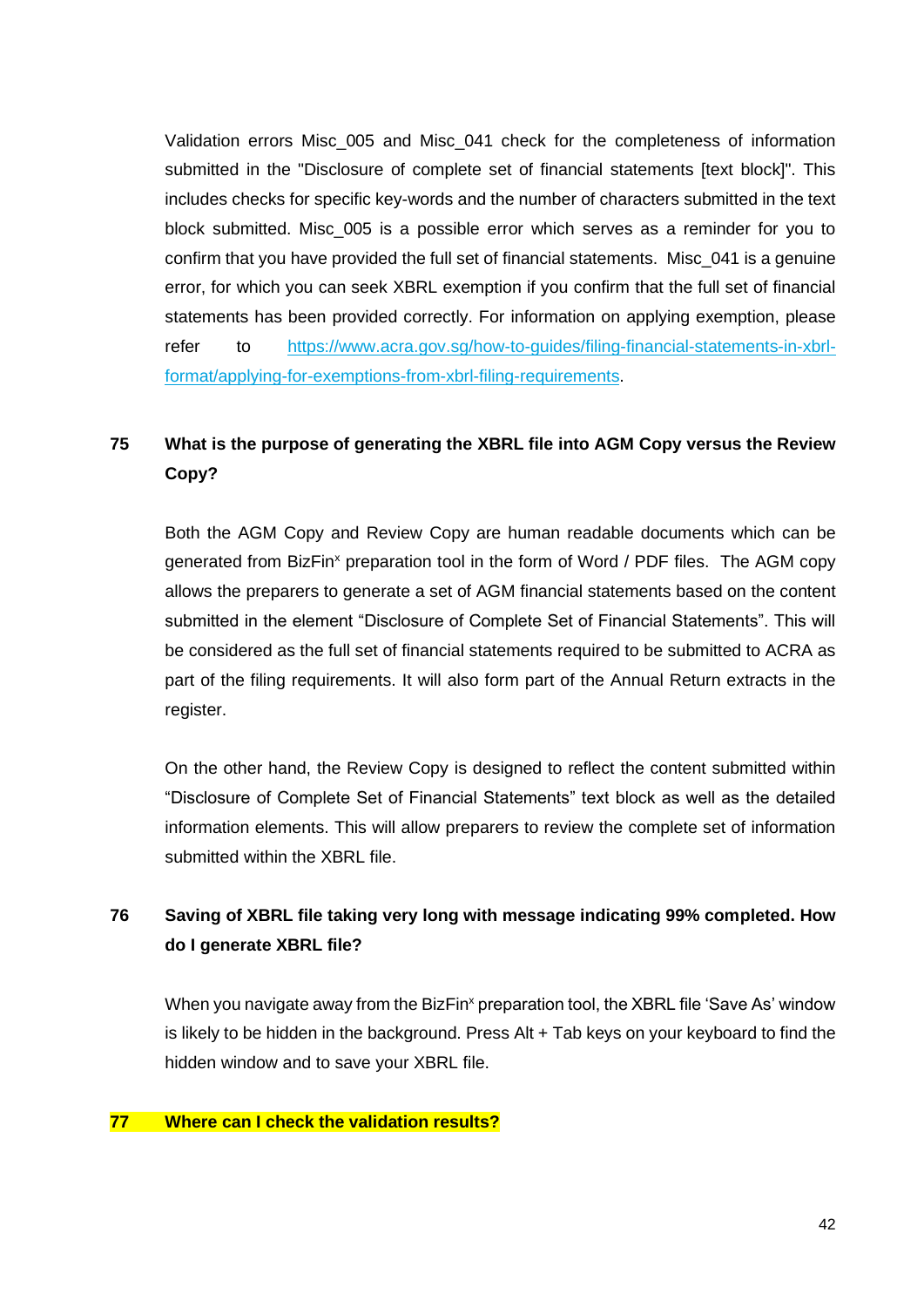After clicking on the Validate button, please wait for the validation process to complete before clicking the links under the "Validation status" column to check the results.

## <span id="page-43-2"></span>**78 How to save the XBRL file from the BizFin<sup>x</sup> preparation tool? Do I click on the 'Save As' button on the top left-hand corner?**

'Save As' button will save the excel file you are currently working on. If you have not completed the preparation of your XBRL file using the BizFin<sup>x</sup> preparation tool, click on "Save As" to save the excel file first. For the next time, when you want to continue your preparation, double click on the file just like opening any other Excel document.

If you will like to save the XBRL.zip file which you are submitting to ACRA, please click on 'Save XBRL' from the tool box in the preparation tool.

#### <span id="page-43-0"></span>**B6. AGM / Review copy generated from preparation tool**

## <span id="page-43-3"></span>**79 I am unable to see the footer in the "Review / AGM copy" when zoomed out. Has it been deleted?**

Footer in human readable output (i.e. Review copy / AGM copy) contains information such as company name and page number, of which when zoomed out to less than 70% will be deleted when saving to PDF or printed straight from text editor. Footer will not be deleted when saving to MS Word format.

## <span id="page-43-4"></span>**80 What is the default margin setting in 'Review/AGM copy' and text editor? Can I amend the margin setting?**

The default margin setting in human readable output (review/AGM copy) and text editor is 1.0 inch all around the page (top/bottom/left/right). This applies only when your margin settings are not found by the tool while pasting the content from your source document. If margin is defined in your AGM financial statements, the tool will then take your defined margins. Otherwise it applies 1.0 inch for generating the AGM/Review copy.

#### <span id="page-43-1"></span>**B7. Other issues**

<span id="page-43-5"></span>**81 I am unable to open a previously saved Excel file by using the Open button on the Introduction Page of the preparation tool? What should I do?**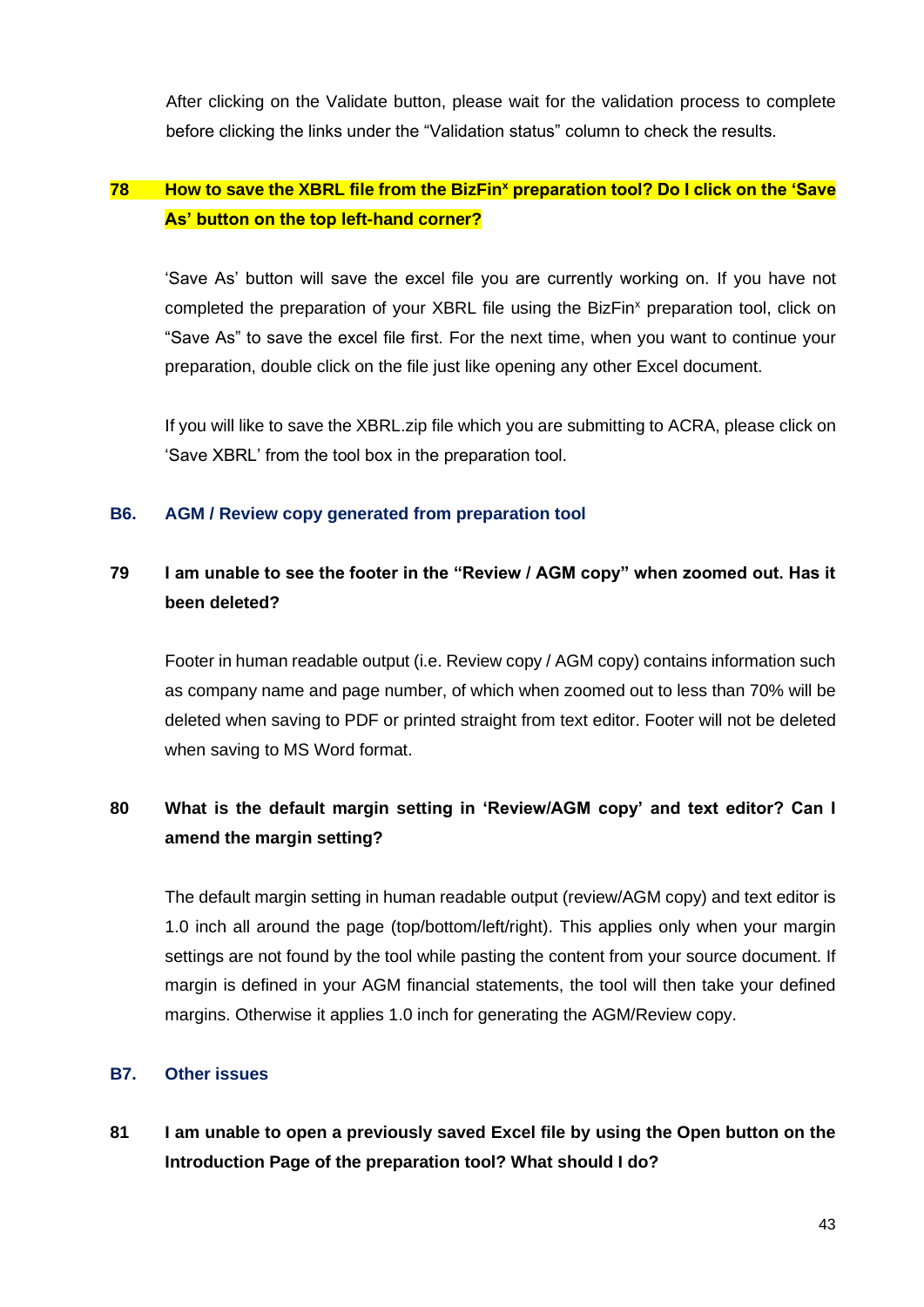To open previously saved Excel templates of the preparation tool, you can simply double click on the file just like opening any other Excel document. The Open button on the Introduction Page is for loading previously saved XBRL.zip file.

## <span id="page-44-0"></span>**82 I am unable to import prior year Excel file to populate prior year figures. What should I do to populate prior year figures?**

Only previously saved XBRL.zip file in compliance with ACRA XBRL Taxonomy 2013 or later is allowed to be imported or opened in the BizFin<sup>x</sup> preparation tool, in populating of prior year data.

To populate prior year data, you may:

- "Open" and "Load Prior Period Data" from previously saved XBRL.zip file upon opening of BizFin<sup>x</sup> preparation tool *(recommended approach)*;
- Import the previously saved XBRL.zip file at any point in time during preparation, specifying prior period dates, in the BizFin<sup>x</sup> preparation tool; or
- Auto-tag / drag-and-drop together with prior year data from source document into the template.

Please note that there are significant changes from ACRA XBRL Taxonomy v4.1 to Taxonomy 2020 v1, and not all data elements will be imported. Preparers are to ensure the accuracy and the completeness of all its comparative figures.

#### <span id="page-44-1"></span>**83 Can I load XBRL files created across different versions of the preparation tool?**

Preparation tool V2.7 and below is used to prepare XBRL files based on current XBRL filing requirements (using taxonomy V4.1 and below). On the other hand, preparation tool V3 is used to prepare XBRL files based on revised XBRL filing requirements (using taxonomy 2020 V1). Revised XBRL filing requirements is available for voluntary adoption from May 2020.

XBRL files prepared using V2.7 and below can be opened for edits in V2.7. Such excel files cannot be opened up directly in preparation tool V3 (except to pre-populate prior year figures to prepare subsequent year filings). This is because preparation tool V3 is to prepare XBRL files based on revised XBRL filing requirements (using taxonomy 2020 v1) and there are significantly changes between taxonomy V4.1 and taxonomy 2020 V1.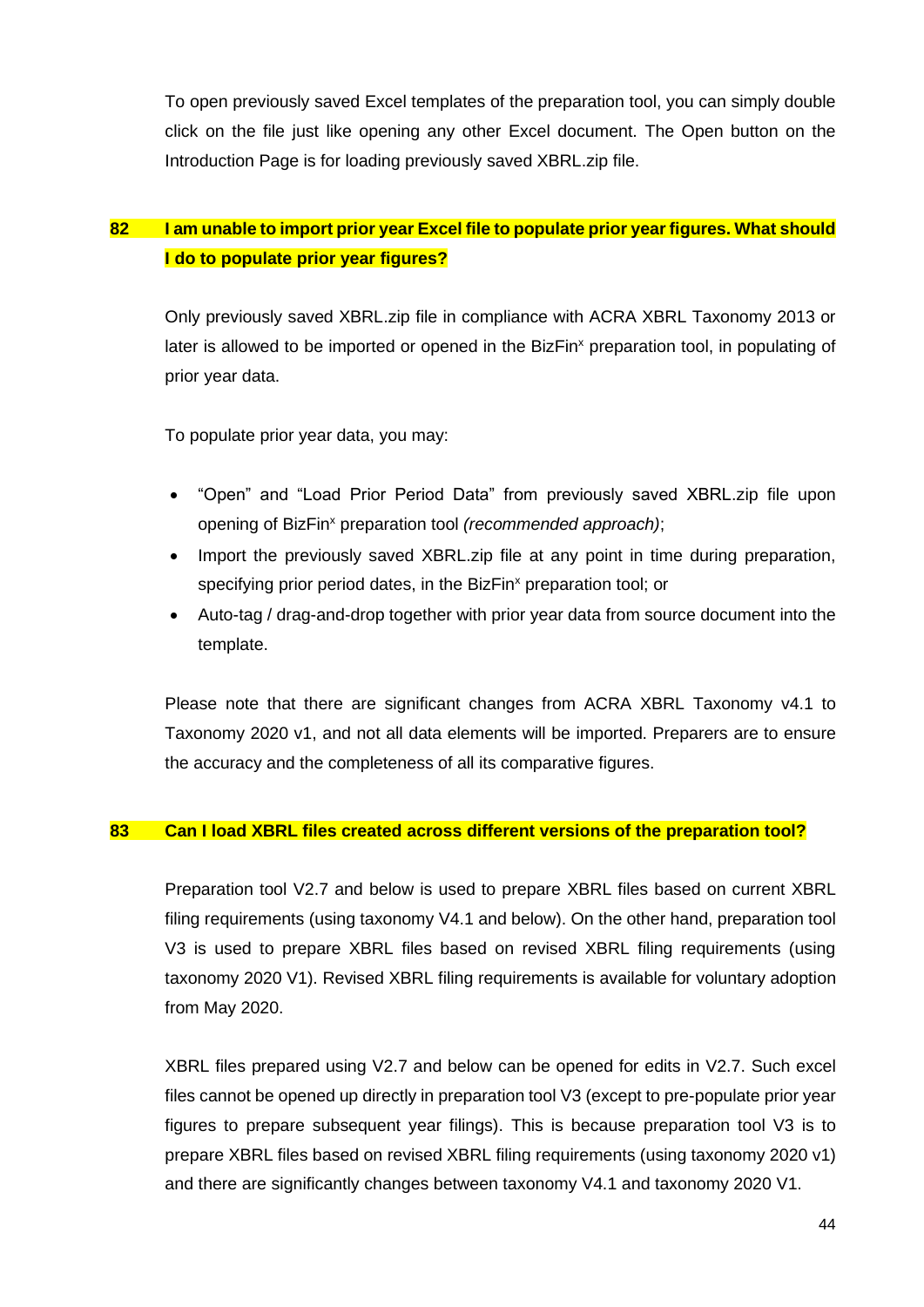Similarly, excel files prepared using preparation tool V3 cannot be opened in V2.7.

<span id="page-45-0"></span>**84 I noticed that font used on the screen appears to be too big for BizFin<sup>x</sup> preparation tool. The name for certain elements are cut off and I am unable to select some of the functions as it is expanded beyond the screen. What should I do?**

The display within BizFin<sup>x</sup> preparation tool is designed to function optimally with 100% font size. It may be possible that the font size selected within your display settings is higher than that. You may wish to change your font size by following the following steps: Right click on desktop screen ➔ Select "Screen resolution" ➔ Click "Make text and other items larger or smaller" ➔ Select 100% as your font size.

# <span id="page-45-1"></span>**85 While copying multiple paragraphs from my source document or AGM financial statements and pasting it on the text editor, the font size and font type of the last paragraph changes. Why this is happening and what can I do to fix this?**

The font size and font type of the last paragraph changes to the default settings of the text editor when the 'control character  $\P'$ ' is not selected while copying data from source document. Please copy paragraphs with the control character to prevent formatting changes.

## *To show the control character in*

- *Text editor: Go to 'View' and 'Format Bar' to show the icon . Select the icon to view control character at the end of each paragraph.*
- *MS Word: Go to "Home" and click on the icon*  $\mathbb{I}$  to view the control character at the *end of each paragraph.*

## <span id="page-45-2"></span>**86 My source document is not imported with the 'Final' copy when track changes are enabled in my AGM financial statements in MS Word format. Why is this happening?**

The text editor does not have the ability to import documents with track changes enabled. Open the AGM financial statements outside the preparation tool and accept all changes in the document before importing it as a source document in the preparation tool.

#### <span id="page-45-3"></span>**87 I am unable to delete blank page in the text editor. What should I do?**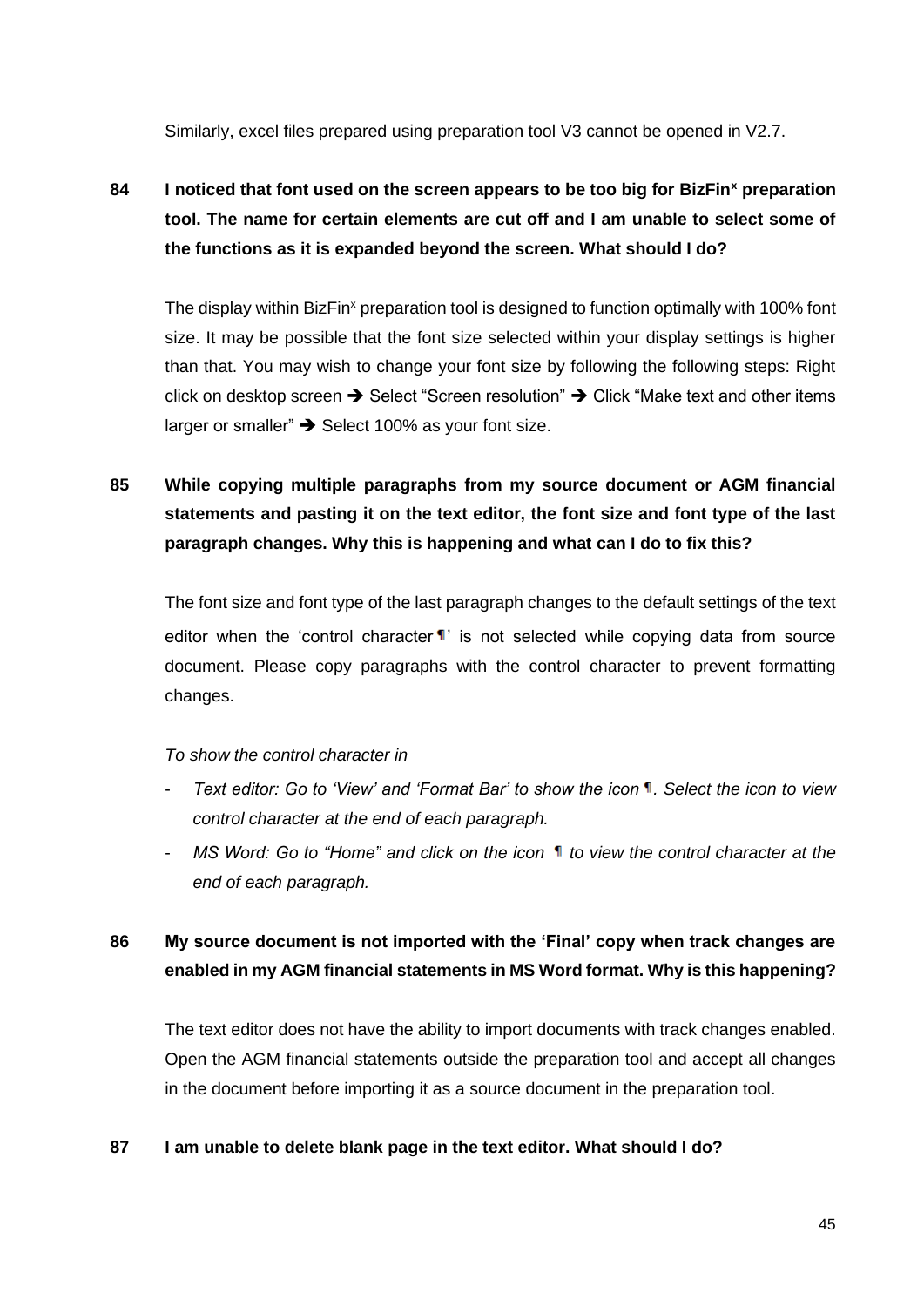Blank page is created when a section break is present in the last cell of the table. To delete the blank page, add a row at the end of the table and merge the cells of the row. The blank page should then be removed automatically.

*To view the section break:*

- *Text editor – Go to 'View' and 'Format Bar' to show the icon . Select the icon to view section/page break "===" at the last cell of the table.*
- *MS Word – Select icon to enable control characters. Enter a few 'spaces' in the last cell of the table to show the section/page break "===".*

## <span id="page-46-0"></span>**88 Is there a User Manual for the preparation tool?**

There are quick guide and detailed user guide available for download under "User Guides on the BizFin<sup>x</sup> Preparation Tool" in ACRA website [\(https://www.acra.gov.sg/xbrl-filing-and](https://www.acra.gov.sg/xbrl-filing-and-resources/help-resources)[resources/help-resources\)](https://www.acra.gov.sg/xbrl-filing-and-resources/help-resources).

Both quick guide and user guide comprises the following:

- Instructions on installation and un-installation
- Key steps in preparing a set of financial statements using the preparation tool;
- Key functions, such as the features in the toolbox, search capability, preview function and the validate function; and
- List of shortcuts available in the preparation tool.

# <span id="page-46-1"></span>**89 I am unable to launch the preparation tool after downloading and installing it in my computer. I am facing technical issues when using the Preparation Tool. How do I get help?**

When you are unable to launch the preparation tool after downloading and installing in your computer, check on the system configuration to ensure that the minimum software and hardware requirements are met.

If your system configuration has met the minimum software and hardware requirements, as well as for all other technical issues, fill up the Technical Issue Report Form [\(https://www.bizfinx.gov.sg/Documentation.aspx\)](https://www.bizfinx.gov.sg/Documentation.aspx) and send the form via <https://www.acra.gov.sg/feedback> or contact ACRA Helpdesk at 6248 6028. Details requested in the template are necessary for our investigation and to help us address the issue you are facing. Our technical team will get back to you soon after receiving the form.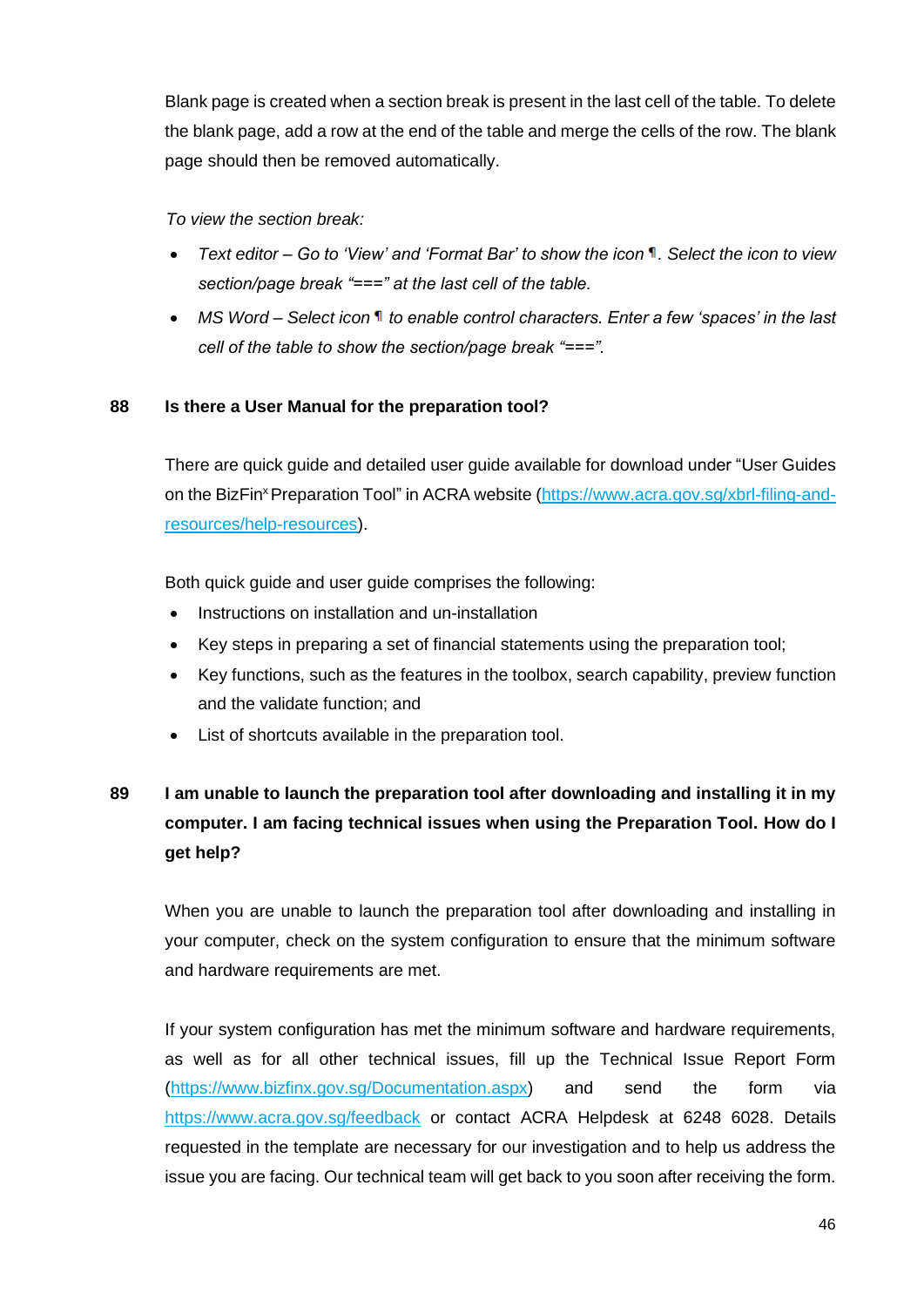#### <span id="page-47-1"></span>**90 What is the use of rules repository?**

Rules repository saves all the mapping rules between company labels and taxonomy items. When drag-and-drop is done to a unique element for the company to the taxonomy element on the template, this rule will be added onto the rules repository. The rules repository may then be used for auto-tagging in subsequent preparation of XBRL financial statements.

#### <span id="page-47-2"></span>**91 Why is some of the text in text editor being shifted to the right?**

The lines in the said section(s) are formatted to indent to the right. To remove the indentation:

- (1) Select "View" and enable "Horizontal Ruler"
- (2) Change the style from "Indent" to "Normal"

#### <span id="page-47-3"></span>**92 Any self-help on technical issues available?**

For step-by-step guide to resolve technical issues faced while using the BizFin<sup>x</sup> Preparation Tool, refer to: https://www.acra.gov.sg/xbrl-filing-and-resources/helpresources/technical-issues.

#### <span id="page-47-4"></span>**93 Does BizFin<sup>x</sup> Preparation Tool require Internet connectivity to use?**

BizFin<sup>x</sup> Preparation Tool does not require Internet connectivity to prepare XBRL file. However, BizFin<sup>x</sup> Preparation Tool requires Internet connectivity to upload XBRL file to BizFin<sup>x</sup> server.

#### <span id="page-47-0"></span>**B8. BizFin<sup>x</sup> Preparation Tool V2.7 Related (for Current XBRL Filing Requirements)**

## <span id="page-47-5"></span>**94 Why are there two installers for the BizFinx Preparation Tool V2.7? Which one should I use?**

BizFin<sup>x</sup> Preparation Tool has two installers. One is for machines installed with MS Office 2003, and the other for MS Office 2007 and above. You should download the correct installer based on the version of your MS Office.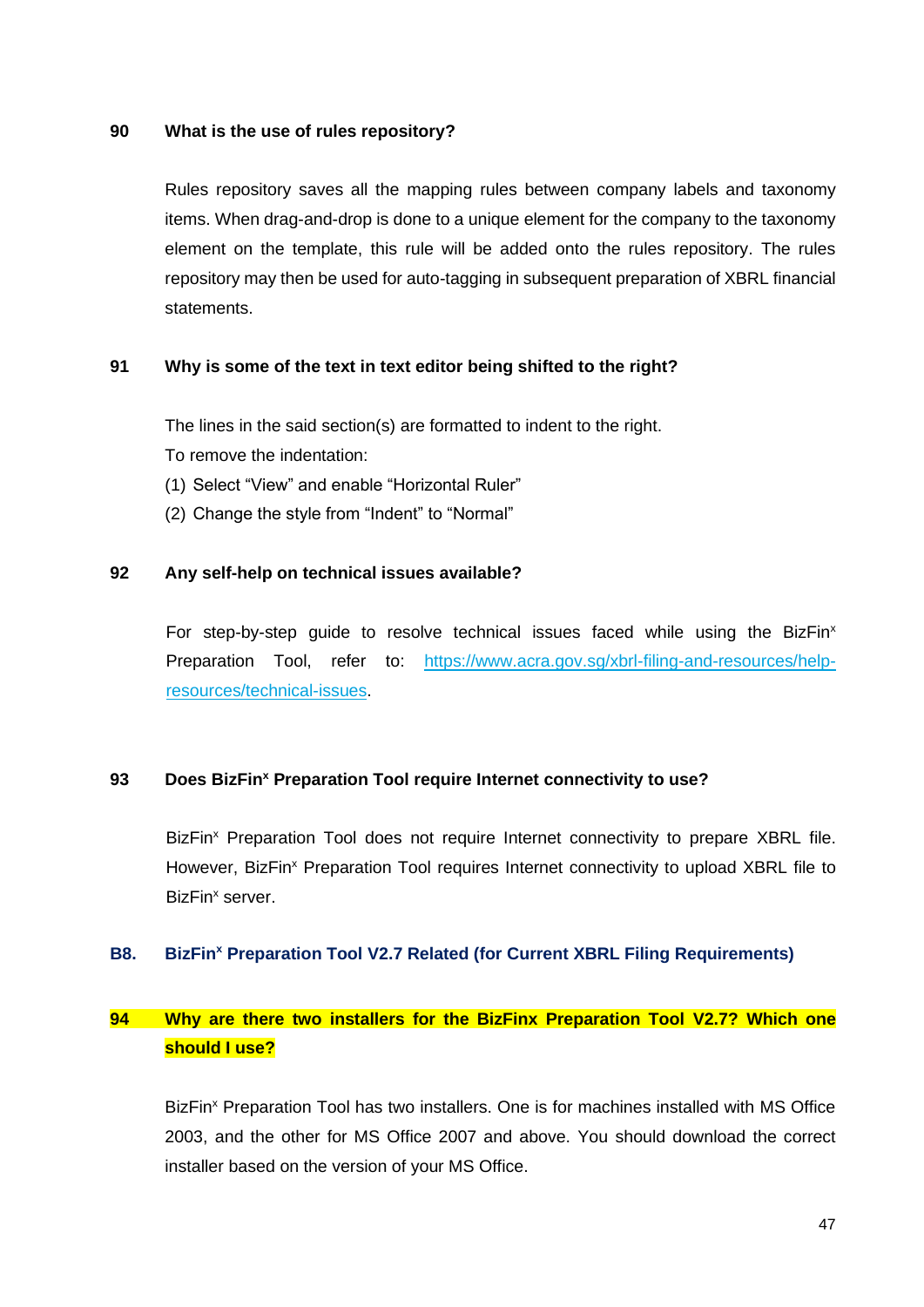For instructions on how to check the version of Microsoft Office you are using, refer to [http://office.microsoft.com/en-001/excel-help/what-version-of-office-am-i-using-](http://office.microsoft.com/en-001/excel-help/what-version-of-office-am-i-using-HA101873769.aspx)[HA101873769.aspx](http://office.microsoft.com/en-001/excel-help/what-version-of-office-am-i-using-HA101873769.aspx)

#### <span id="page-48-0"></span>**95 What is the minimum requirement list?**

The minimum requirement list is a set of elements within ACRA Taxonomy which companies are required to submit to ACRA if the information is available in the AGM (Annual General Meeting) financial statements.

For example, within the Statement of Cash Flows, the amount of cash used in Purchase of Property, Plant and Equipment is an item within the minimum requirement list. Your company will need to submit the value for this item if it is present within your financial statements and leave the item blank if it is not part of your financial statements. Conversely, if you have items within your Statement of Cash flows, such as the cash used in Purchase of Investment Properties, which are not required within the minimum requirement list, you need not submit this information.

#### <span id="page-48-1"></span>**96 What is the difference between minimum requirement and full taxonomy view?**

The ACRA Taxonomy has about 1,800 unique elements. Only elements within the minimum requirement list (of approximately 400 elements) are required to be submitted by companies, if the information is available in the AGM financial statements. Accordingly, the minimum requirement view only shows the minimum requirement list elements within the template which are required for submission. On the other hand, the full taxonomy view shows all the elements available for the template.

# <span id="page-48-2"></span>**97 What should I do if my set of financial statements does not contain information relating to all the sections in the minimum requirement list?**

Not all the sections required in the minimum requirement list are relevant to all companies, as information to be disclosed by different types of companies varies. For example, not all the companies have a disclosure note for "Provisions". If there are certain sections which are not applicable for your company, you are not required to submit any information under those sections.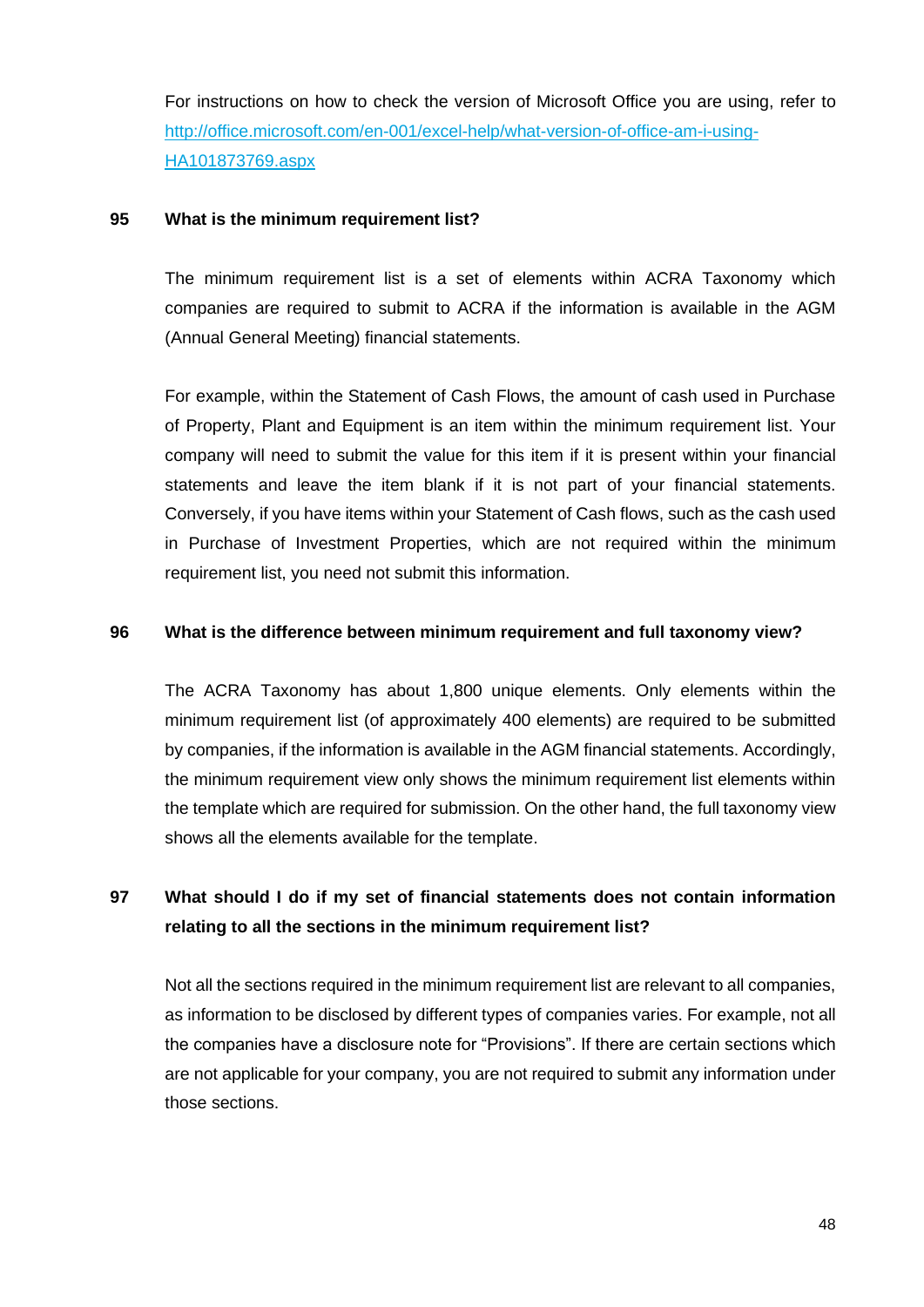<span id="page-49-0"></span>**98 I have selected "Single Statement of Comprehensive Income" in the Scoping Questions, but the template only shows the Income Statement and not the Statement of Comprehensive Income. Why is this so?**

The full set of financial statements of your company, including the single statement of comprehensive income, will need to be provided inside the single text block of "full set of financial statements"

<span id="page-49-1"></span>**99 Why are templates for trade and other receivables / payables for different dimensions (e.g. group, company, current. prior) not arranged in a manner than the columns are beside each other, rather than on top of one another?**

Within the full taxonomy view template, the different dimensions of trade and other receivables / payables are arranged in separate tables on top of one another due to the complexity of including breakdown of the balances according to third parties and the various classes of related parties. As such, the layout for the minimum requirement view for these templates is adopted in a manner that is consistent with the full taxonomy view template.

<span id="page-49-2"></span>**100 Why are the line items of other comprehensive income not displayed in the Income Statement when I select "Single Statement of Comprehensive Income" for "Whether all items of income and expenses are presented in a single statement of comprehensive income or two statements of income statement and statement of comprehensive income" in the Scoping Questions?**

Detailed tagging of other comprehensive income is not part of the minimum requirements list for submission to ACRA, thus these items are not displayed within the Income Statement template by default.

<span id="page-49-3"></span>**101 The template for Statement of Cash Flows only presents a limited number of elements and is very different from the Statement of Cash Flows in my AGM financial statements. What do I need to submit?**

In accordance with the minimum requirement list, only specific detailed information within the Statement of Cash Flows (shown in the template) are required to be submitted if they are available within the AGM financial statements. All other values within the AGM financial statements which are not shown within the template for minimum requirement list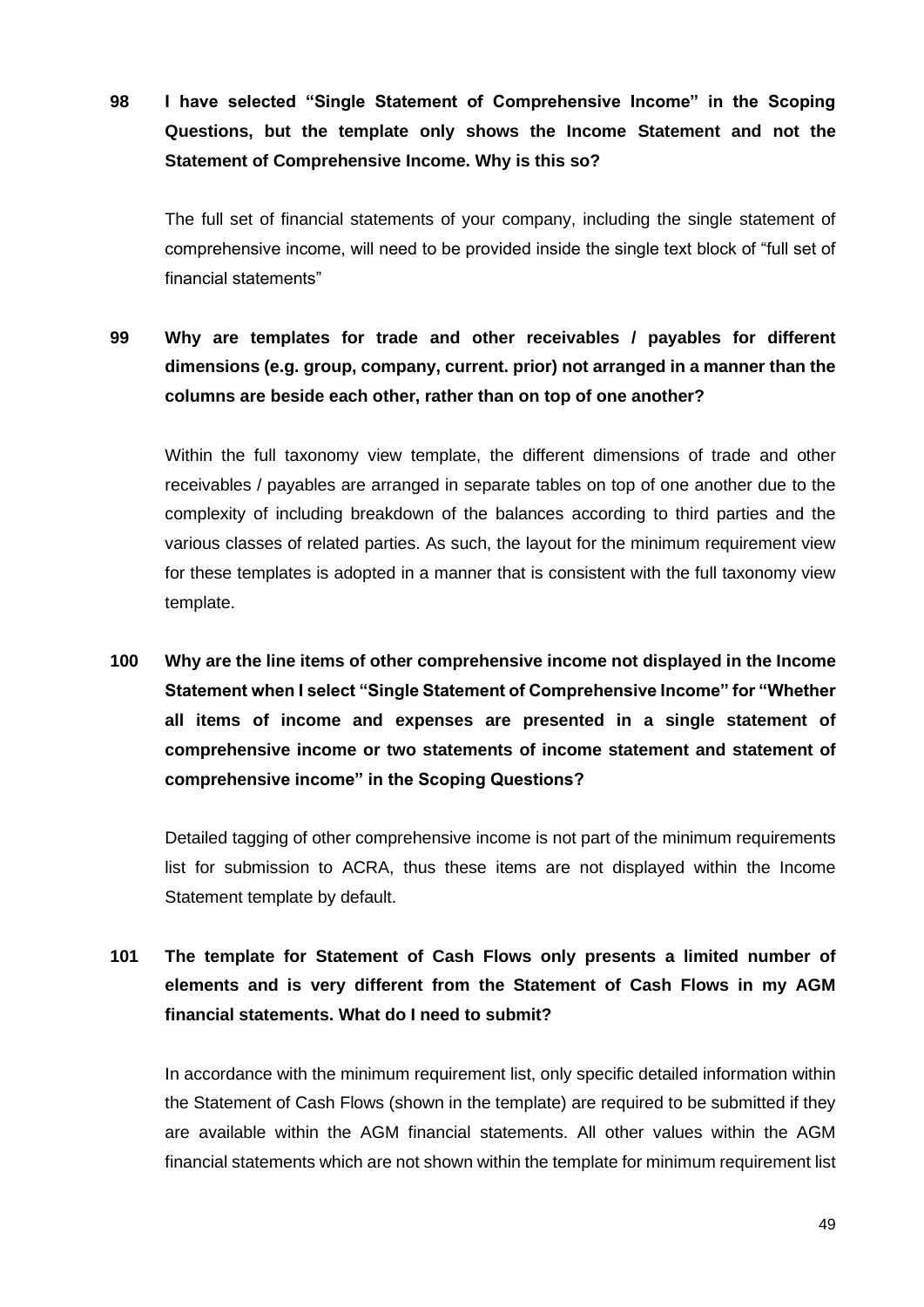would not be required to be provided. However, information may be provided voluntarily under the full taxonomy template.

## <span id="page-50-0"></span>**102 What should I do with disclosure notes which are not required to be provided in detailed information within the minimum requirement list?**

The entire set of financial statements (including statement by directors, auditors' report, four primary statements and notes to the financial statements) will be submitted within "Disclosure of Complete Set of Financial Statements". This would include all disclosure notes which are not required in detailed information.

## <span id="page-50-1"></span>**103 In some disclosure notes, the totals or sub-totals are not auto summed. What should I do?**

Due to technical constraint, not all the totals or sub-totals can be auto summed in the disclosure notes. As the tool is based on Excel spreadsheet, users may want to include formulas to perform the auto sum function.

## <span id="page-50-2"></span>**104 I am not able to open the Excel file created from the MS Office 2003 version of the preparation tool in MS Office 2007 or above version.**

Excel files created using MS Office 2003 version cannot be opened in any other version of MS Office. Similarly, you cannot open Excel files created from MS Office 2007 and above version of the installer in MS Office 2003 version.

# <span id="page-50-3"></span>**105 How should I fill in "finance costs" on the template? The guidance note on the preparation tool asks me to enter it as a negative figure when it is a finance expense, but I was prompted a possible error (Misc\_177) anyway, which says positive values are finance expenses.**

You should enter the figure with a negative sign when it is a finance expense and with a positive sign when it is a finance gain, if you are using BizFin<sup>x</sup> preparation tool V2.7.

You will see a possible error (Misc 177) for online validation, as it is a generic reminder for companies to check whether finance cost is entered correctly regardless whether you have entered with a positive or negative sign. The error message for Misc 177 asks the preparers to check the positive/negative signs under the "Element(s) to check" in the same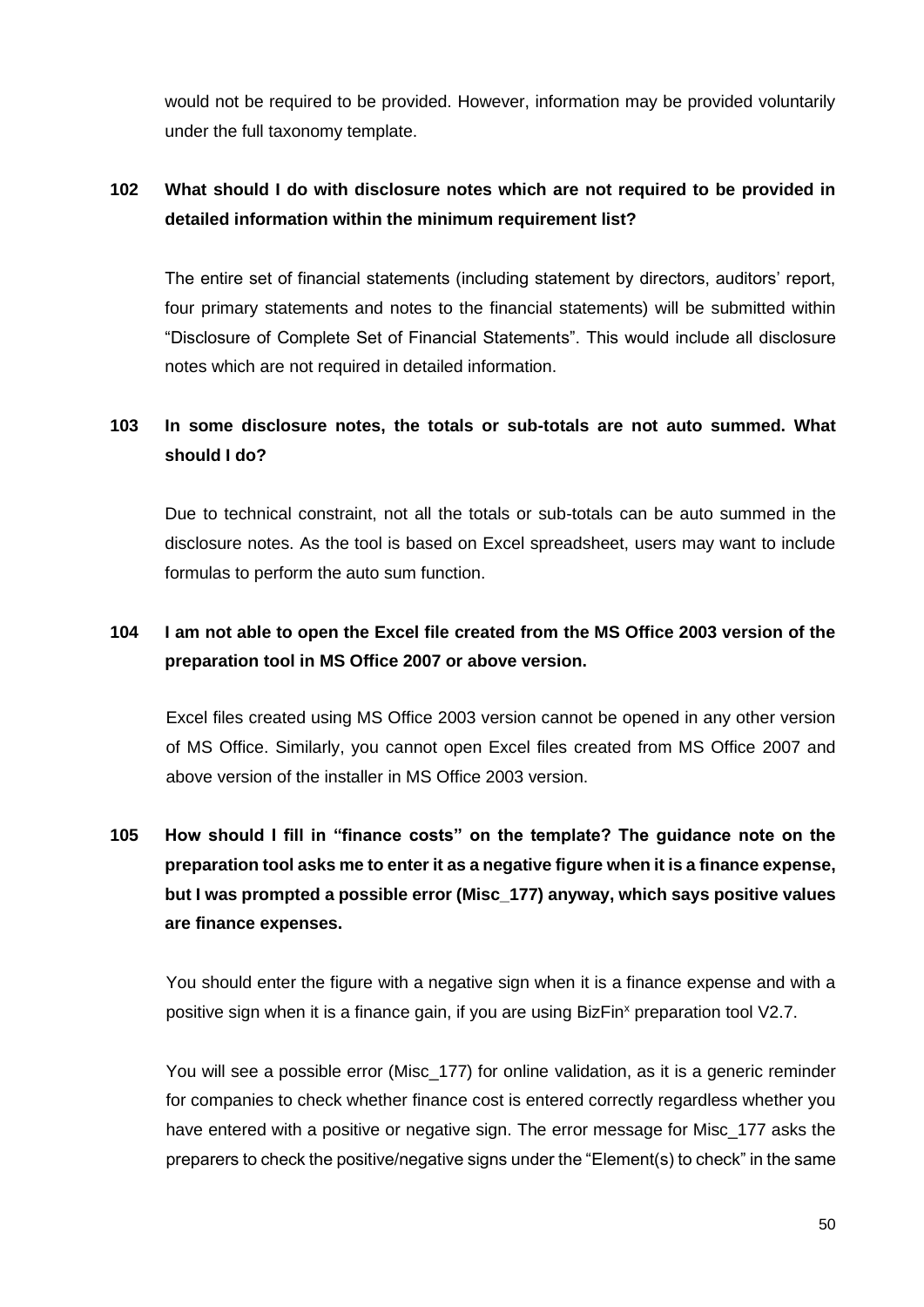error message which would show finance expenses as positive and finance gains as negative.

# <span id="page-51-0"></span>**106 Why am I facing business rule: Misc\_121 error even after entering the correct financial period dates?**

Please check to ensure that the alphabet in UEN is in CAPs (e.g. 200000000N).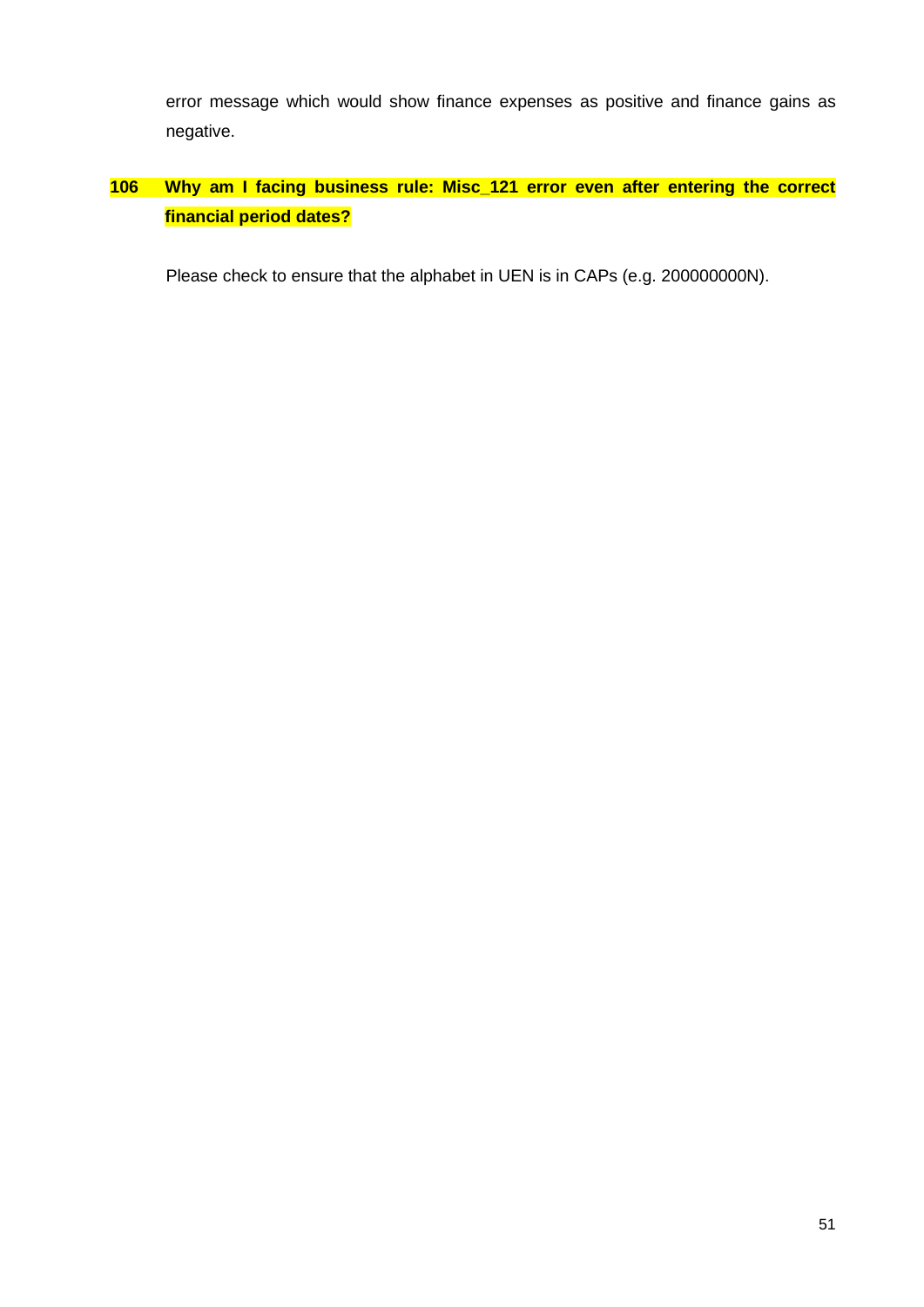## <span id="page-52-0"></span>**C. Upload XBRL File to BizFin<sup>x</sup> Server**

#### **List of Questions:**

- C1 BizFin<sup>x</sup> [Multi Upload Tool](#page-53-0)
	- 107. Can BizFin<sup>x</sup> [Multi Upload Tool be used to create XBRL file?](#page-53-1)
	- 108. [What is the minimum hardware and software requirements to install and run BizFin](#page-53-2)<sup>x</sup> [Multi Upload Tool?](#page-53-2)
	- 109. Do I need to have BizFin<sup>x</sup> Preparation Tool installed in order to install and use BizFin<sup>x</sup> [Multi Upload Tool?](#page-54-0)
	- 110. [Can I install only .NET Framework 4.7.2 if I wish to install both BizFinx Preparation](#page-54-1)  [Tool V2.7 and Multi Upload Tool in my computer?](#page-54-1)
	- 111. Can BizFin<sup>x</sup> Multi Upload Tool be installed on other operating systems like Mac and [Linux?](#page-54-2)
	- 112. [What is the maximum number of XBRL files I can upload at one go using BizFin](#page-54-3)<sup>x</sup> [Multi Upload Tool?](#page-54-3)
	- 113. I closed BizFin<sup>x</sup> Multi Upload Tool after I have successfully submitted my XBRL files [for validation and upload. How do I view the XBRL validation results?](#page-54-4)
- C2 BizFin<sup>x</sup> [Preparation Tool](#page-55-0)
	- 114. [What is the difference between the Validate button \(in toolbox\) and Upload button](#page-55-1)  [\(at top of pane\)?](#page-55-1)
	- 115. [I see a list of errors in the Validation Results page. Am I required to rectify all the](#page-55-2)  [Genuine and Possible errors?](#page-55-2)
	- 116. [Who can upload XBRL files?](#page-55-3)
	- 117. [I have yet to receive any email on the validation results after a long time. What](#page-56-0)  [should I do?](#page-56-0)
	- 118. [Does my version of BizFinx Preparation Tool support the direct upload of XBRL file](#page-56-1)  [to BizFinx server?](#page-56-1)
	- 119. [I am unable to see the Upload icon on the User Menu with BizFinx Preparation Tool](#page-56-2)  [2.7.0 \(For Excel 2003\).](#page-56-2)
	- 120. [Why do I need to provide the name of person uploading the XBRL file?](#page-56-3)
	- 121. [I accidently closed the online validation result page without downloading the online](#page-56-4)  [review copy / upload the XBRL file. How can I view the page again?](#page-56-4)
	- 122. Can I submit [XBRL file to validate and upload via BizFin](#page-56-5)<sup>x</sup> Preparation Tool, only to [view the online validation results without uploading the XBRL file?](#page-56-5)
- C3 [Reviewing Uploaded XBRL Files](#page-57-0)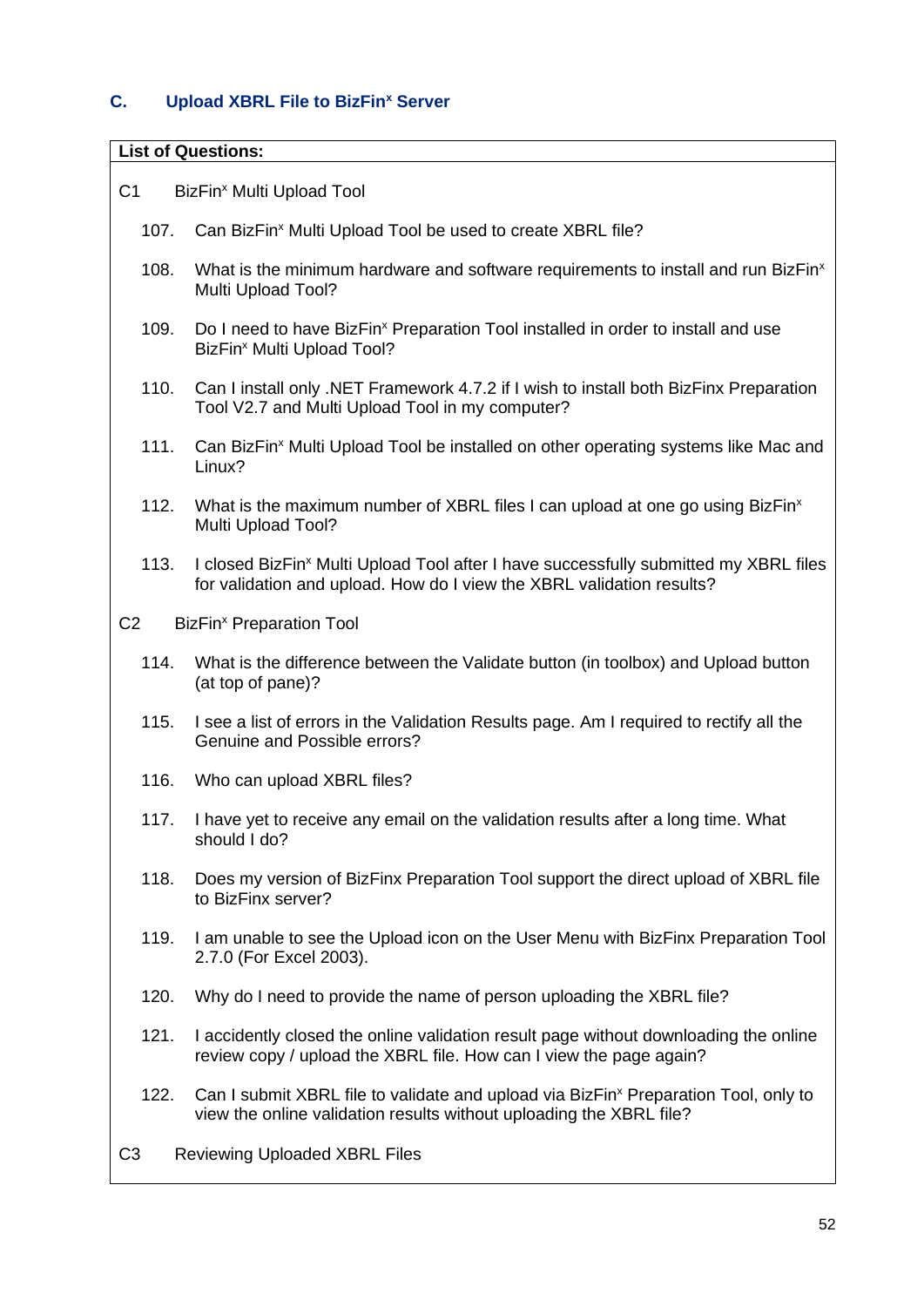- 123. [I cannot find the XBRL files on my computer. Where can I download the XBRL](#page-57-1)  [files?](#page-57-1)
- 124. [Is there a unique serial number for the XBRL file? Where can I see the serial](#page-57-2)  [number?](#page-57-2)
- 125. [How do I upload a XBRL zip file that is more than 1MB?](#page-57-3)
- 126. [I have successfully uploaded my XBRL.zip file onto BizFinx server but my file is not](#page-57-4)  [reflected in the BizFile+ Annual Return transaction form?](#page-57-4)
- 127. [How long are the uploaded XBRL files available for filing as part of Annual](#page-58-0)  [Returns?](#page-58-0)
- 128. [Why do some of my XBRL files not get uploaded, despite that they are free of](#page-58-1)  [errors? What should I do in such cases?](#page-58-1)

#### <span id="page-53-0"></span>**C1. BizFin<sup>x</sup> Multi Upload Tool**

#### <span id="page-53-1"></span>**107 Can BizFin<sup>x</sup> Multi Upload Tool be used to create XBRL file?**

No, multi upload tool cannot be used to create XBRL file. To create XBRL file, you must use other application programs, such as BizFin<sup>x</sup> Preparation Tool.

## <span id="page-53-2"></span>**108 What is the minimum hardware and software requirements to install and run BizFin<sup>x</sup> Multi Upload Tool?**

| <b>Hardware Requirements</b>         |                                                                     |  |
|--------------------------------------|---------------------------------------------------------------------|--|
|                                      | Intel Core i3 or above<br>$\bullet$                                 |  |
| Processor                            | Non-Intel Processor @ 2.0 GHz or above<br>$\bullet$                 |  |
| <b>RAM</b>                           | 32-bit Windows: 2GB or more<br>$\bullet$                            |  |
|                                      | 64-bit Windows: 4GB or more                                         |  |
|                                      |                                                                     |  |
|                                      | Note: To check whether your Microsoft Windows are using 32-bit      |  |
|                                      | 64-bit<br>version<br>version,<br>refer<br>please<br><b>or</b><br>to |  |
|                                      | https://support.microsoft.com/en-sg/help/15056/windows-32-64-bit-   |  |
|                                      | <u>faq</u>                                                          |  |
| Hard Disk Space                      | 200 MB of free space                                                |  |
| <b>Monitor Resolution</b>            | 1280x800 and above                                                  |  |
| <b>Operating System and Software</b> |                                                                     |  |
| Operating<br>System                  | Microsoft Windows 8.1<br>$\bullet$                                  |  |
| and Software                         | Microsoft Windows 10 (Version 1607) and above<br>$\bullet$          |  |

The minimum hardware and software requirements are as follows: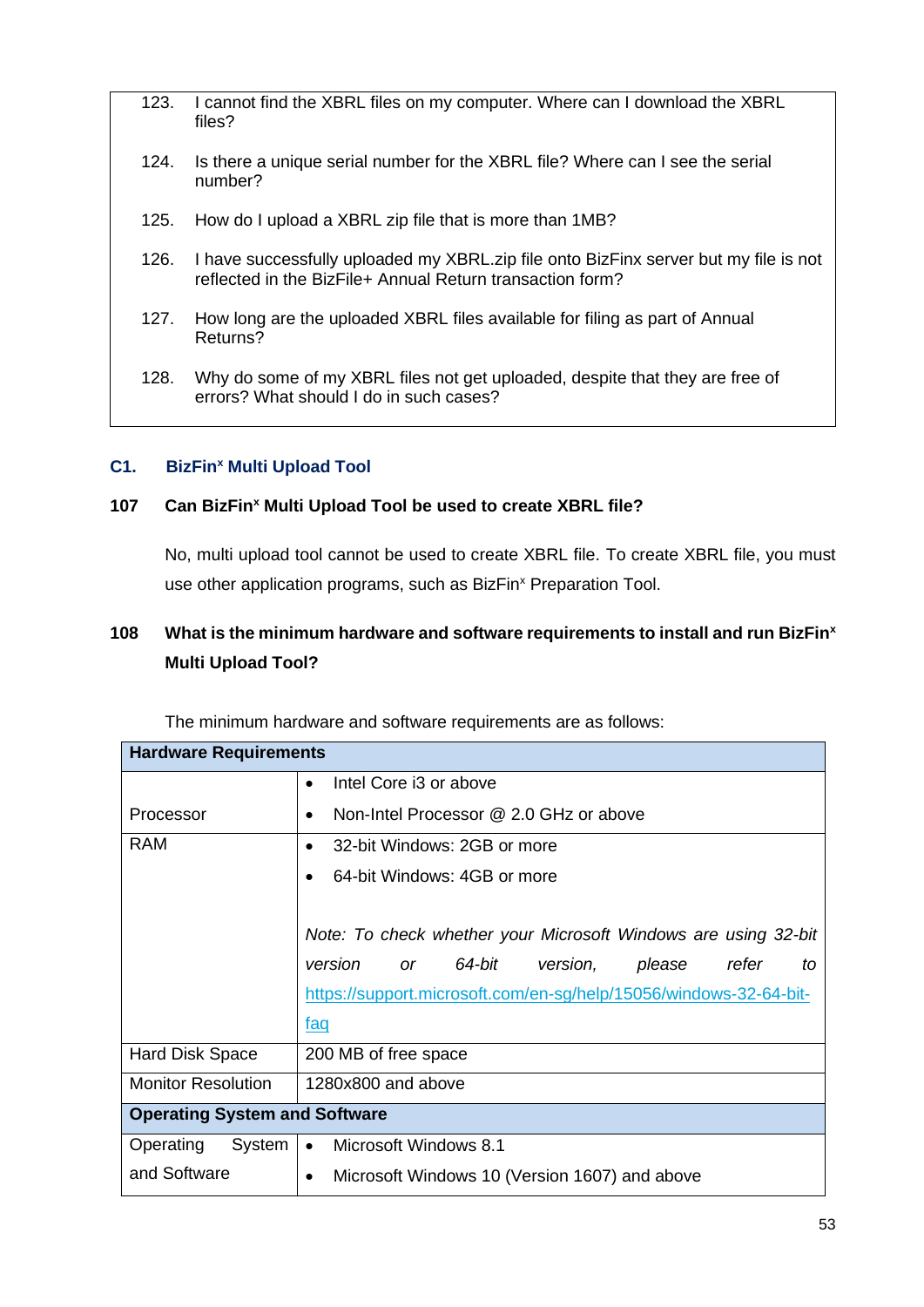|                   | Notes:                                                             |  |
|-------------------|--------------------------------------------------------------------|--|
|                   | We will provide technical issues support for the tool running the  |  |
|                   | support versions of Microsoft Windows listed above                 |  |
|                   | For instructions on how to check the version of your operating     |  |
|                   | system, please refer to:                                           |  |
|                   | http://windows.microsoft.com/en-US/windows/which-operating-        |  |
|                   | system                                                             |  |
| Microsoft<br>.NET | Framework 4.7.2 or later                                           |  |
| Framework         |                                                                    |  |
|                   | Microsoft .NET Framework 4.7 is available<br>Note:                 |  |
|                   | at https://support.microsoft.com/en-sq/help/4054530/microsoft-net- |  |
|                   | framework-4-7-2-offline-installer-for-windows                      |  |

# <span id="page-54-0"></span>**109 Do I need to have BizFin<sup>x</sup> Preparation Tool installed in order to install and use BizFin<sup>x</sup> Multi Upload Tool?**

BizFin<sup>x</sup> Multi Upload Tool can be installed, without BizFin<sup>x</sup> Preparation Tool installed.

## <span id="page-54-1"></span>**110 Can I install only .NET Framework 4.7.2 if I wish to install both BizFin<sup>x</sup> Preparation Tool V2.7 and Multi Upload Tool in my computer?**

No. Please also install .NET Framework 3.5 Service Pack 1 (or any later version of Service Pack) for BizFin<sup>x</sup> Preparation Tool V2.7.

## <span id="page-54-2"></span>**111 Can BizFin<sup>x</sup> Multi Upload Tool be installed on other operating systems like Mac and Linux?**

BizFin<sup>x</sup> Multi Upload Tool will only run on Microsoft Windows system.

# <span id="page-54-3"></span>**112 What is the maximum number of XBRL files I can upload at one go using BizFin<sup>x</sup> Multi Upload Tool?**

Maximum of 5 XBRL file can be uploaded at one go using BizFin<sup>x</sup> Multi Upload Tool.

## <span id="page-54-4"></span>**113 I closed BizFin<sup>x</sup> Multi Upload Tool after I have successfully submitted my XBRL files for validation and upload. How do I view the XBRL validation results?**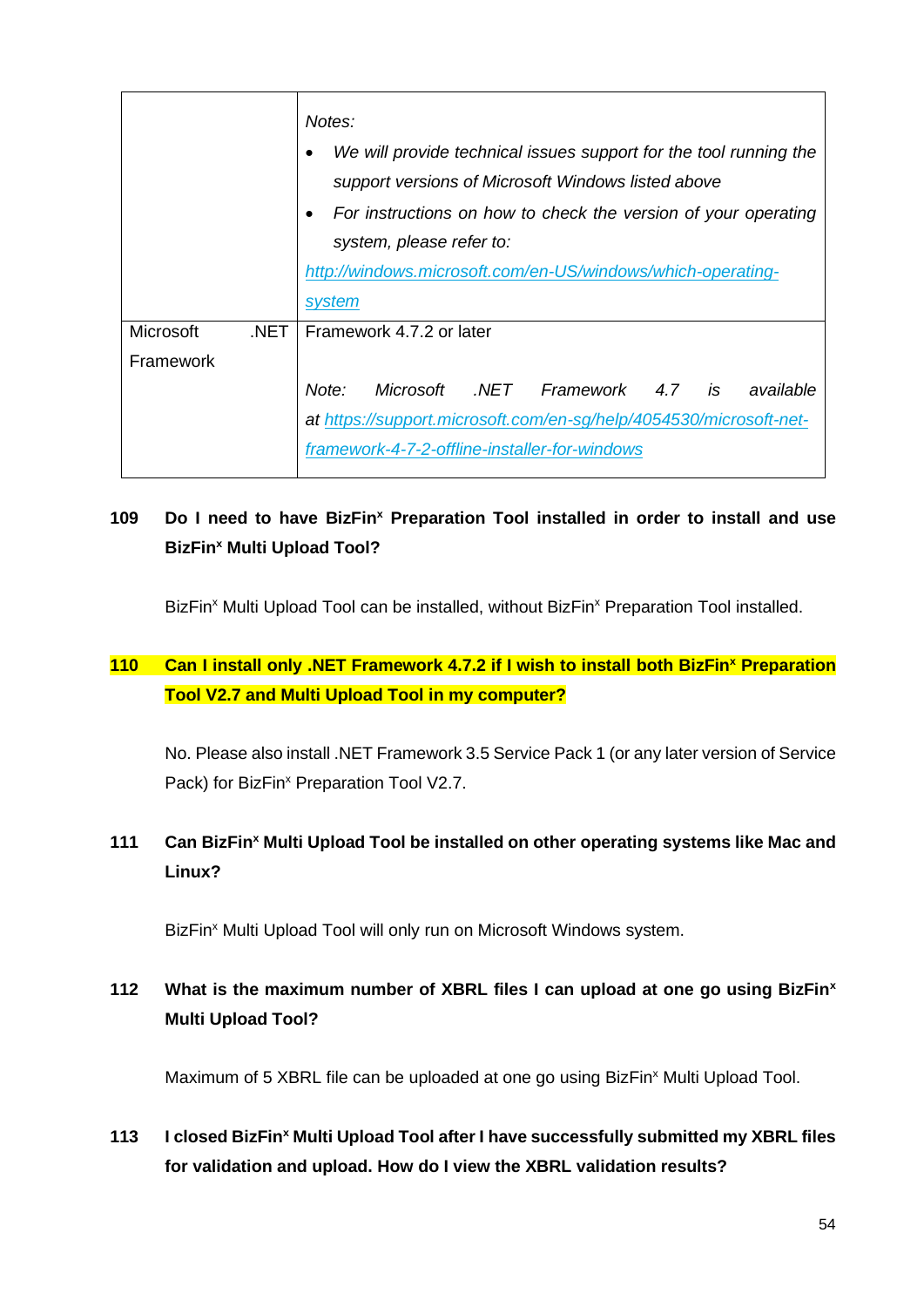You can relaunch BizFin<sup>x</sup> Multi Upload Tool and view the XBRL validation results or status under the "Validation Results / Status" tab.

#### <span id="page-55-0"></span>**C2. BizFin<sup>x</sup> Preparation Tool**

## <span id="page-55-1"></span>**114 What is the difference between the Validate button (in toolbox) and Upload button (at top of pane)?**

The Validate button is to validate the XBRL file offline within the preparation tool. For an overall faster validation experience, you are strongly encouraged to validate your XBRL file offline and rectify any errors, before sending it for online validation.

The Upload button is to validate the XBRL files online and upload to BizFin<sup>x</sup> server. The uploaded XBRL file can then be selected for filing as part of Annual Returns in BizFile+.

## <span id="page-55-2"></span>**115 I see a list of errors in the Validation Results page. Am I required to rectify all the Genuine and Possible errors?**

All genuine errors must be rectified before filing, unless you are granted exemption by ACRA from specific business rules or XBRL filing requirements. More information on applying for exemption is available at [https://www.acra.gov.sg/how-to-guides/filing](https://www.acra.gov.sg/how-to-guides/filing-financial-statements-in-xbrl-format/applying-for-exemptions-from-xbrl-filing-requirements)[financial-statements-in-xbrl-format/applying-for-exemptions-from-xbrl-filing-requirements](https://www.acra.gov.sg/how-to-guides/filing-financial-statements-in-xbrl-format/applying-for-exemptions-from-xbrl-filing-requirements)

Possible Errors highlight areas where the XBRL data might contain error or is genuine accurate data. If the XBRL data contains error, please rectify the error. If the XBRL data is correct (i.e. no error), you may ignore these possible errors without changes required. Checkboxes will be available to confirm that the XBRL data are correct after online validation.

#### <span id="page-55-3"></span>**116 Who can upload XBRL files?**

Any user can upload XBRL files onto BizFin<sup>x</sup> server.

Uploaded XBRL.zip file is only filed with ACRA when it is filed as part of the Annual Return through BizFile+. Only authorised personnel of a company (namely directors, company secretary and registered filing agent) can log in through CorpPass via BizFile+ to file the Annual Return.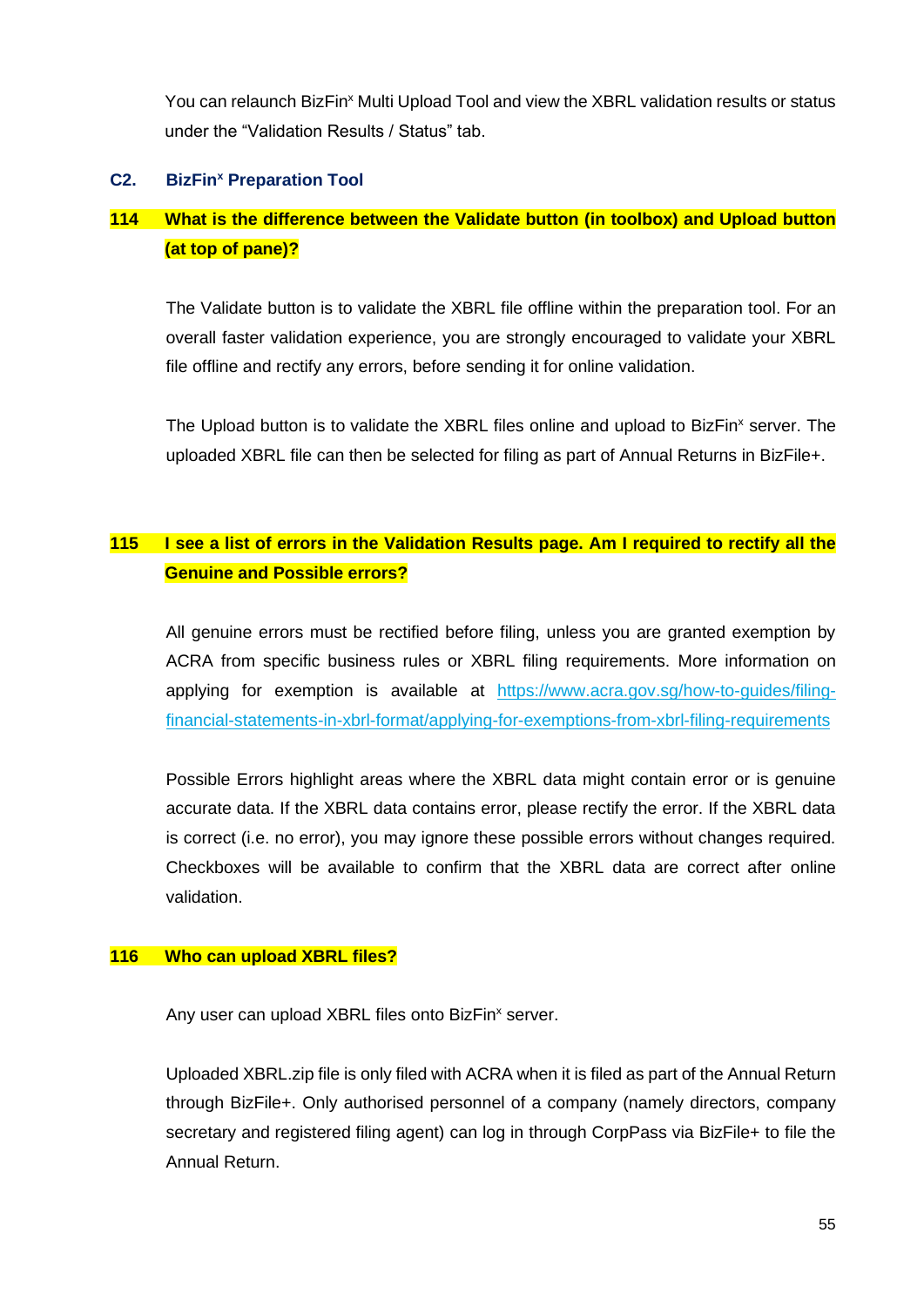## <span id="page-56-0"></span>**117 I have yet to receive any email on the validation results after a long time. What should I do?**

You will receive an email after the validation process is completed, and this may take a while depending on the filing type and size of your XBRL files. The validation process will generally not take longer than an hour. You may also want to check your email's spam folder for the validation results email, or whether the correct email address has been provided for validation.

## <span id="page-56-1"></span>**118 Does my version of BizFin<sup>x</sup> Preparation Tool support the direct upload of XBRL file to BizFin<sup>x</sup> server?**

This direct upload feature has been introduced in BizFin<sup>x</sup> Preparation Tool V2.7.0 (For Excel 2007 & above) and later versions.

# <span id="page-56-2"></span>**119 I am unable to see the Upload icon on the User Menu with BizFin<sup>x</sup> Preparation Tool 2.7.0 (For Excel 2003).**

BizFin<sup>x</sup> Preparation Tool 2.7.0 (For Excel 2003) does not support the feature to directly upload XBRL file. If you are using BizFin<sup>x</sup> Preparation Tool (For Excel 2003), you can upload your XBRL file via Multi Upload Tool.

#### <span id="page-56-3"></span>**120 Why do I need to provide the name of person uploading the XBRL file?**

The name of the person uploading XBRL file facilitates the identification of the XBRL file to be lodged in BizFile+ as part of annual return filing.

# <span id="page-56-4"></span>**121 I accidently closed the online validation result page without downloading the online review copy / upload the XBRL file. How can I view the page again?**

Please re-submit your XBRL file to validate and upload, in order to view the online validation result page.

## <span id="page-56-5"></span>**122 Can I submit XBRL file to validate and upload via BizFin<sup>x</sup> Preparation Tool, only to view the online validation results without uploading the XBRL file?**

Yes. You can view the online XBRL validation results without uploading the XBRL file. Do not click on the "Acknowledge and Upload" button (if enabled) in the validation result page, if you do not wish to upload the XBRL file.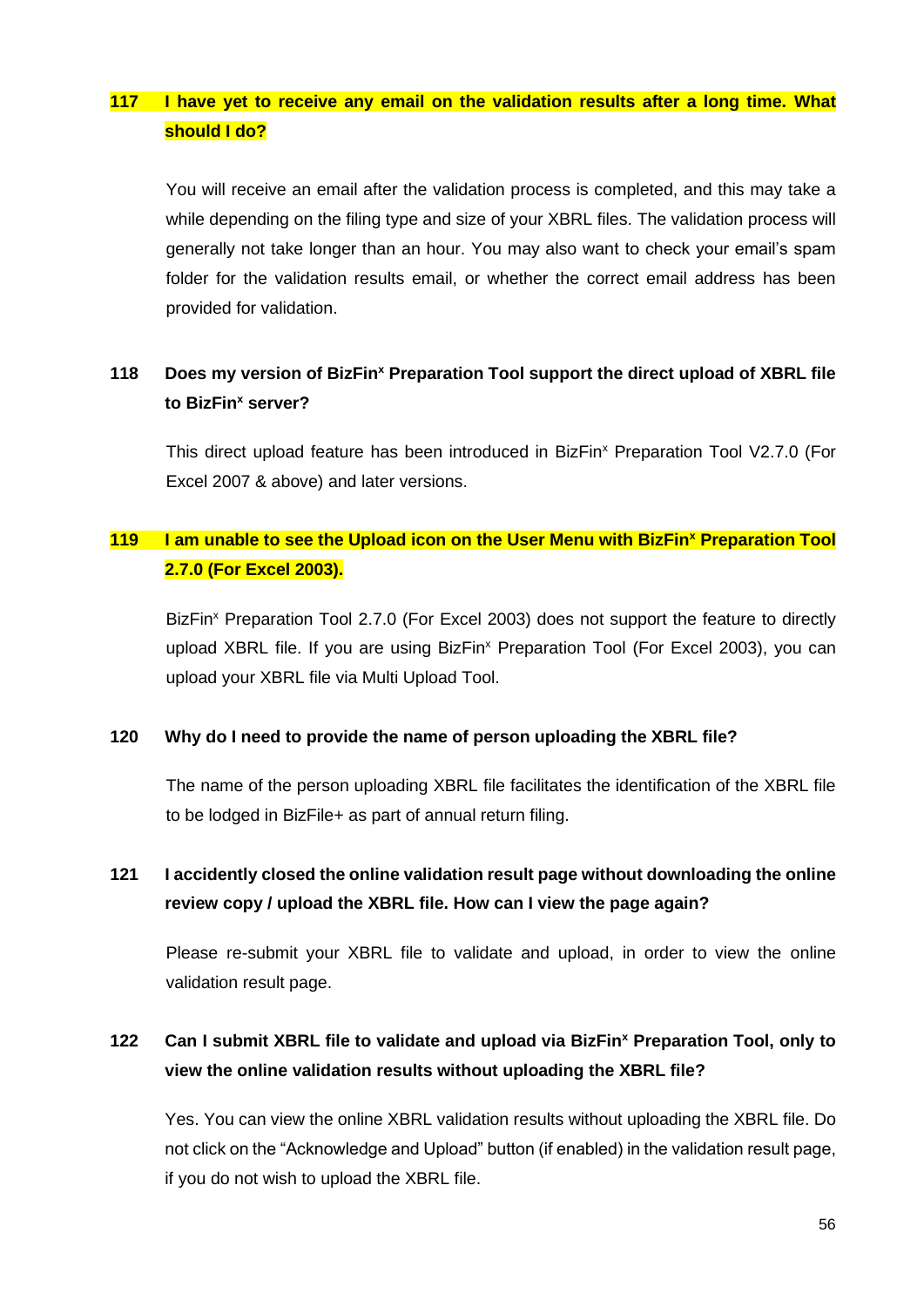#### <span id="page-57-0"></span>**C3. Reviewing Uploaded XBRL Files**

#### <span id="page-57-1"></span>**123 I cannot find the XBRL files on my computer. Where can I download the XBRL files?**

On the BizFile<sup>+</sup> portal, authorised persons of a company can download the company's XBRL files that have been uploaded onto the server or have been filed as part of the Annual Return, regardless whether the XBRL files have been uploaded by themselves or by others. More information on viewing, downloading and deleting uploaded XBRL FS is available at [http://www.acra.gov.sg/xbrl-filing-and-resources/retrieving-xbrl-files-previously](http://www.acra.gov.sg/xbrl-filing-and-resources/retrieving-xbrl-files-previously-lodged-with-acra)[lodged-with-acra.](http://www.acra.gov.sg/xbrl-filing-and-resources/retrieving-xbrl-files-previously-lodged-with-acra)

## <span id="page-57-2"></span>**124 Is there a unique serial number for the XBRL file? Where can I see the serial number?**

Once an XBRL file is uploaded onto the BizFin<sup>x</sup> server, the XBRL file is given a unique serial number. The serial number can be found on the cover page of the PDF review copy generated from the uploaded XBRL file under the "Financial Statements in XBRL" section of My Dashboard section on BizFile<sup>+</sup> portal.

#### <span id="page-57-3"></span>**125 How do I upload a XBRL zip file that is more than 1MB?**

The maximum upload size is limited to 1MB. Generally, XBRL.zip files generated from the BizFin<sup>x</sup> preparation tool should not be larger than 1MB.

However, should your XBRL file size be larger than 1MB, please email ACRA at acra xbrl\_general@acra.gov.sg, and provide us with the XBRL.zip file.

## <span id="page-57-4"></span>**126 I have successfully uploaded my XBRL.zip file onto BizFin<sup>x</sup> server but my file is not reflected in the BizFile<sup>+</sup>Annual Return transaction form?**

The XBRL.zip file uploaded will be shown in BizFile<sup>+</sup> Annual Return form, if the current financial period end date in the XBRL.zip file is the same as the financial period end date in the Annual Return form. Please check that the financial period disclosed in the XBRL.zip file is correct and that you are filing for the correct financial period.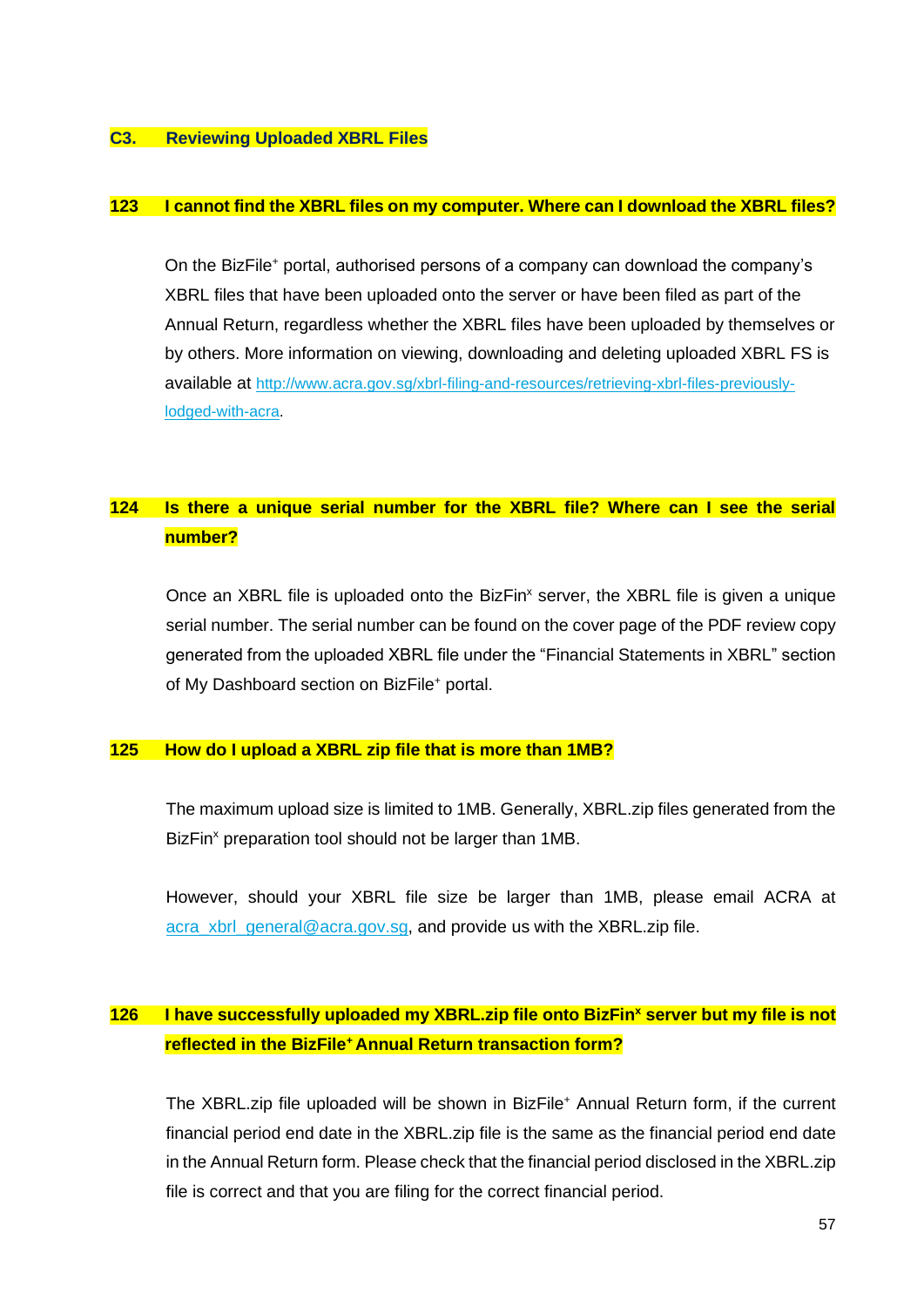## <span id="page-58-0"></span>**127 How long are the uploaded XBRL files available for filing as part of Annual Returns?**

Uploaded XBRL files are kept for fourteen calendar days from date of upload, for filing as part of the Annual Return.

## <span id="page-58-1"></span>**128 Why do some of my XBRL files not get uploaded, despite that they are free of errors? What should I do in such cases?**

In addition to clearing all the genuine errors in the XBRL financial statements, please take note that the server accepts a maximum of two uploaded XBRL files for the same company and financial year end date.

If you need to upload a new XBRL file after two XBRL files have already been uploaded for the same financial year-end, authorised personnel (namely directors, company secretary and registered filing agent) can log in through CorpPass via BizFile+ to delete the uploaded (but not filed) XBRL file(s).

For more information on viewing, downloading and deleting uploaded XBRL FS, preparers may refer to [http://www.acra.gov.sg/xbrl-filing-and-resources/retrieving-xbrl-files](http://www.acra.gov.sg/xbrl-filing-and-resources/retrieving-xbrl-files-previously-lodged-with-acra)[previously-lodged-with-acra.](http://www.acra.gov.sg/xbrl-filing-and-resources/retrieving-xbrl-files-previously-lodged-with-acra)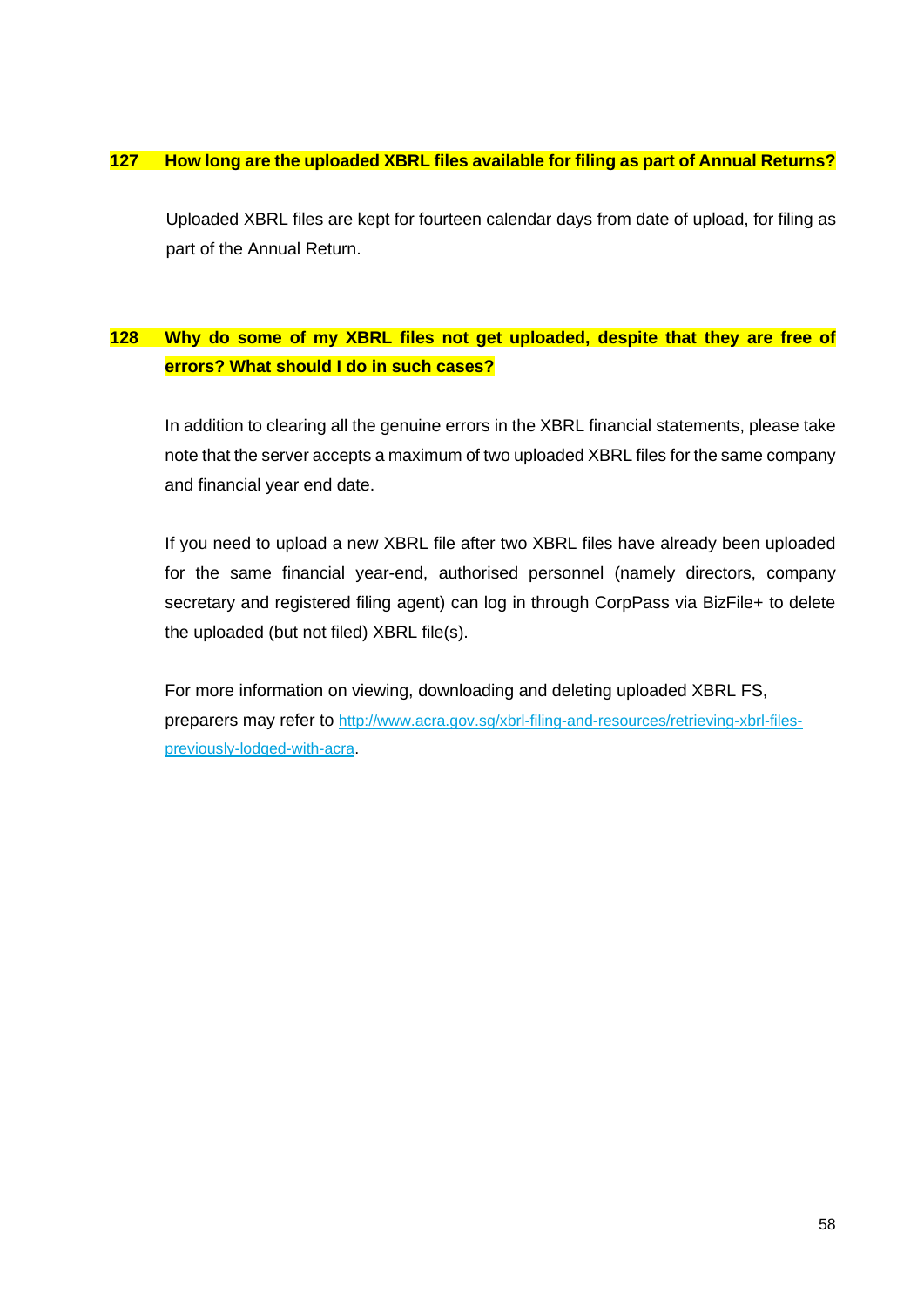# <span id="page-59-0"></span>**D. BizFin<sup>x</sup> Embedded Excel Conversion Utility**

| <b>List of Questions:</b> |                                                                                                                                                                                                          |  |
|---------------------------|----------------------------------------------------------------------------------------------------------------------------------------------------------------------------------------------------------|--|
| 129.                      | How to download and install the 'BizFinx Embedded Excel Conversion' tool?                                                                                                                                |  |
| 130.                      | What does the 'BizFinx Embedded Excel Conversion' tool do?                                                                                                                                               |  |
| 131.                      | I used the 'BizFinx Embedded Excel Conversion' tool to convert my MS Excel<br>objects contained in the MS Word document. Why doesn't it remove all the blank<br>columns?                                 |  |
| 132.                      | I used the 'BizFinx Embedded Excel Conversion' tool to convert my MS Excel<br>objects contained in the MS Word document. Why are there additional rows and<br>columns in the converted MS Word document? |  |
| 133.                      | I used the 'BizFinx Embedded Excel Conversion' tool to convert my MS Excel<br>objects contained in the MS Word document. Why are the tables not aligned within<br>the page?                              |  |
| 134.                      | Why are the alignments being shifted in the MS Word document converted from the<br>'BizFinx Embedded Conversion' tool?                                                                                   |  |
| 135.                      | Will MS Excel tables with link formulas within be converted by the 'BizFinx<br>Embedded Conversion' tool?                                                                                                |  |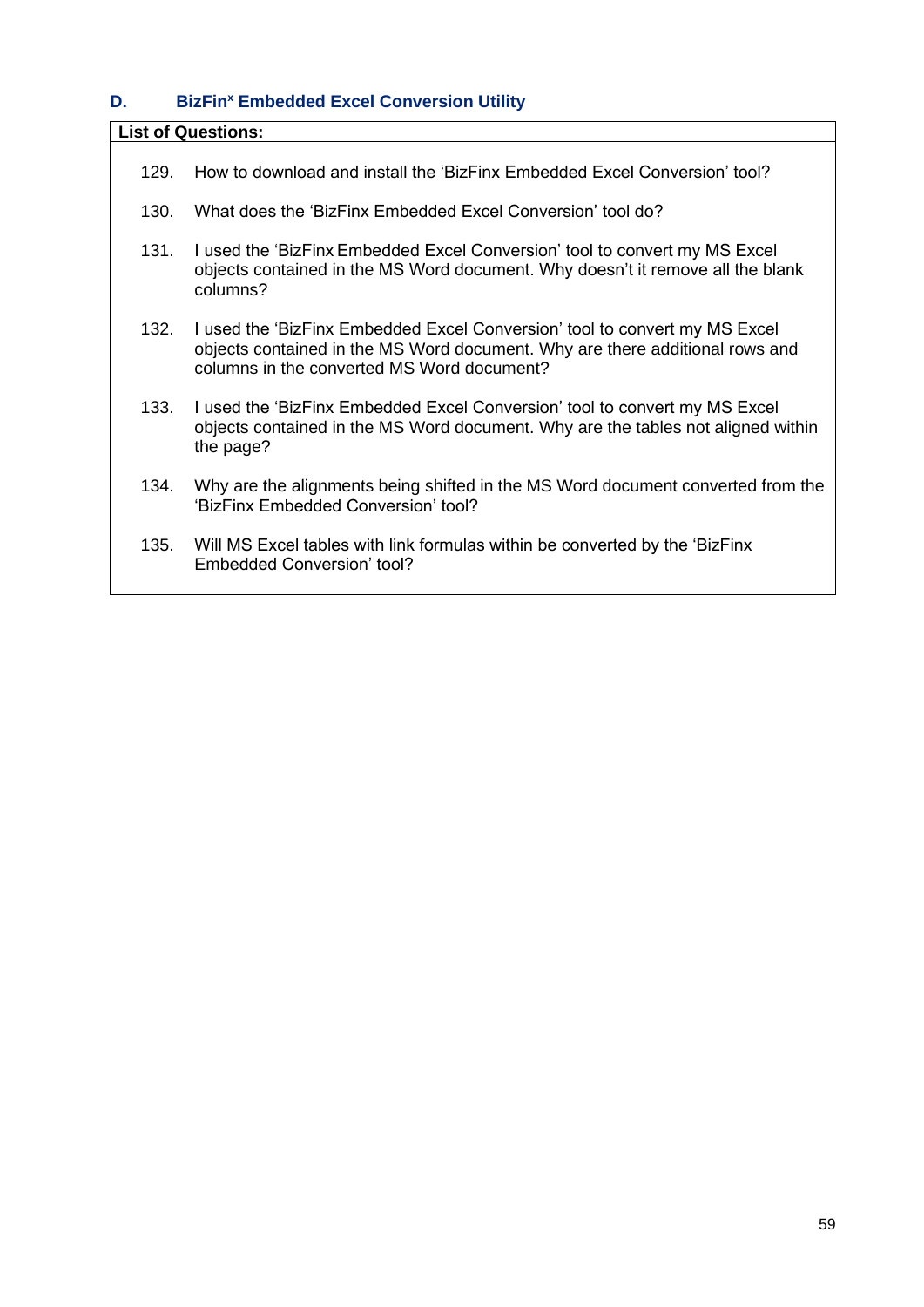## <span id="page-60-0"></span>**129 How to download and install the 'BizFin<sup>x</sup> Embedded Excel Conversion' tool?**

The tool is automatically downloaded and installed together with the BizFin<sup>x</sup> preparation tool.

## <span id="page-60-1"></span>**130 What does the 'BizFin<sup>x</sup> Embedded Excel Conversion' tool do?**

BizFin<sup>x</sup> Embedded Excel Conversion Tool helps in the conversion of embedded MS Excel objects / tables in MS Word document into MS Word tabular format for use as source document in BizFin<sup>x</sup> Preparation Tool.

# <span id="page-60-2"></span>**131 I used the 'BizFin<sup>x</sup> Embedded Excel Conversion' tool to convert my MS Excel objects contained in the MS Word document. Why doesn't it remove all the blank columns?**

Removal of blank columns from tables only applies to tables which do not contain any merged cells.

You may wish to format the MS Excel document (e.g. removing merged cells, removing hidden tables) before conversion to avoid the above issue. Alternatively, you may rectify the issues manually in the converted MS Word document.

# <span id="page-60-3"></span>**132 I used the 'BizFin<sup>x</sup> Embedded Excel Conversion' tool to convert my MS Excel objects contained in the MS Word document. Why are there additional rows and columns in the converted MS Word document?**

Additional rows and columns may be seen in the converted MS Word document, due to MS Excel empty cells with formatting being recognised as not empty and converted.

You may wish to format the MS Excel document (e.g. removing merged cells, removing hidden tables) before conversion to avoid the above issue. Alternatively, you may rectify the issues manually in the converted MS Word document.

# <span id="page-60-4"></span>**133 I used the 'BizFin<sup>x</sup> Embedded Excel Conversion' tool to convert my MS Excel objects contained in the MS Word document. Why are the tables not aligned within the page?**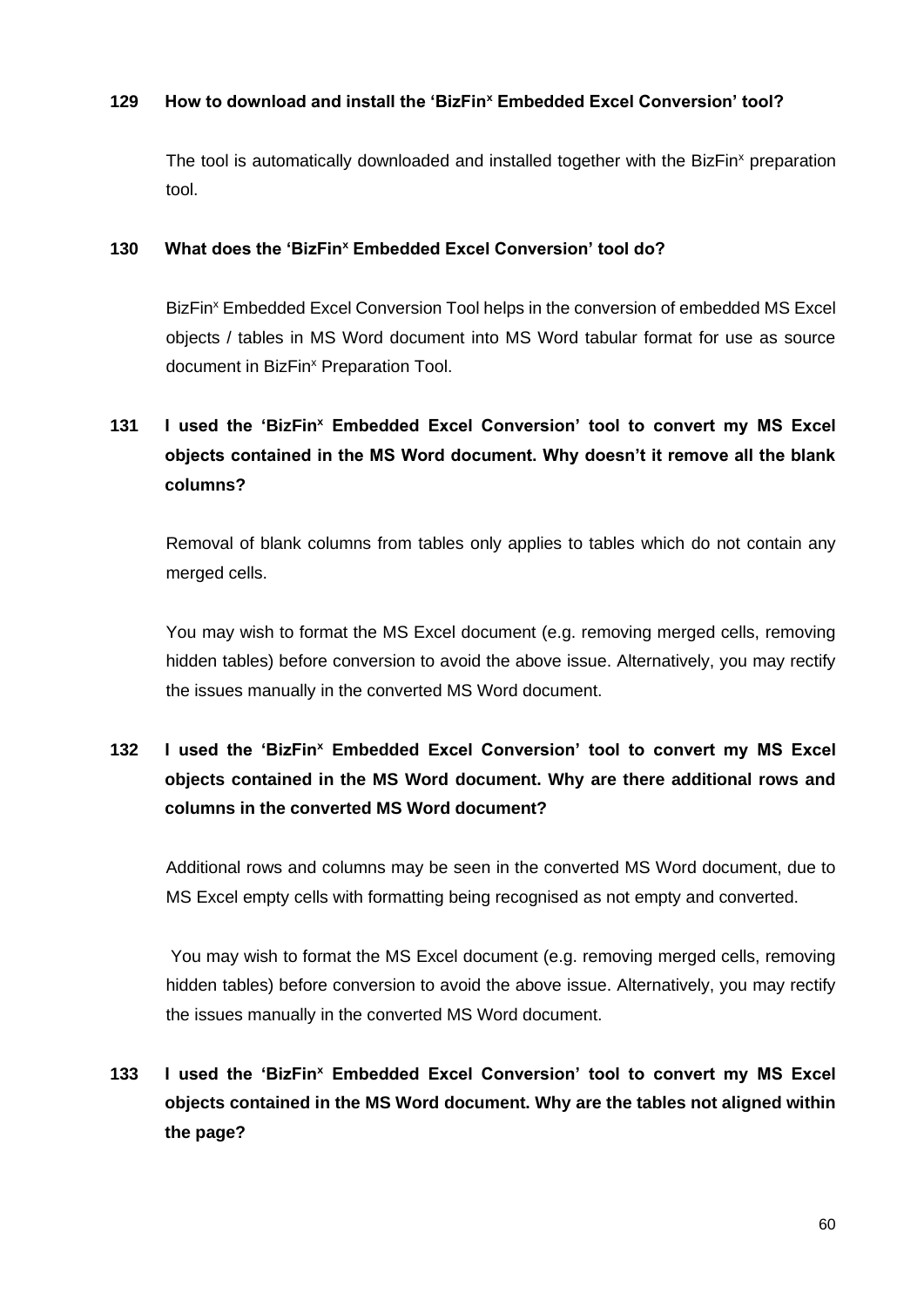All tables, including hidden tables not set to show in the document, contained in the excel sheet will be converted.

You may wish to format the MS Excel document (e.g. removing merged cells, removing hidden tables) before conversion to avoid the above issue. Alternatively, you may rectify the issues manually in the converted MS Word document.

# <span id="page-61-0"></span>**134 Why are the alignments being shifted in the MS Word document converted from the 'BizFin<sup>x</sup> Embedded Conversion' tool?**

The alignments in the converted MS Word document may not be the same as the AGM FS as the table cells in Excel are displayed in full while converting. You may wish to realign your tables in the converted document before using it as source document in the BizFin<sup>x</sup> Preparation Tool.

## <span id="page-61-1"></span>**135 Will MS Excel tables with link formulas within be converted by the 'BizFin<sup>x</sup> Embedded Conversion' tool?**

No. BizFin<sup>x</sup> Embedded Conversion tool will not be able to convert MS Excel tables with link formulas. Please break the links before conversion.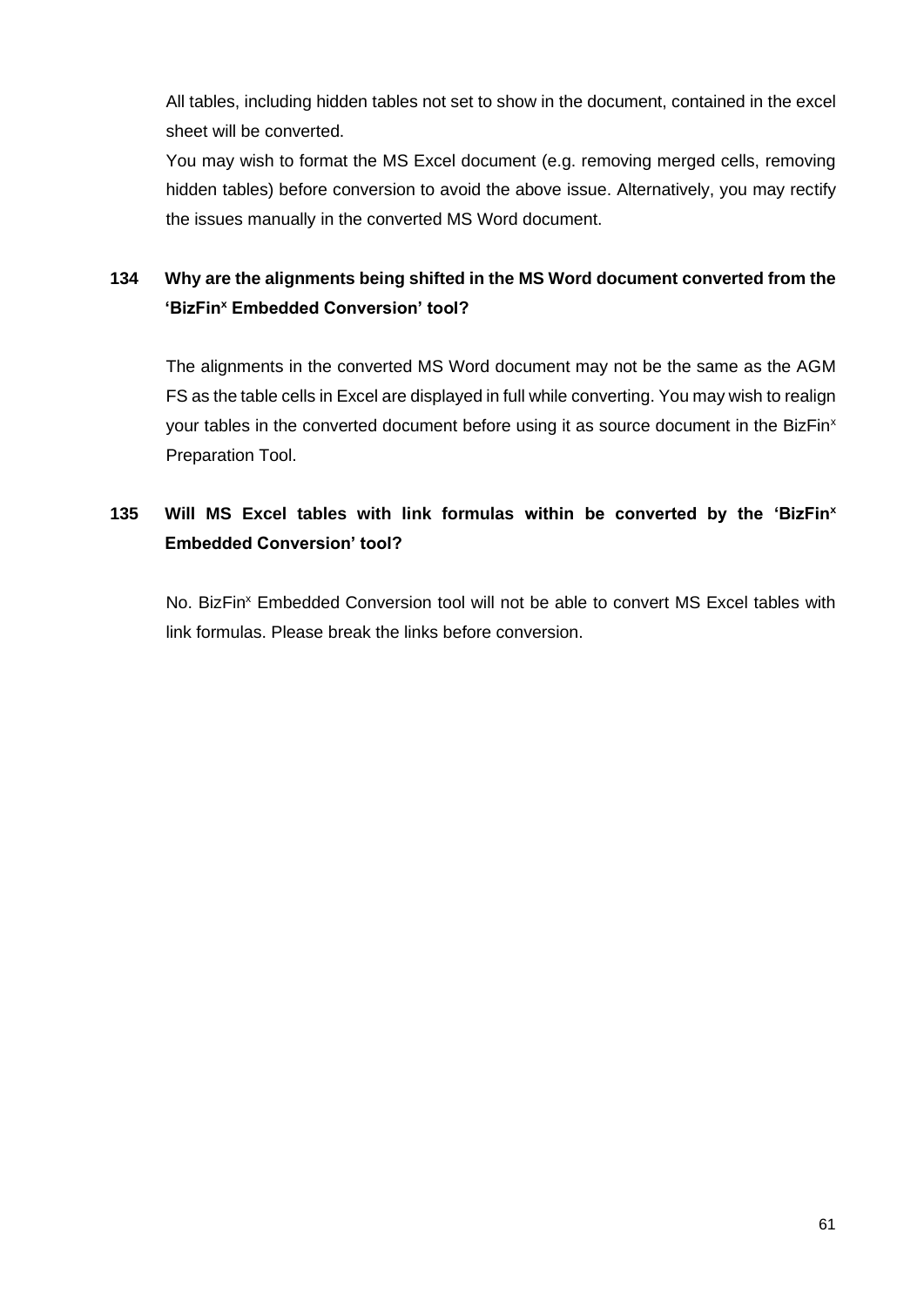## <span id="page-62-0"></span>**E. BizFin<sup>x</sup> Portal (No longer available)**

**List of Questions:**

E1 [Access the BizFin](#page-63-0)<sup>x</sup> Portal

- 136. [Why am I not able to access the BizFinx portal?](#page-63-2)
- 137. [How do I sign in into BizFinx Portal?](#page-63-3)

E2 Subscribe to XBRL related [Announcements](#page-63-1)

- 138. [I am a subscriber to BizFinx Announcements, will I continue to receive updates on](#page-63-4)  [XBRL related announcements after 1 October 2020?](#page-63-4)
- 139. [How do I subscribe to and unsubscribe from ACRA News Update?](#page-63-5)
- 140. [I did not receive the post filing email and would like to check if the filing had been](#page-63-6)  [completed.](#page-63-6)
- 141. [Which user role will receive the post filing email?](#page-64-0)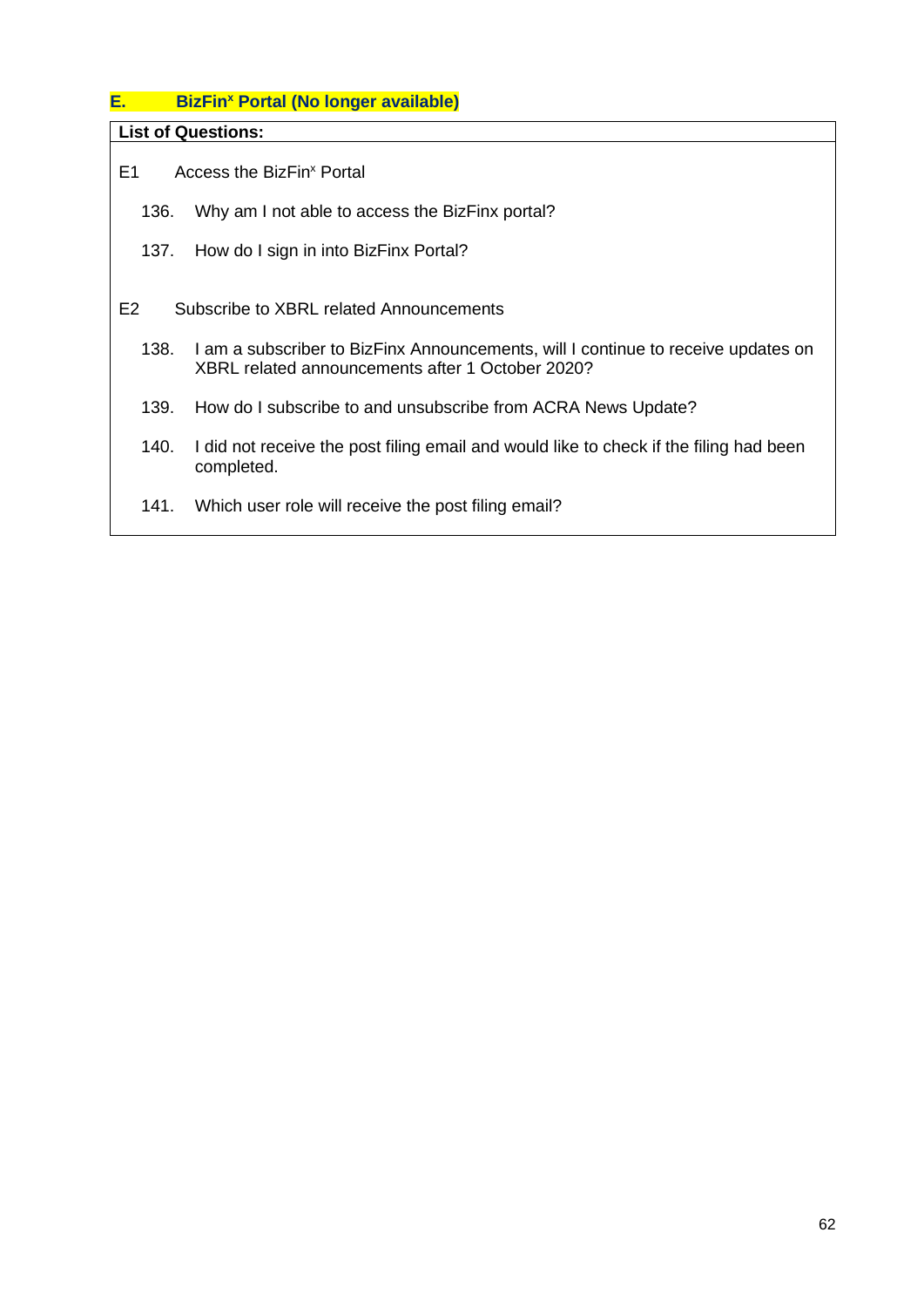#### <span id="page-63-0"></span>**E1. Accessing to BizFin<sup>x</sup> Portal**

#### <span id="page-63-2"></span>**136 Why am I not able to access the BizFin<sup>x</sup> portal?**

With effect from 1 October 2020, ACRA's BizFin<sup>x</sup> portal will no longer be available. For more information, please refer to our announcement page a[t https://www.acra.gov.sg/xbrl](https://www.acra.gov.sg/xbrl-filing-and-resources/bizfinx-portal-will-no-longer-be-available-from-1-Oct-2020)[filing-and-resources/bizfinx-portal-will-no-longer-be-available-from-1-Oct-2020.](https://www.acra.gov.sg/xbrl-filing-and-resources/bizfinx-portal-will-no-longer-be-available-from-1-Oct-2020)

#### <span id="page-63-3"></span>**137 How do I sign in into BizFin<sup>x</sup> Portal?**

With effect from 1 October 2020, ACRA's BizFin<sup>x</sup> portal will no longer be available. Existing functions of the BizFin<sup>x</sup> portal can still be performed via alternative channels. For more information, please refer to our announcement page at [https://www.acra.gov.sg/xbrl-filing](https://www.acra.gov.sg/xbrl-filing-and-resources/bizfinx-portal-will-no-longer-be-available-from-1-Oct-2020)[and-resources/bizfinx-portal-will-no-longer-be-available-from-1-Oct-2020.](https://www.acra.gov.sg/xbrl-filing-and-resources/bizfinx-portal-will-no-longer-be-available-from-1-Oct-2020)

#### <span id="page-63-1"></span>**E2. Subscribe to XBRL related Announcements**

## <span id="page-63-4"></span>**138 I am a subscriber to BizFinx Announcements, will I continue to receive updates on XBRL related announcements after 1 October 2020?**

No, existing subscription to BizFin<sup>x</sup> Announcements will automatically cease after 1 October 2020. Subscribers are strongly encouraged to subscribe to ACRA news update [\(http://www.acra.gov.sg/news-events\)](http://www.acra.gov.sg/news-events) for future XBRL related announcements.

#### <span id="page-63-5"></span>**139 How do I subscribe to and unsubscribe from ACRA News Update?**

Under News & Events [\(http://www.acra.gov.sg/news-events\)](http://www.acra.gov.sg/news-events), you can complete the signup section to subscribe to ACRA news update.

To unsubscribe from ACRA news update, you can click the unsubscribe link in ACRA news update emails that we have sent you.

## <span id="page-63-6"></span>**140 I did not receive the post filing email and would like to check if the filing had been completed.**

With effect from 1 October 2020, the acknowledgement email upon filed Annual Return (with XBRL FS) will be discontinued. For latest filing information, companies may do so via BizFile+ portal.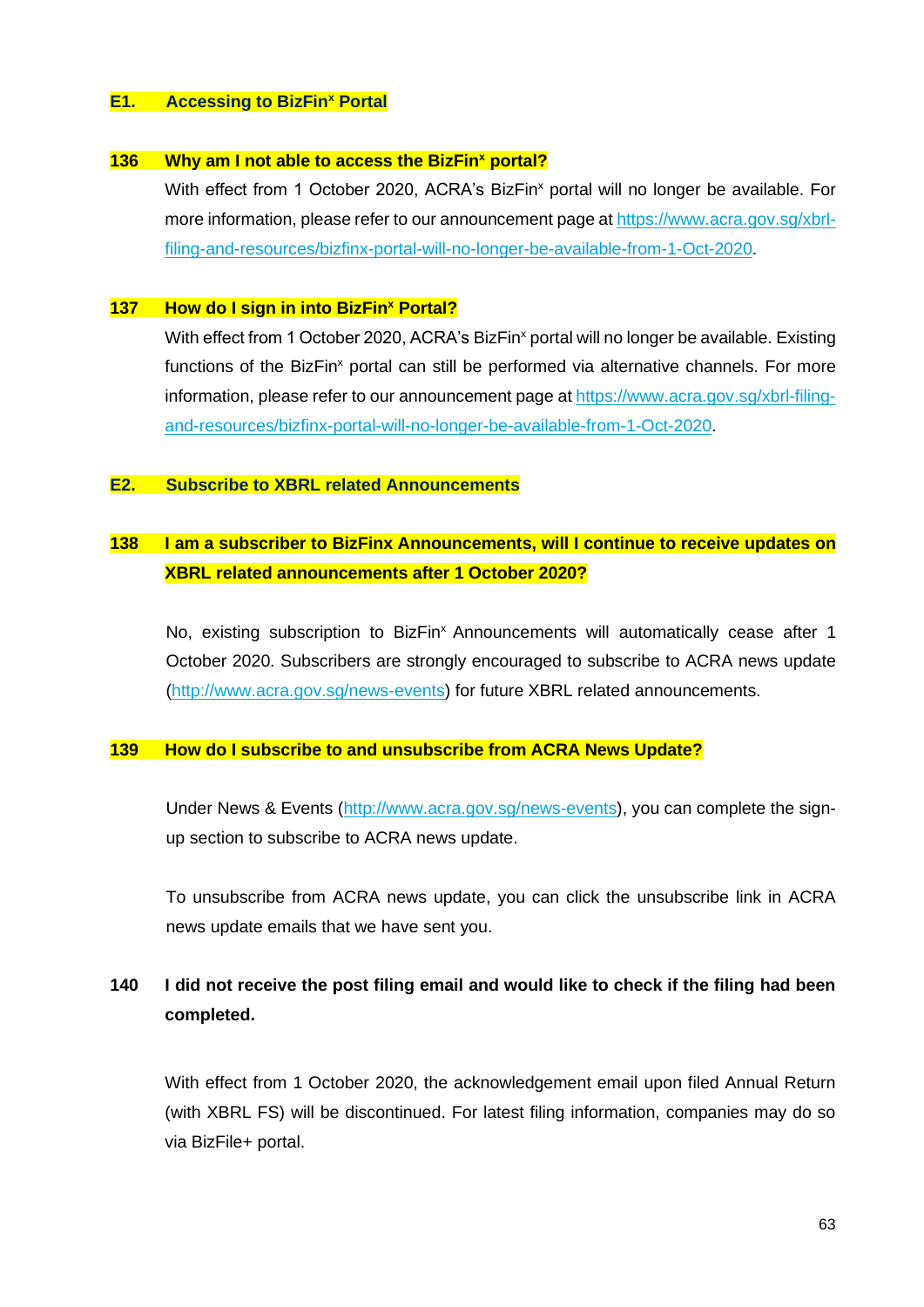After entering the company name/ UEN in the search bar in BizFile+ portal, the latest Annual Return filed will be displayed. Steps are provided as follows:

1) Search by company name or UEN

|         |                                       |                                            |      | Font Resize: A- A A+                                         | Singapore Government                                                        |
|---------|---------------------------------------|--------------------------------------------|------|--------------------------------------------------------------|-----------------------------------------------------------------------------|
|         |                                       |                                            |      |                                                              | About Us   News and Events   Contact Us   Feedback   Useful Links   Sitemap |
|         | <b>Business Filing Portal Of ACRA</b> |                                            |      |                                                              | SEARCH WITHIN BIZFILE+ WEBSITE                                              |
|         |                                       |                                            |      | <b>Business Entity</b>                                       | <b>Public Accountant</b>                                                    |
| In Home | File eServices                        | Buy Information $\sim$                     | Help | <b>SEARCH FOR BUSINESS ENTITY (ENTER UEN OR ENTITY NAME)</b> |                                                                             |
|         | Announcements                         | <b>DACRA Mobile App</b><br><b>View All</b> |      |                                                              |                                                                             |

2) Once searched, you will see a second page which lists the company details together with the date of latest Annual Return etc.



#### <span id="page-64-0"></span>**141 Which user role will receive the post filing email?**

With effect from 1 October 2020, the acknowledgement email upon filed Annual Return (with XBRL FS) will be discontinued. For latest filing information, companies may do so via BizFile+ portal. After entering the company name/ UEN in the search bar in BizFile+ portal, the latest Annual Return filed will be displayed.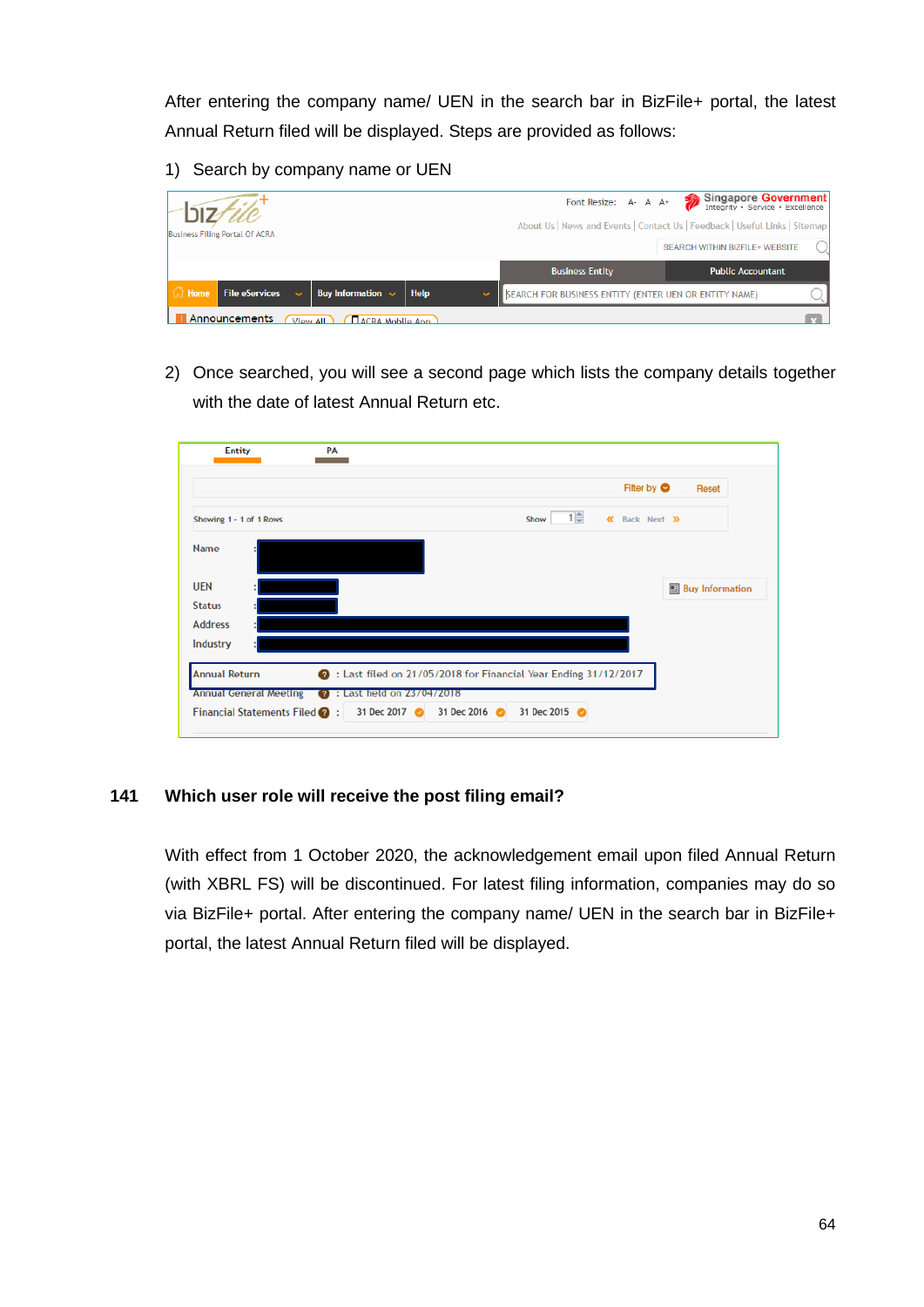## <span id="page-65-0"></span>**F. Taxonomy**

| <b>List of Questions:</b> |                                                              |  |
|---------------------------|--------------------------------------------------------------|--|
| 142.                      | How can I find out more information about the ACRA Taxonomy? |  |
| 143.                      | What is taxonomy?                                            |  |

#### <span id="page-65-1"></span>**142 How can I find out more information about the ACRA Taxonomy?**

More information on the ACRA Taxonomy, such as the taxonomy in Excel, are available for download from our website at [https://www.acra.gov.sg/xbrl-filing-and-resources/help](https://www.acra.gov.sg/xbrl-filing-and-resources/help-resources)[resources.](https://www.acra.gov.sg/xbrl-filing-and-resources/help-resources)

#### <span id="page-65-2"></span>**143 What is taxonomy?**

In general, taxonomy refers to a catalogue or set of rules for classification. In the XBRL context, taxonomy is similar to a dictionary, containing computer-readable definitions of business reporting terms as well relationships between them and links connecting them to human-readable resources (metadata). [Source: XBRL.org]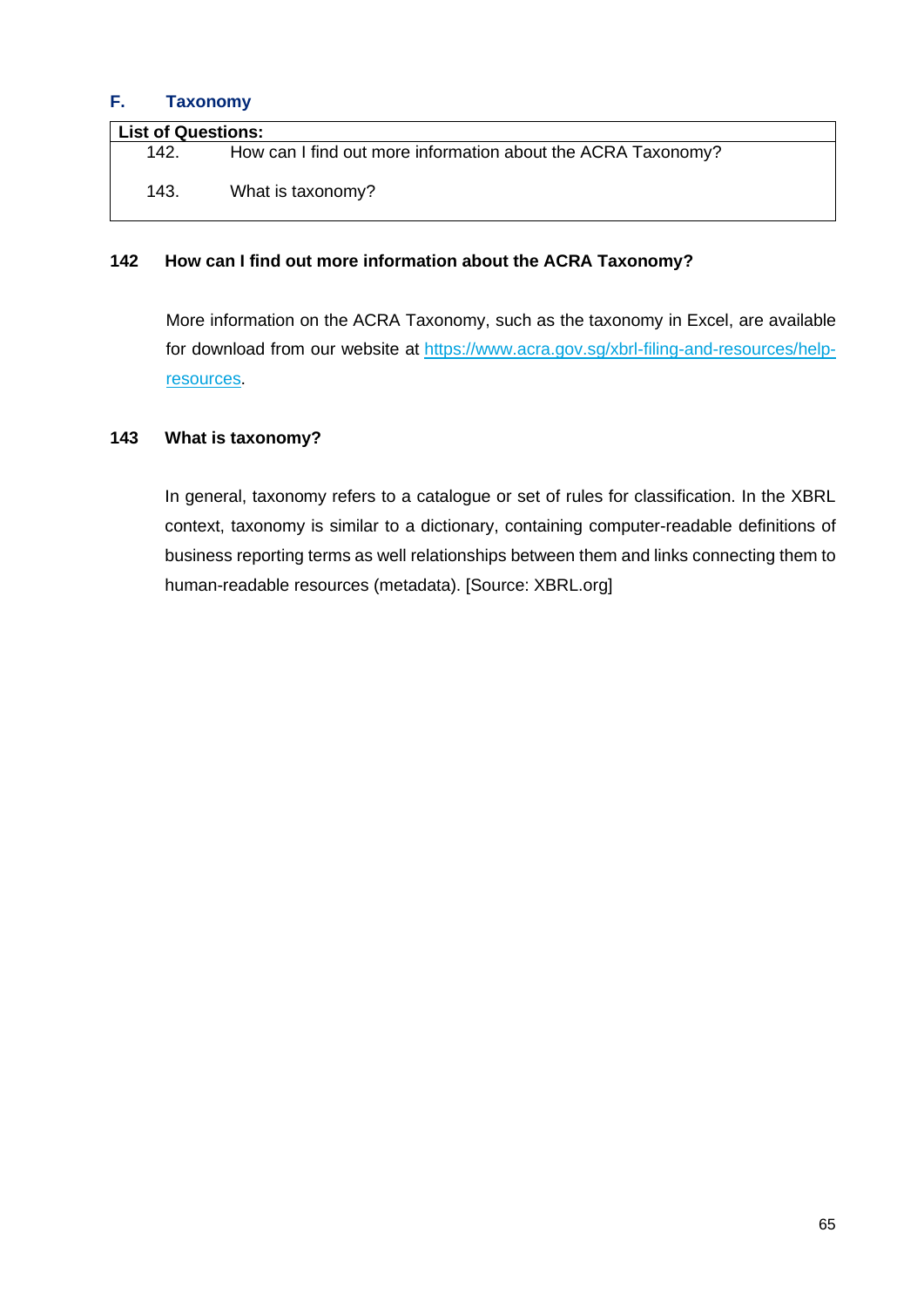# <span id="page-66-0"></span>**G. Training and Help Resources**

| <b>List of Questions:</b>                   |                                                         |  |  |
|---------------------------------------------|---------------------------------------------------------|--|--|
| G <sub>1</sub>                              | Training                                                |  |  |
| 144.                                        | Is there any training for the BizFinx Preparation tool? |  |  |
| 145.                                        | How much is the training course fee?                    |  |  |
| G <sub>2</sub><br><b>Free Data Analysis</b> |                                                         |  |  |
| 146.                                        | How do I access to the Free Data Analysis tool?         |  |  |
|                                             |                                                         |  |  |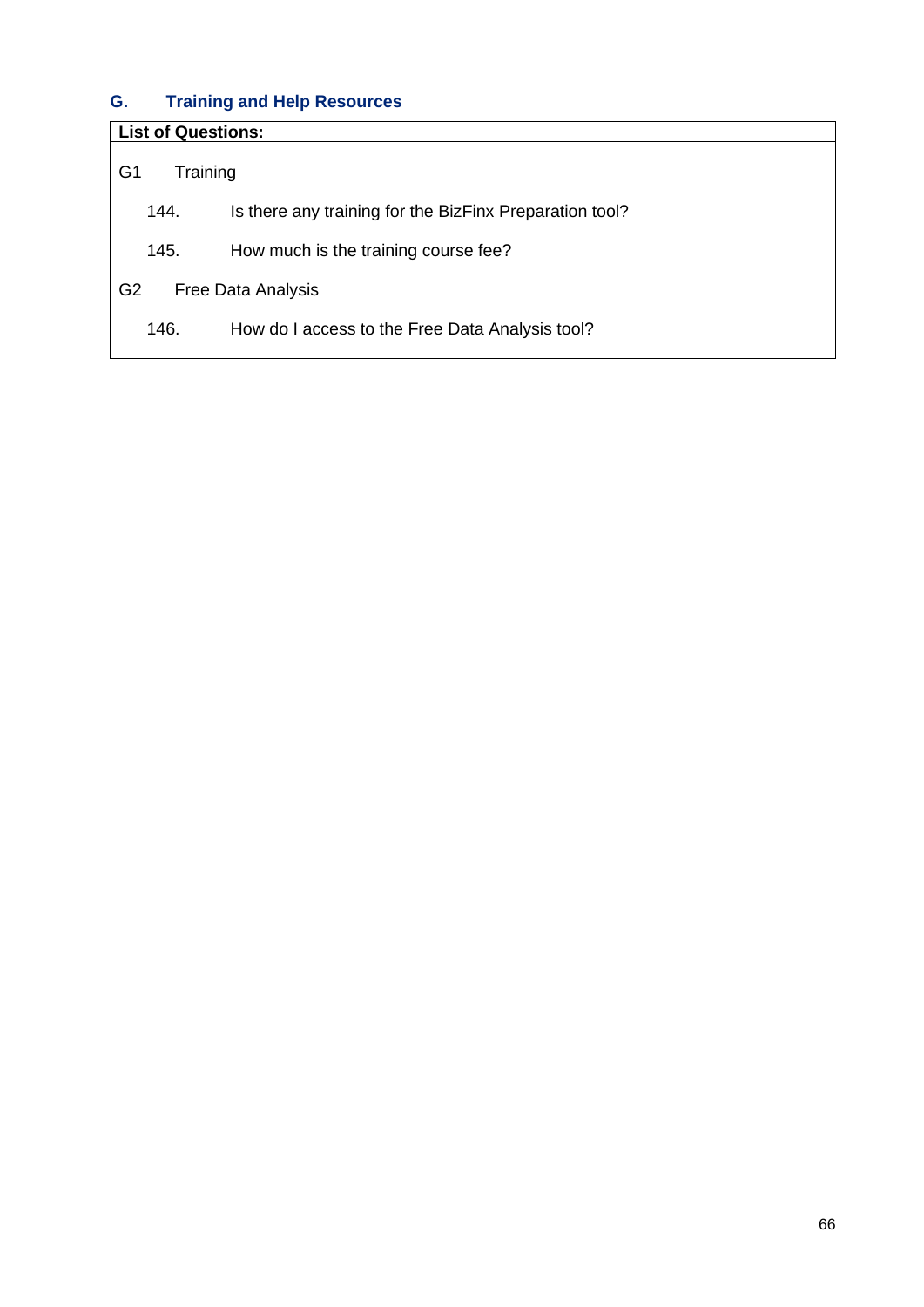## <span id="page-67-0"></span>**G1. Training**

#### <span id="page-67-2"></span>**144 Is there any training for the BizFin<sup>x</sup> Preparation tool?**

ACRA has been working closely with professional bodies and training providers to offer training seminars and training courses on the XBRL filing requirements and XBRL preparation tool, since July 2013.

ACRA has also provided the following resources to guide preparers on how to prepare XBRL financial statements under the BizFin<sup>x</sup> filing system. The documents are available for download under the following ACRA website (https://www.acra.gov.sg/xbrl-filing-andresources/help-resources).

#### <span id="page-67-3"></span>**145 How much is the training course fee?**

There are currently two training providers of BizFin<sup>x</sup> training courses, namely Institute of Singapore Institute of Singapore Chartered Accountants (ISCA), and the Chartered Secretaries Institute of Singapore (CSIS). The training course fee ranges from \$320 from \$410, depending on the training provider. The training courses are provided by training providers independent of ACRA, and courses fees are set by the training providers. For more information about these training courses, please visit the ACRA website under training courses on using BizFin<sup>x</sup> preparation tool at https://www.acra.gov.sg/xbrl-filingand-resources/help-resources.

#### <span id="page-67-1"></span>**G2. Free Data Analysis (No longer available)**

#### <span id="page-67-4"></span>**146 How do I access to the Free Data Analysis tool?**

With effect from 1 October 2020, the free data analysis tool will be no longer available. For more information, please visit our announcement page at [https://www.acra.gov.sg/xbrl-filing-and](https://www.acra.gov.sg/xbrl-filing-and-resources/BizFinx-portal-will-no-longer-be-available-from-1-Oct-2020)[resources/BizFinx-portal-will-no-longer-be-available-from-1-Oct-2020.](https://www.acra.gov.sg/xbrl-filing-and-resources/BizFinx-portal-will-no-longer-be-available-from-1-Oct-2020)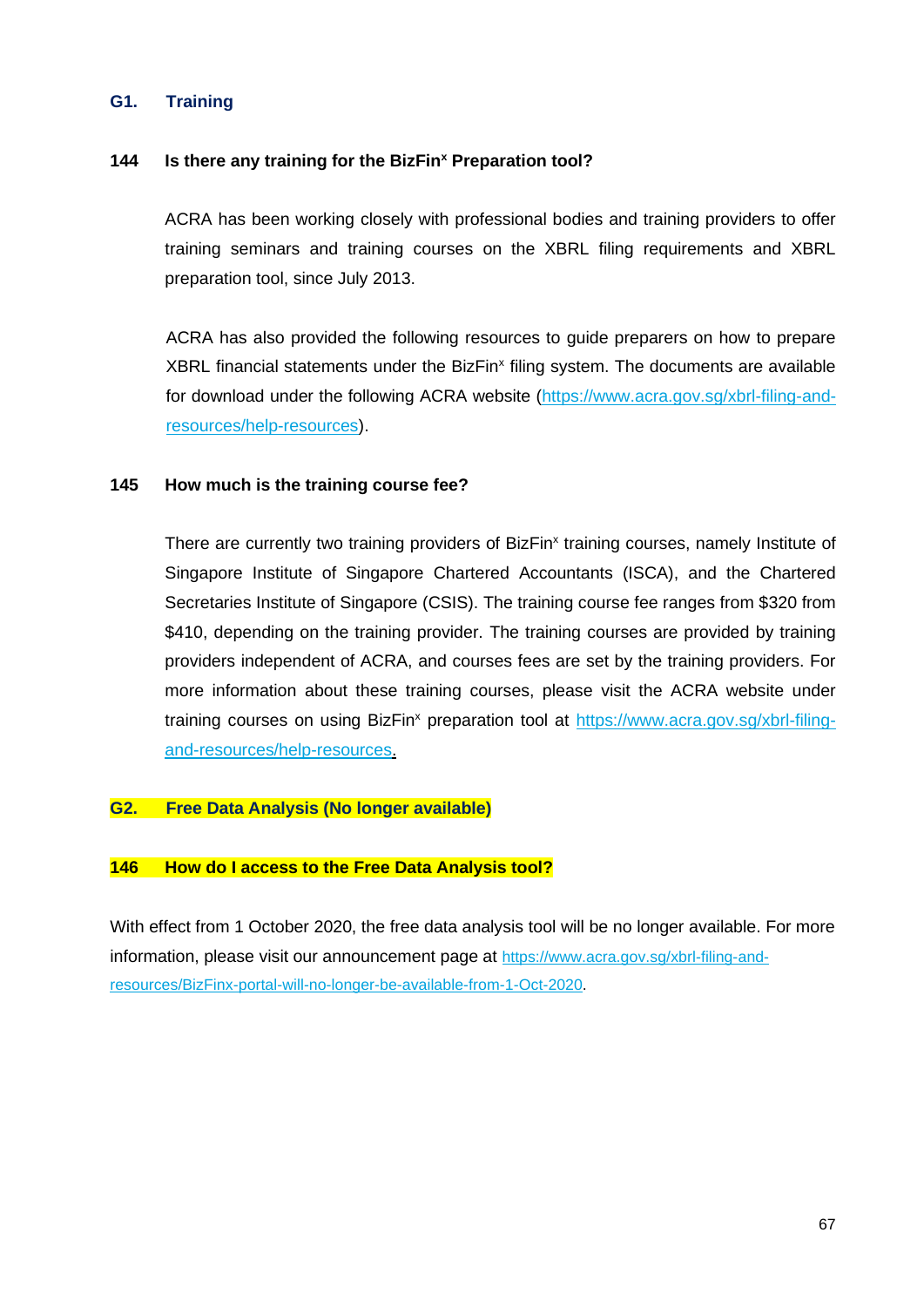## <span id="page-68-0"></span>**H. General Information**

#### **List of Questions:**

- 147. [Will XBRL change accounting standards?](#page-68-1)
- 148. [Why are there no signatures in the Financial Statements filled in Full Set of](#page-68-2)  [Financial Statements in XBRL format? How do I know if the accounts have been](#page-68-2)  [audited when the filed financial statements do not show any signatures in Auditors'](#page-68-2)  [Report?](#page-68-2)
- 149. [Where can I obtain more information on XBRL filing / BizFinx?](#page-69-1)
- 150. [Is XBRL information available for purchase from ACRA?](#page-69-2)
- 151. [Will there be any workshop on incorporating XBRL format for software vendors?](#page-69-3)
- H1 [Exemption Request](#page-69-0)
	- 152. [When should I apply for exemption from filing XBRL financial statements?](#page-69-4)
	- 153. [What are the procedures for applying for exemption from XBRL filing?](#page-70-0)
	- 154. [I have been granted exemption from Misc\\_006 genuine error, why am I still seeing](#page-70-1)  [this error when I try to upload the XBRL file?](#page-70-1)

#### <span id="page-68-1"></span>**147 Will XBRL change accounting standards?**

No. XBRL is simply a language for transmitting information. It must accurately reflect data reported under the applicable accounting standards, it does not change them. [Source: XBRL.org]

# <span id="page-68-2"></span>**148 Why are there no signatures in the Financial Statements filled in Full Set of Financial Statements in XBRL format? How do I know if the accounts have been audited when the filed financial statements do not show any signatures in Auditors' Report?**

Companies are required to file the full set of financial statements in XBRL format and the XBRL format in BizFin<sup>x</sup> does not provide for the inclusion of signatures of the directors or auditors. As such, the PDF document generated from the XBRL filing will not indicate any signatures. Thus, the absence of the signatures of the auditors do not necessarily indicate that the accounts have not been duly audited, as explained.

Notwithstanding that the signatures may not be apparent where the accounts have been filed in Full Set of Financial Statements in XBRL format; the director of the company is required to confirm that the accounts which are filed have been prepared in accordance with the requirements of the Companies Act.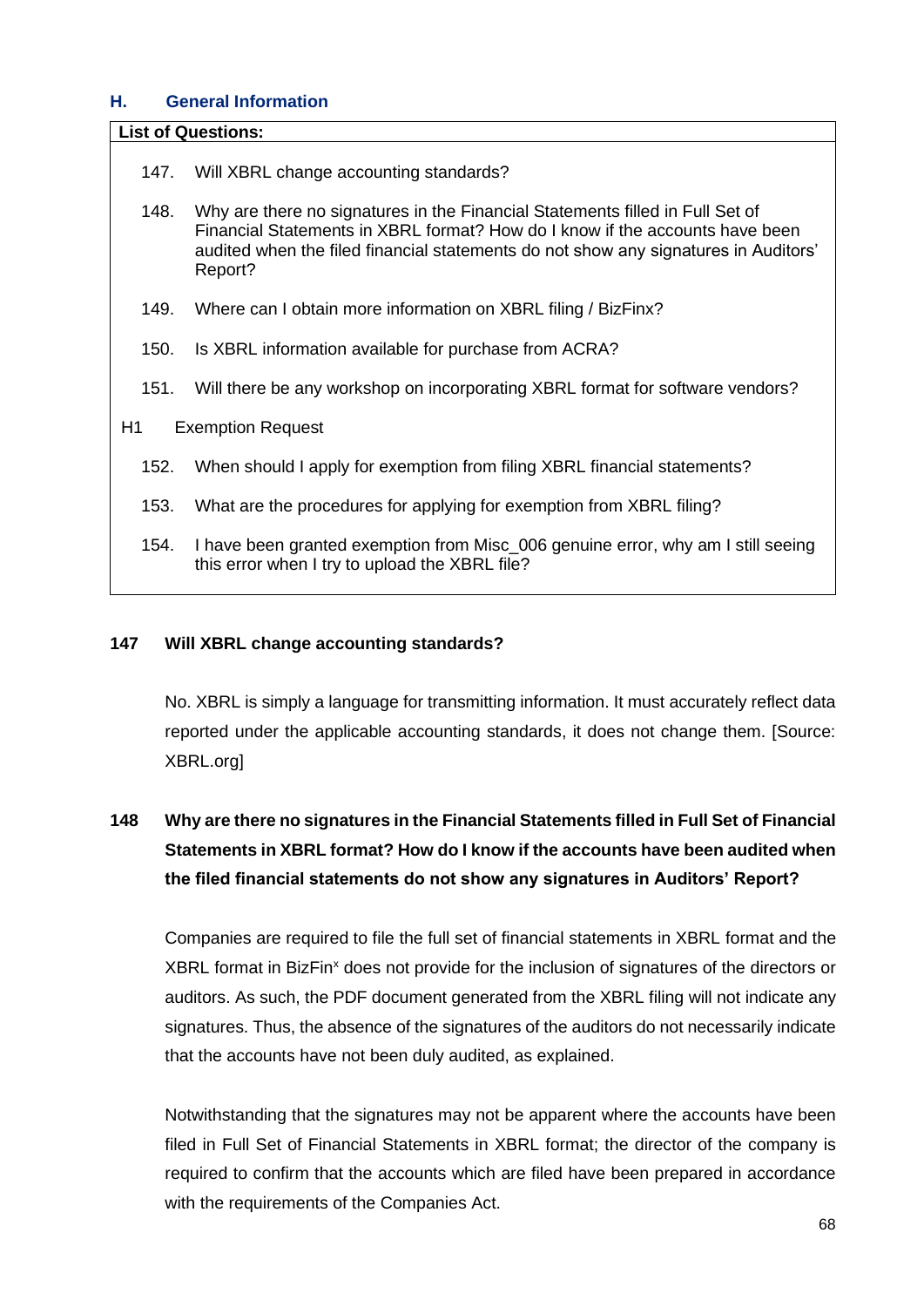The onus is on the directors of the company to ensure that the requirements for the preparation of the accounts are in compliance with the Companies Act, including the requirement to have the accounts audited, where applicable.

Where ACRA has noted errors in the filing and notified the company to rectify errors in its XBRL filing, the company should take immediate steps to rectify the erroneous XBRL filing. Failing which, we will take appropriate action against the company and the directors of the company.

#### <span id="page-69-1"></span>**149 Where can I obtain more information on XBRL filing / BizFin<sup>x</sup>?**

For information on BizFin<sup>x</sup> and ACRA's implementation of XBRL, please visit our Homepage:

- Filing financial statements: https://www.acra.gov.sg/how-to-guides/filing-financialstatements-in-xbrl-format
- XBRL and value of business data: https://www.acra.gov.sg/xbrl-filing-andresources/about-xbrl

#### <span id="page-69-2"></span>**150 Is XBRL information available for purchase from ACRA?**

Please contact us at<https://www.acra.gov.sg/feedback> to find out more.

Additionally, ACRA offers a report – Corporate Compliance and Financial Profile, which leverages on XBRL information. For details on the product, and how to purchase it, please visit ACRA shop at https://www.acra.gov.sg/how-to-guides/buying-information/corporatecompliance-and-financial-profile.

#### <span id="page-69-3"></span>**151 Will there be any workshop on incorporating XBRL format for software vendors?**

There are no workshops being scheduled for software vendors on XBRL. If you are interested in incorporating ACRA's XBRL taxonomy into your software, we look forward to working with you. Please send us your enquiry through [https://www.acra.gov.sg/feedback.](https://www.acra.gov.sg/feedback)

#### <span id="page-69-0"></span>**H1. Exemption Request**

#### <span id="page-69-4"></span>**152 When should I apply for exemption from filing XBRL financial statements?**